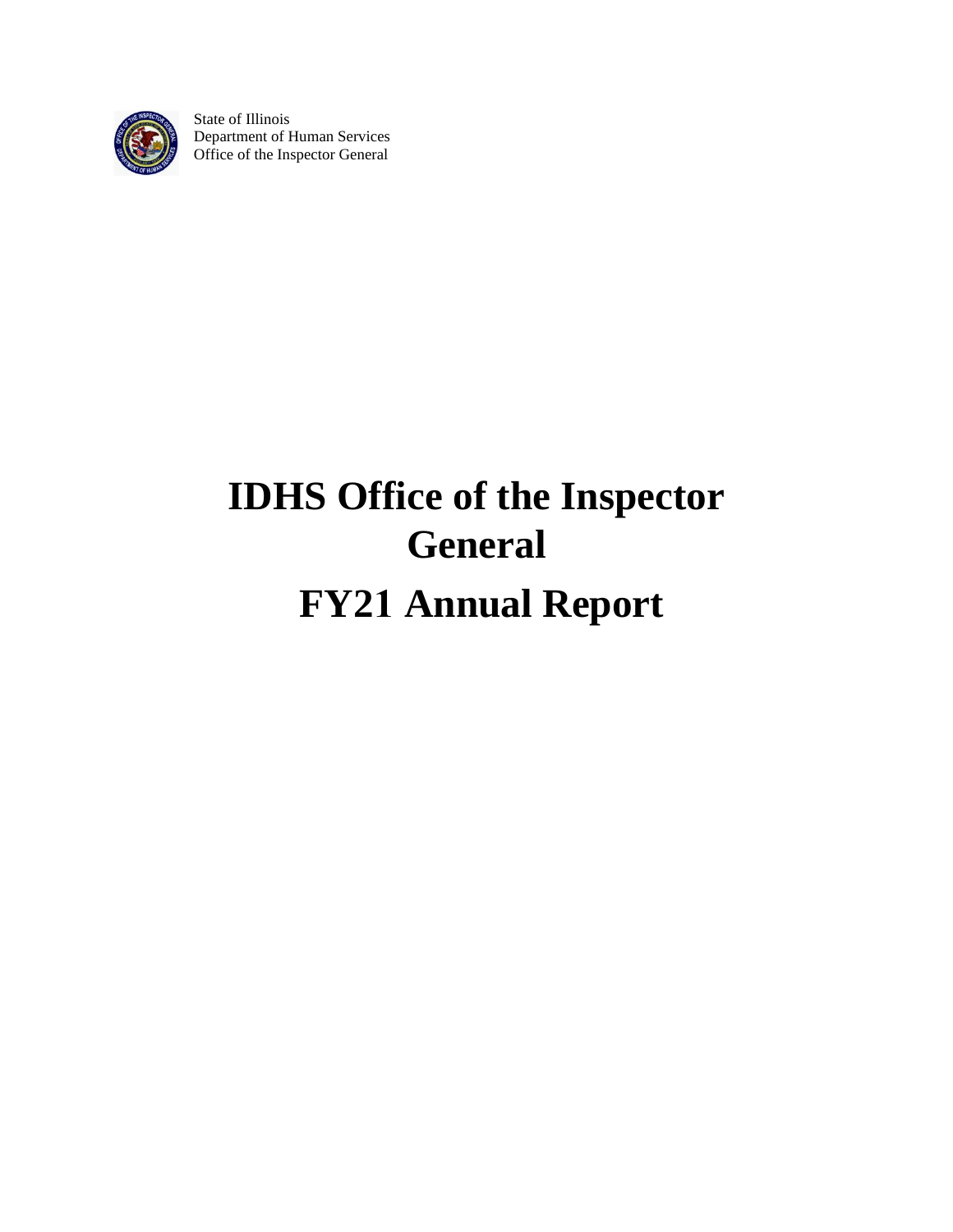

December 10, 2021

To Governor Pritzker and Members of the Illinois General Assembly:

The word that best describes the 2021 fiscal year for the Illinois Department of Human Services Office of the Inspector General (OIG) is perseverance. Although the COVID-19 pandemic impacted all aspects of OIG's investigative and administrative operations, *see infra* Chapter 1(B), the Office was still able to function as an effective watchdog for individuals with developmental disabilities and individuals receiving mental health services at State-operated facilities and community agencies licensed, funded or certified by the Department.

The following metrics demonstrate that FY21 was a successful year for OIG, as the Office was able to:

- Reduce by 26 percent the amount of investigations that have been open for over 60 days;
- Reduce the number of State facility staff that were on paid administrative leave as a result of OIG investigations by 29 percent; and
- Reduce its overall caseload by 18 percent, while also making findings of abuse and neglect at an increased rate, and modestly increasing the percentage of investigations OIG completed within 60 days.

OIG also engaged in multiple legislative and rule-based initiatives to ensure that these positive trends continue. On the legislative front, the statutory amendment that OIG proposed in FY21 which allows State-operated facilities to return employees to work more quickly when OIG determines that the allegations against them will be unsubstantiated or unfounded in its final investigative report—was signed into law in August 2021 and will go into effect on January 1, 2022. With respect to its internal policies, OIG implemented new timeliness requirements regarding the interviews of victims and complainants, that are designed to help OIG complete its investigations in a more efficient manner.

That OIG was able to accomplish so much in FY21 is especially notable given that OIG also completed the most complex and significant investigation in OIG's recent history: the examination of the tragic COVID-19 outbreak at the LaSalle Veterans' Home. OIG, working with outside counsel, devoted significant resources to assessing the Illinois Department of Veterans' Affairs (IDVA) and the LaSalle Home's preparation for and response to the outbreak. In its summary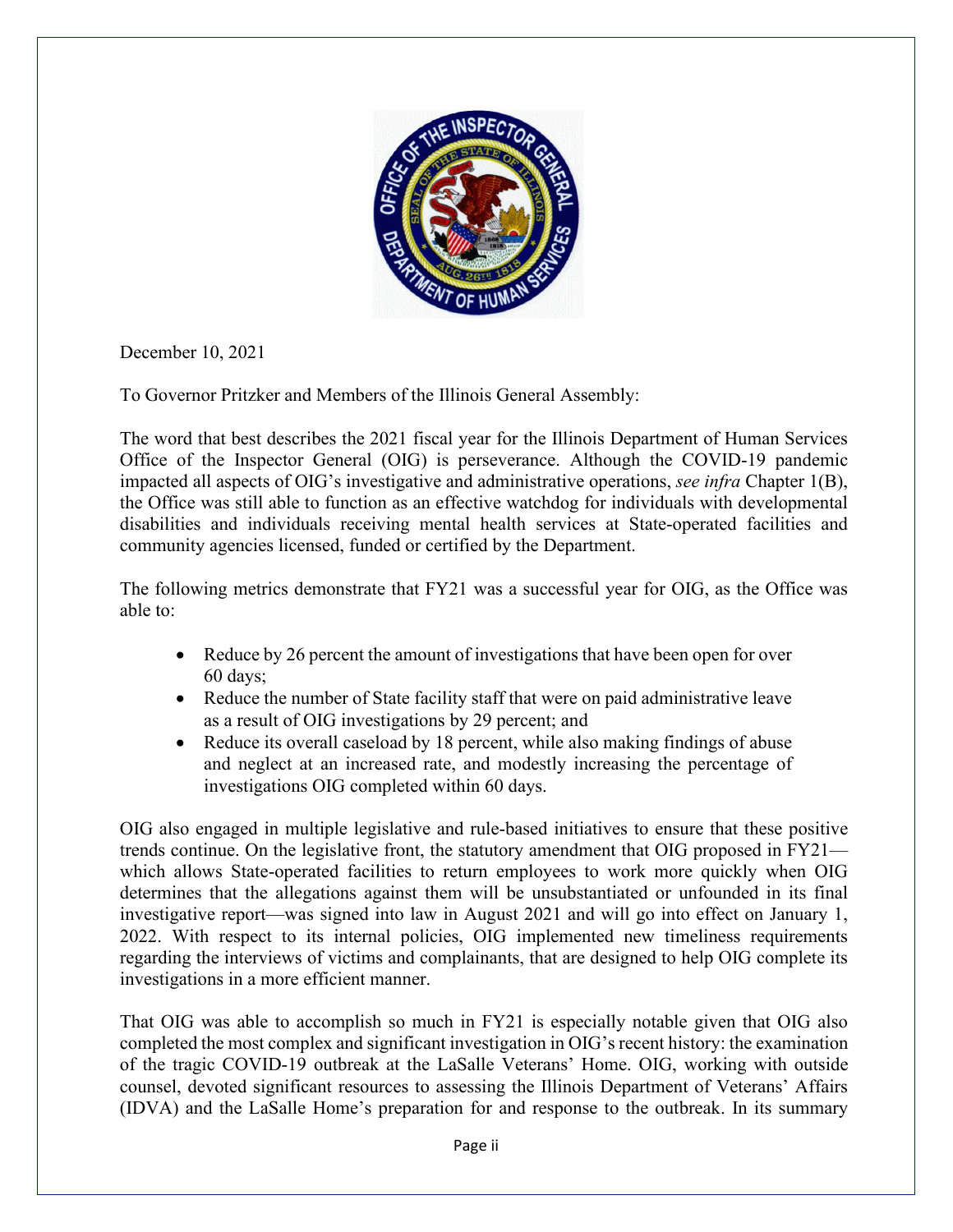report, OIG made nine recommendations to IDVA as to how it could prevent future outbreaks by modifying its infection control policies and practices, and IDVA accepted all nine of OIG's recommendations.

OIG is proud of the above-described accomplishments but also understands that it cannot let up in its efforts to protect the vulnerable populations OIG serves. Accordingly, OIG will continue striving to produce timely, comprehensive, and effective investigative and analytic work.

Thank you for your interest in IDHS OIG and its important mission.

Sincerely,

Peter B. Neumer Inspector General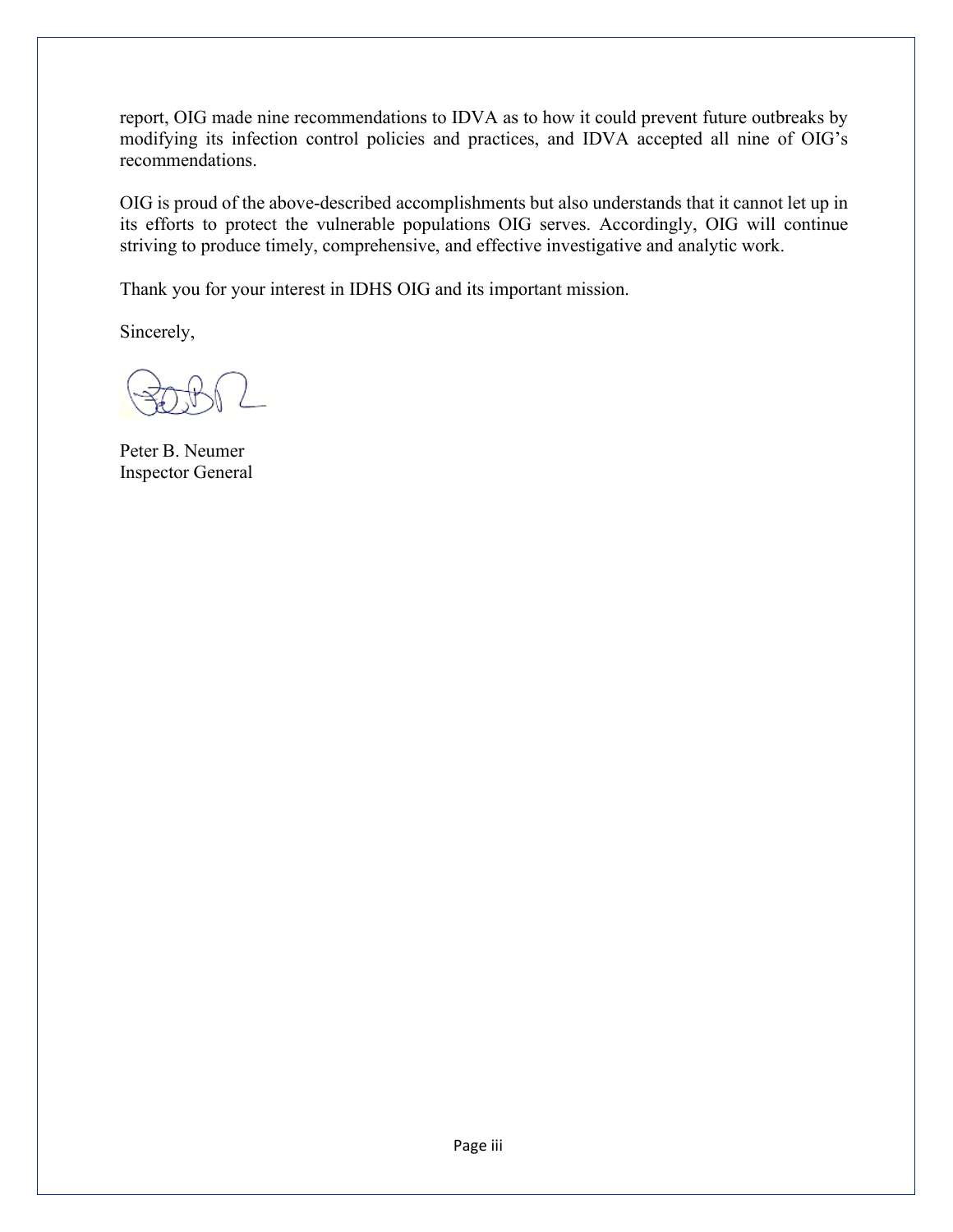## **TABLE OF CONTENTS**

#### CHAPTER 1: SUMMARY OF OIG'S FY21

| C. OIG's Efforts to Reduce the Number of IDHS Employees on Paid Administrative Leave 2 |  |
|----------------------------------------------------------------------------------------|--|

## CHAPTER 2: OIG'S FY21 IN NUMBERS

#### CHAPTER 3: ADDITIONAL FY21 DATA

#### CHAPTER 4: AREAS OF ADVANCEMENT

#### CHAPTER 5: TRAINING AND CERTIFICATION UPDATES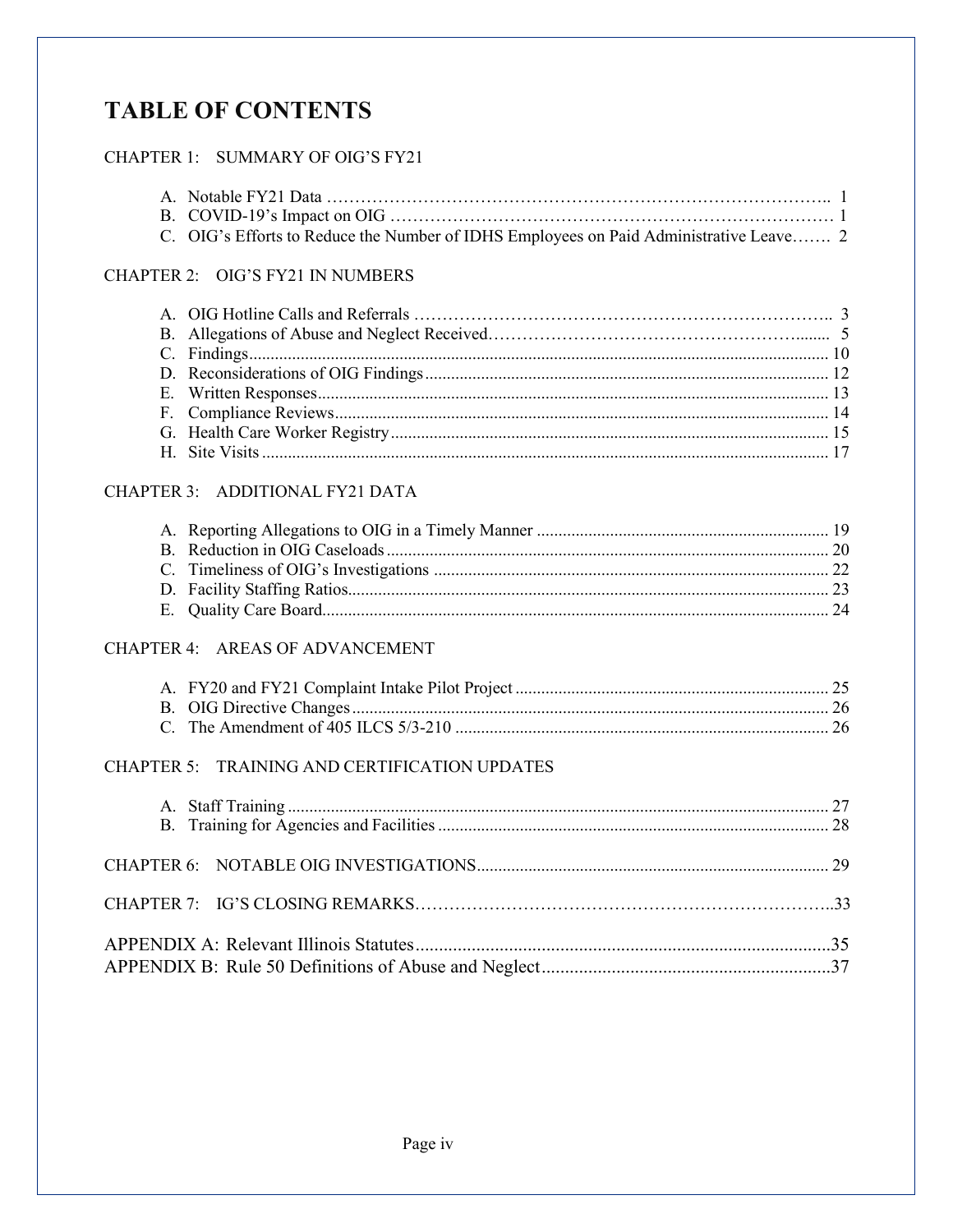## **Chapter 1: Summary of OIG's FY21**

### **A. Notable FY21 Data**

The FY21 data demonstrates that OIG was able to build on its FY20 successes and again make significant improvements in terms of its productivity and timeliness. Most notably, OIG:

- Reduced its overall caseload from 1407 to 1192, a reduction of 18 percent;
- Reduced the number of OIG investigations that have been open more than 60 days from 1,032 to 766, a reduction of 26 percent;
- Increased the percentage of cases completed within 60 days from 47 percent in FY20 to 50 percent in FY21;
- Helped reduce the number of facility employees on paid administrative leave due to OIG investigations that extend beyond 60 days by almost 30 percent. *See infra* Chapter 1(C) for additional information regarding OIG and paid administrative leave.

For a more complete detailing of OIG's FY21 metrics, *see infra* Chapters 2 & 3.

## **B. COVID-19's Impact on OIG**

Due to COVID-19, FY21 was operationally similar to the end of FY20 for OIG, meaning that OIG continued to conduct the majority of its investigations and site visits remotely. OIG had hoped to return to on-site investigations sooner, but, given the vulnerable populations OIG serves, and following consultation with IDHS and State medical experts, OIG determined that such a return was not prudent.

With respect to OIG's COVID-19 related investigations, from July 1, 2020 until June 30, 2021, OIG received 50 allegations of abuse or neglect related to COVID-19. As of October 2021, OIG completed 40 of those investigations and substantiated neglect in 4 of those investigations. OIG identified other issues that required a written response from the agency or facility in 14 of those 50 cases.

Below are deidentified, narrative summaries of the four COVID-19-related cases that OIG opened and completed in FY21, or opened in FY21 and completed in FY22, and in which OIG substantiated neglect.

**1021-0100** – OIG substantiated a finding of neglect where its investigation established that an employee worked for several hours after they falsely stated that they had not had contact with a person who had tested positive for COVID-19, even though they had been in contact with their COVID-19 positive partner. The employee resigned prior to the completion of OIG's investigation.

**1221-0115 -** OIG substantiated a finding of neglect where its investigation established that an employee failed to consistently and appropriately wear their personal protective equipment and allowed an individual quarantined due to COVID-19 exposure to be out of the individual's room and around other individuals in the home. The employee was terminated prior to the completion of OIG's investigation.

 $-1$  -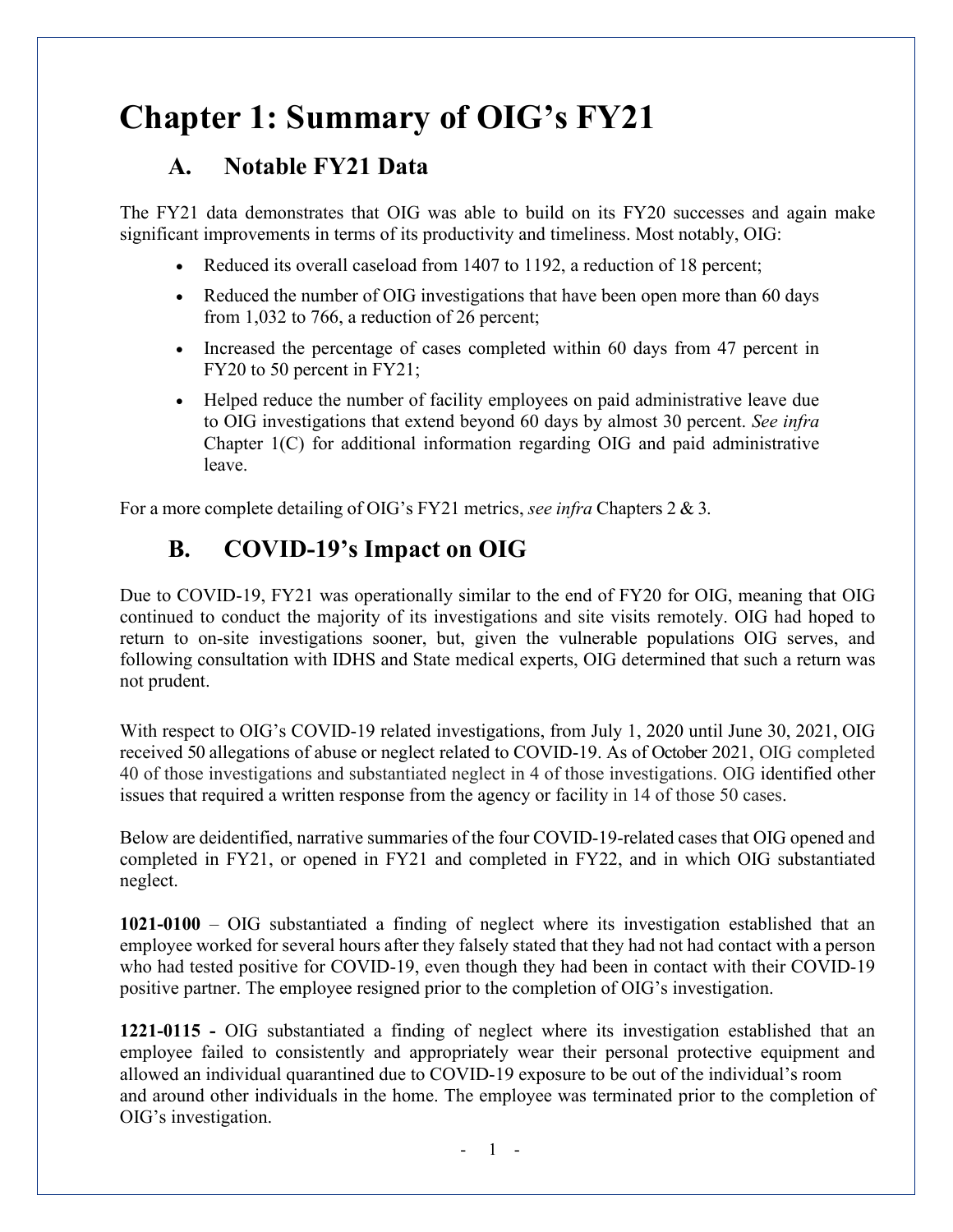**1221-0142 –** OIG substantiated a finding of neglect where its investigation established that an employee reported to work even though the employee had COVID-19 symptoms and was COVID-19 exposed, and failed to notify supervisors of a fever after taking a temperature reading upon arrival to work. The employee was subsequently retrained on COVID-19 policy.

**1621-0090** – OIG substantiated a finding of neglect where its investigation established an employee was allowed to work multiple shifts after the employee tested COVID-19 positive, experienced coughing and shortness of breath, and, on occasion, failed to wear a mask while working. The employee was subsequently coached on PPE use and COVID-19 symptom-reporting requirements.

OIG also received 41 reports of COVID-19 related deaths in FY21. As of October 2021, OIG completed reviews of 26 of the 41 deaths and identified issues that required a written response from the agency or facility in 2 of the reviews. With respect to the 26 completed death reviews, OIG subsequently opened 6 full investigations, based on a finding that there was a suspicion of abuse or neglect related to the death. Five of those investigations remain open and, in the sixth investigation, OIG reached an unfounded determination. Fifteen reviews of COVID-19-related deaths are still ongoing.



OIG notes that the trend of declining complaints, which began prior to COVID-19, continued in FY21, as OIG received 17 percent less complaints in FY21 than in FY20. OIG believes that part of that decline was likely due to the temporary closure of day programs during the pandemic, but acknowledges it is difficult to determine precisely what percentage of the decline is due to COVID-19, versus other factors that existed prior to COVID-19.

### **C. OIG's Efforts to Reduce the Number of IDHS Employees on Paid Administrative Leave**

In FY21, one of OIG's priorities was to reduce the number of facility employees that were on paid administrative leave as a result of OIG investigations. As background, a 2001 memorandum of understanding between IDHS and AFSCME provides that employees who are the subject of a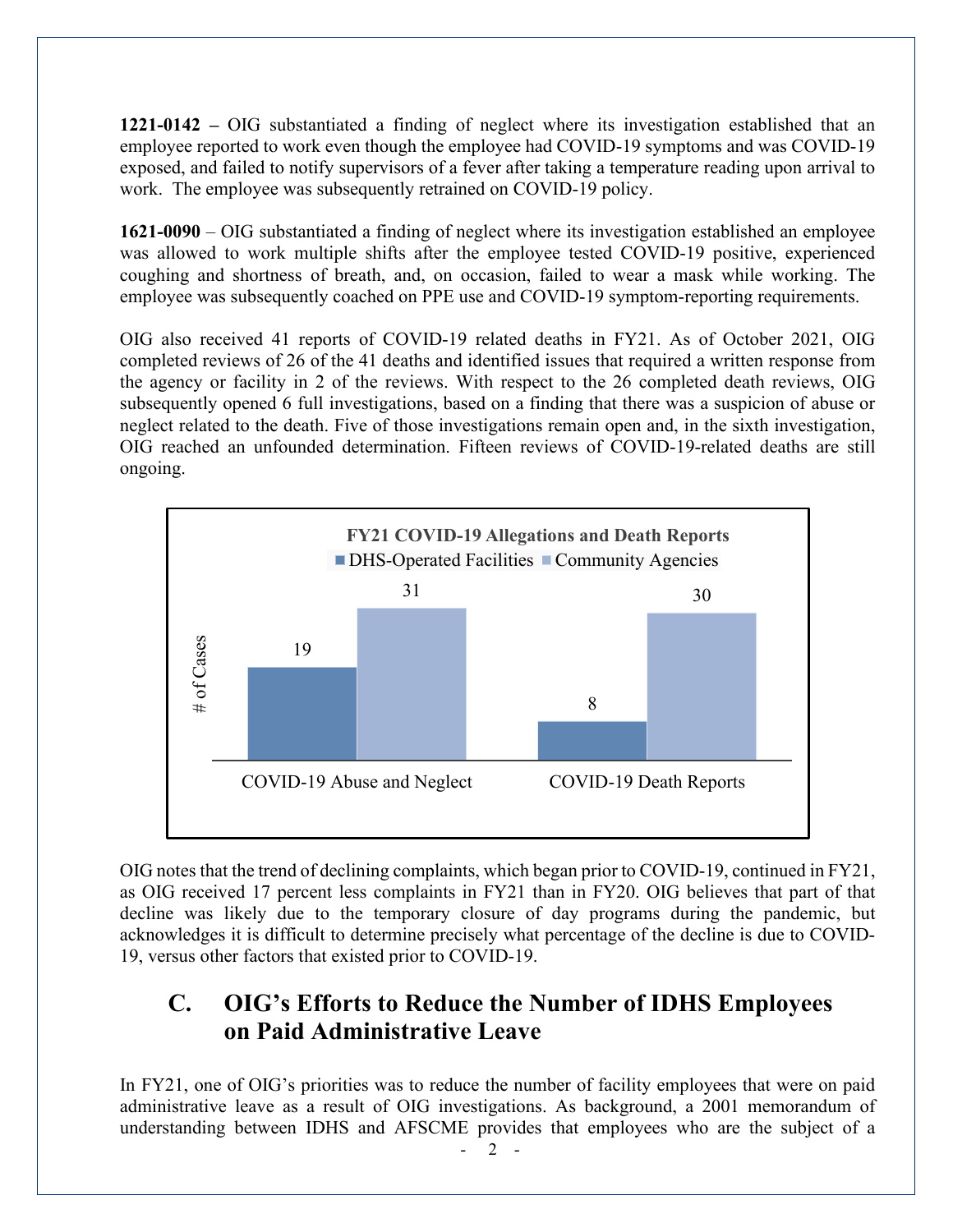complaint alleging abuse or neglect will be placed on paid administrative leave if OIG's investigation of the allegation extends beyond 60 days. When a facility has a significant number of employees on paid administrative leave, it can create staffing challenges for the facility, resulting in increased overtime and extended shifts for other employees. Thus, whenever possible,OIG attempts to complete its investigations within 60 days to ensure optimal facility staffing and the most efficient use of the State's fiscal resources.

Notably, facility employees are also placed on paid administrative leave when they are the subjects of criminal law enforcement investigations that extend beyond 60 days. As OIG must suspend its administration investigation until the criminal investigation and any ensuing proceedings are completed, OIG has minimal ability to reduce the number of facility employees who are on paid administrative leave due to criminal investigations, which often can take over a year to complete. Accordingly, with respect to the below metrics, the figure that is most reflective of OIG's performance in this area is the number of facility employees who are on paid administrative leave as a result of OIG administrative investigations.

In FY21, OIG took several actions in an effort to reduce the number of facility employees that are placed on paid administrative leave as a result of an OIG investigations, including the following:

- Worked with IDHS's legislative team to amend 405 ILCS 5/3-210 of the Mental Health and Developmental Disabilities Code. As a result of this amendment, OIG will be able to more quickly return employees to work when OIG has determined that the allegations against them will be unsubstantiated or unfounded in its final investigative report.
- Held monthly meetings with Bureau Chiefs to prioritize the completion of investigations that involved facility employees who had been placed on paid administrative leave or reassignment.
- Successfully collaborated with IDHS' Division of Developmental Disabilities (DDD) to draft a directive for facilities that provides additional guidance as to when facility employees are to be placed on administrative leave.

Based on the figures provided by DDD, as DDD maintains the records and data regarding facility administrative leave, these efforts were a success, as the number of facility employees on paid administrative leave due to OIG investigations (excluding the employees on paid administrative leave due to criminal investigations or proceedings) dropped from 55 on July 1, 2020 to 39 on June 30, 2021, a reduction of nearly 30 percent.

## <span id="page-6-0"></span>**Chapter 2: OIG's FY21 in Numbers**

## **A. OIG Hotline Calls and Referrals**

During FY21, the OIG's Intake Bureau processed 8,852 calls, as reflected in the below table. As background, OIG's Intake Bureau is staffed by a Bureau Chief, an Investigative Team Leader, and six Intake Investigators who answer calls during business hours, and a contracted answering service that answers calls during the evening and overnight hours. OIG management is available for after-hour calls regarding reports of deaths or serious incidents or coming from anonymous callers.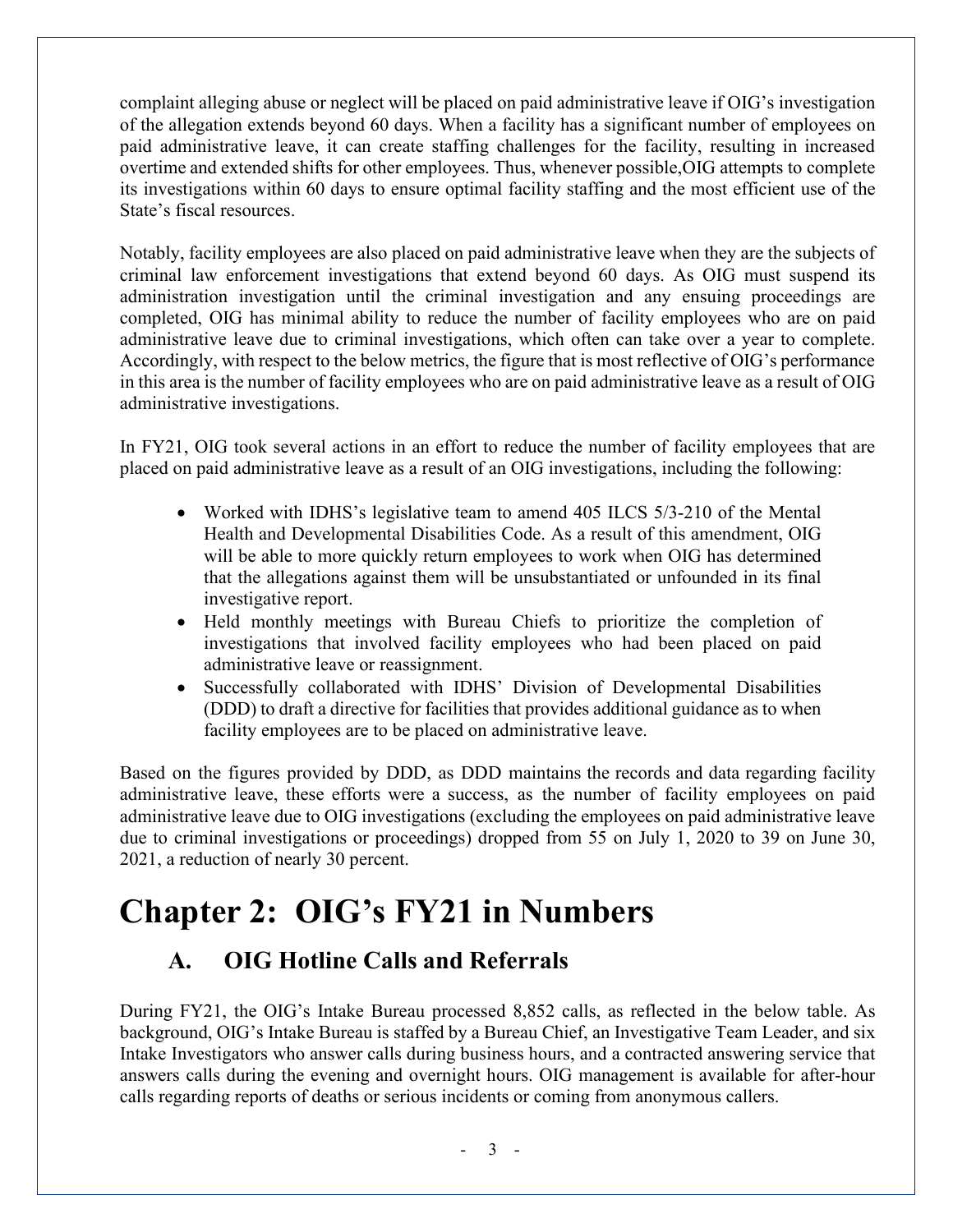OIG receives complaints alleging abuse (physical abuse, sexual abuse, mental abuse, and financial exploitation), neglect (neglect and egregious neglect), as well as death reports (reports of death where abuse and neglect is not suspected). OIG's Complaint Intake Bureau also receives thousands of nonreportable calls, which include complaints that do not fall under the definitions set forth in 59 Ill. Admin. Code 50 ("Rule 50"), or other reporting requirements.



For non-reportable calls, the Intake investigator may either refer the caller to a more appropriate reporting entity or directly transfer the caller to that entity. In FY21, OIG had 4,660 non-reportable calls. The following table reflects the recipients of OIG's FY21 referrals:

<span id="page-7-0"></span>

| <b>Referral</b>                        | <b>Total</b>         |
|----------------------------------------|----------------------|
| Location                               | <b>Referred</b>      |
| Local Community Agency or Facility     | 68\% (2047)          |
| Illinois Department of Public Health   | $10\%$ (308)         |
| Department on Aging                    | $3\% (96)$           |
| <b>IDHS</b> Division of Developmental  | $1\%$ (41)           |
| <b>Disabilities</b>                    |                      |
| Department of Children and Family      | $1\%$ (40)           |
| Services                               |                      |
| <b>DHS BALC/OCAPS</b>                  | $1\% (28)$           |
| Department of Healthcare and Family    |                      |
| Services                               | $1\% (26)$           |
| Law Enforcement                        | $1\% (24)$           |
| <b>IDHS</b> Division of Rehabilitation |                      |
| Services                               | Less than $1\%$ (10) |
| <b>IDHS Division of Mental Health</b>  | Less than $1\%$ (7)  |
| Other                                  | $13\%$ (400)         |
| <b>Total Referred</b>                  | 3,027                |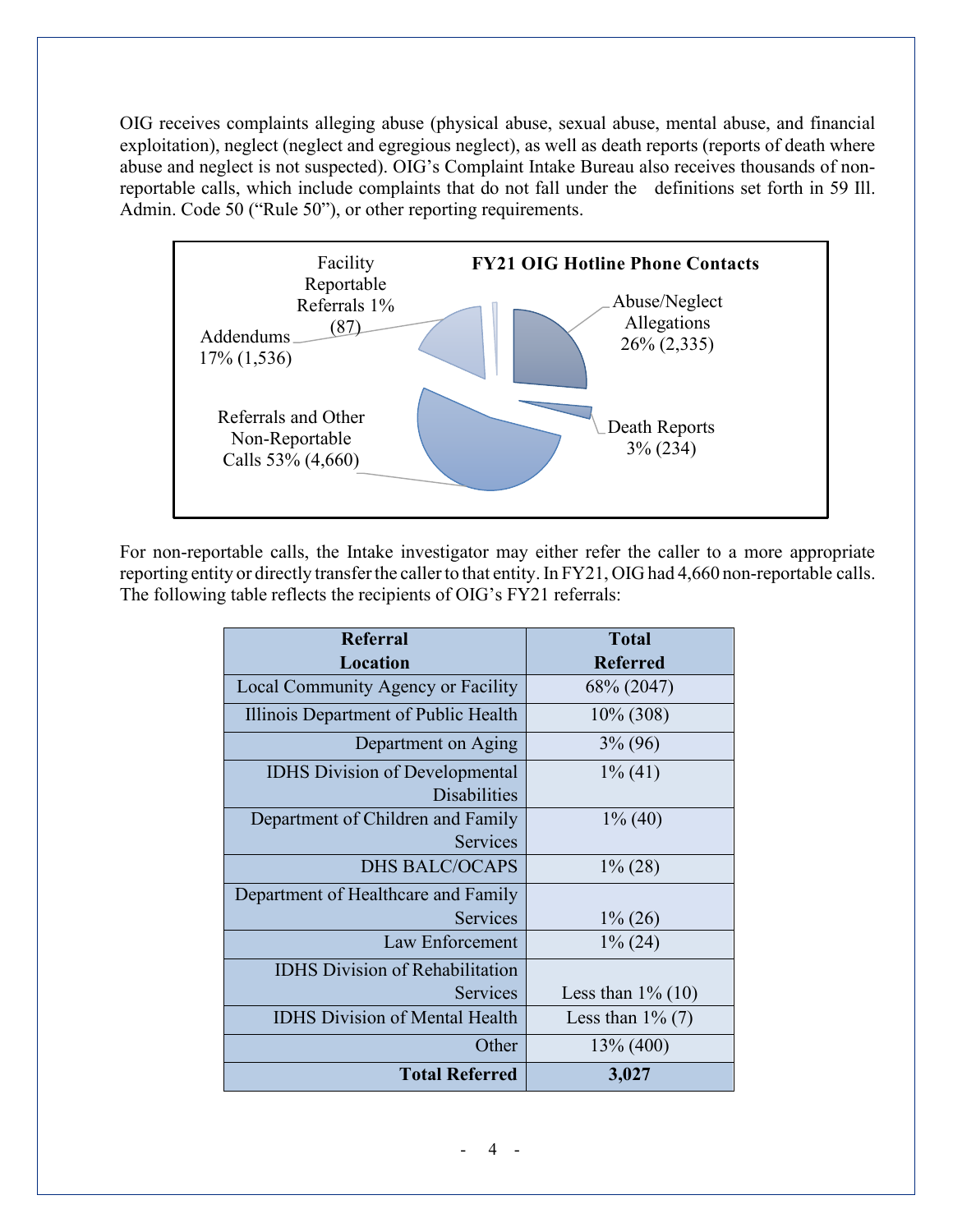

### **B. Allegations of Abuse and Neglect Received**

During FY21, OIG received a total of 2,333 allegations of abuse or neglect, 467 fewer than in FY20. The following tables provide a detailed breakdown of the allegations OIG received in FY21,by type and location. Total abuse allegations in IDHS-operated facilities and community agencies decreased from 1,914 in FY20 to 1,605 in FY21. Allegations of financial exploitation also decreased by 30.5% from FY20 to FY21. Similarly, neglect allegations in IDHS-operated facilities and community agencies decreased by 17.8% from FY20 to FY21.

#### **Facilities**

During FY21, OIG received 861 allegations of abuse and neglect at the IDHS-operated facilities,a 5.6% decrease from FY20. 686 of the 861 facility allegations were allegations of abuse (which allegations included 28 allegations of financial exploitation). Abuse allegations accounted for 79.6% of the total allegations at facilities, essentially the same percentage as FY20. 175 of the 861 facility allegations OIG received in FY21 were allegations of neglect. The number of FY21 neglect allegations decreased by 6.4% from FY20.

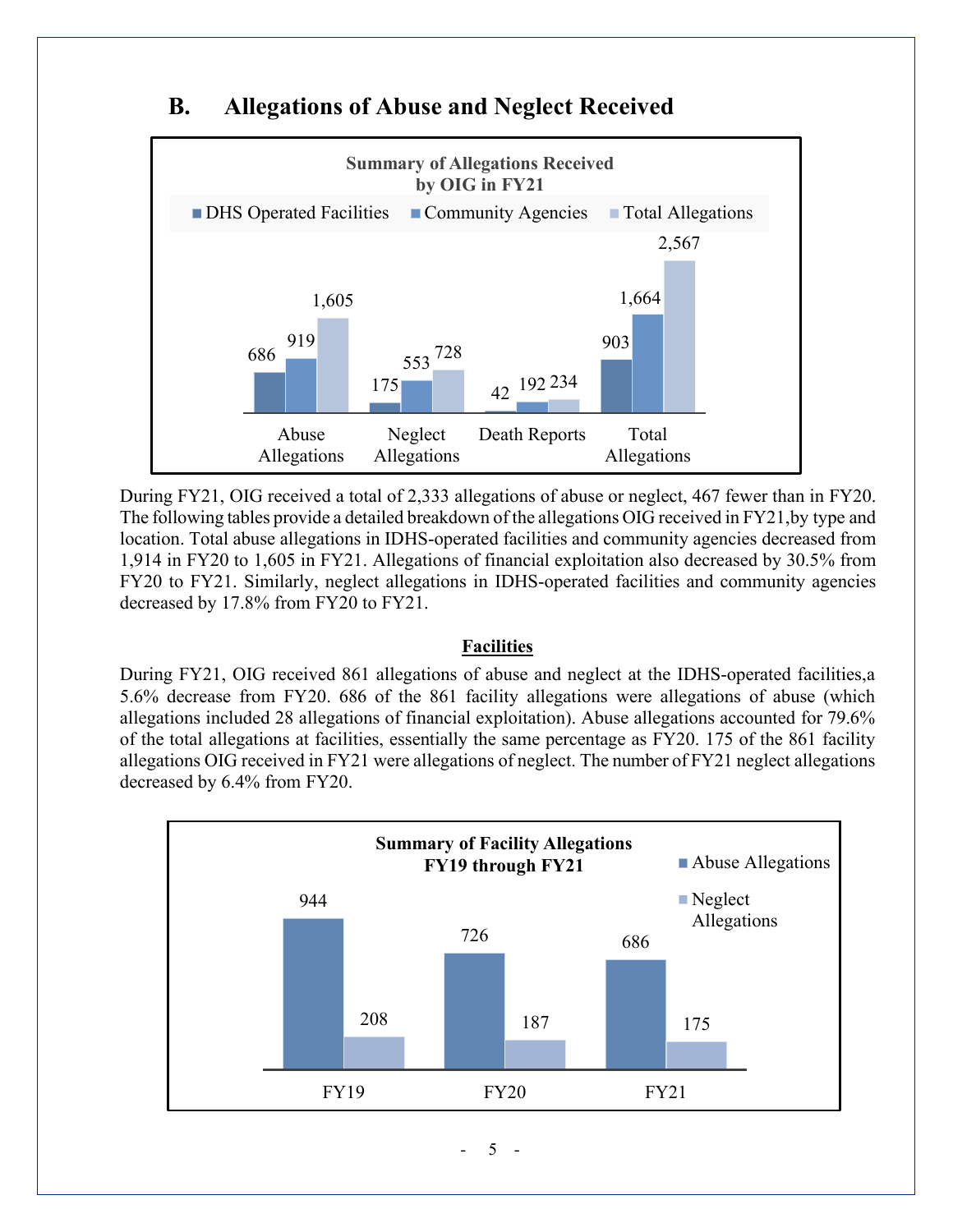#### **Community Agencies**

During FY21, OIG received 1,472 allegations of abuse and neglect at community agencies, a 21.9% decrease from FY20. Of the 1,472 community agency allegations, there were 919 allegations of abuse, including 16 allegations of financial exploitation. In FY21, 55.7% of the community agency allegations OIG received were abuse allegations, compared with 63% in FY20, and 61% in FY19. OIG received 728 allegations of neglect at community agencies in FY21, a 4.1% increase from the 699 neglect allegations OIG received in FY20.

In FY21, allegations at community agencies accounted for 63% of the total allegations OIG received. This number is generally reflective of the fact that significantly more individuals receive MH/DD services at community agencies than at State-operated Facilities.



#### **Allegation Type**

The following tables show the allegations of abuse and neglect and death reports that OIG received during FY21, categorized by the type of allegation and program location. In addition to the abovedescribed abuse and neglect allegations that OIG received, during FY21, OIG received death reports regarding 234 individuals who were or had been receiving MH/DD services in facility or community agency programs.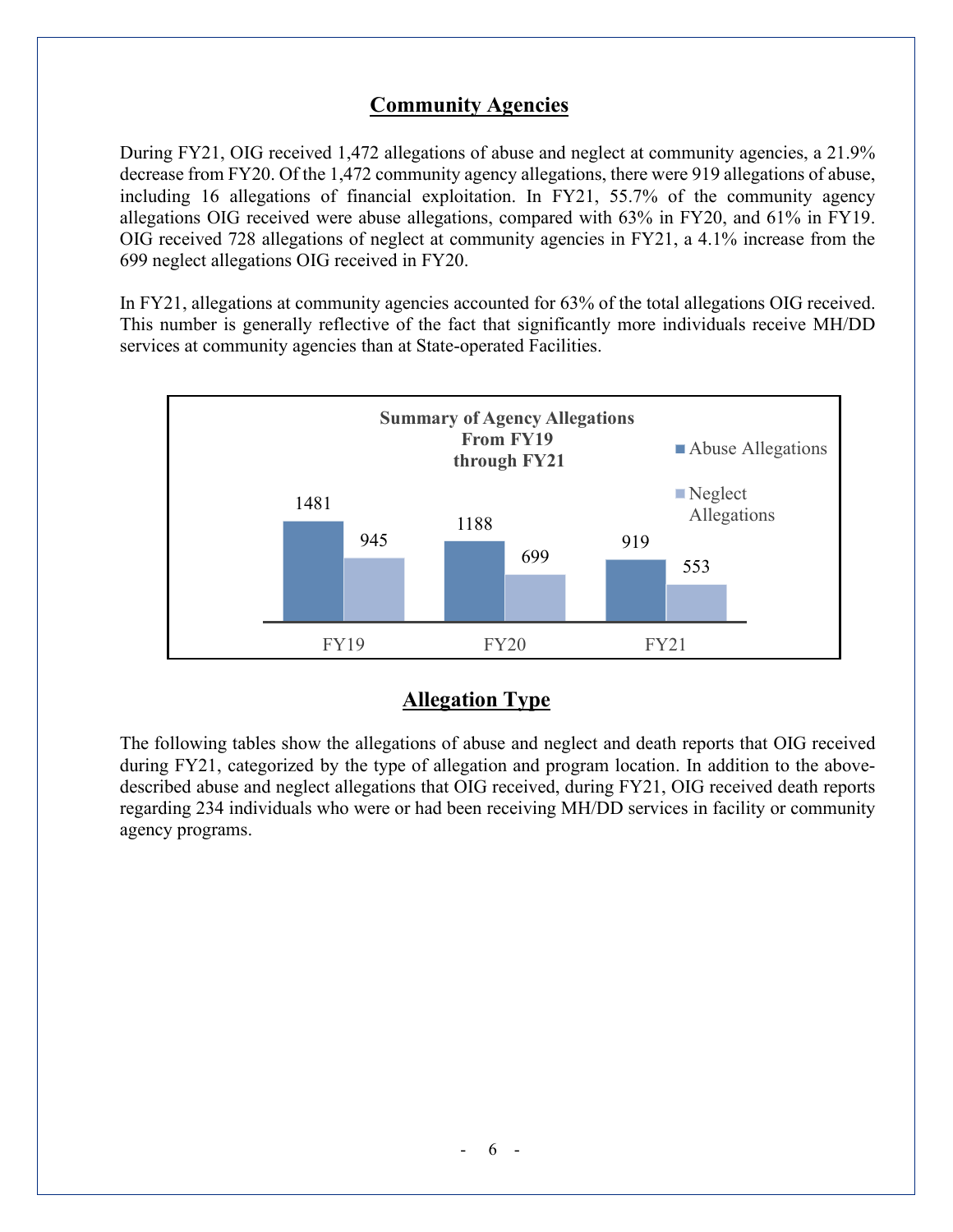| by Mental Health Location    |                                 |                               |                               |                                         |                |              |                                |  |
|------------------------------|---------------------------------|-------------------------------|-------------------------------|-----------------------------------------|----------------|--------------|--------------------------------|--|
|                              | <b>Allegations Received</b>     |                               |                               |                                         |                |              |                                |  |
| Location                     | <b>Physical</b><br><b>Abuse</b> | <b>Sexual</b><br><b>Abuse</b> | <b>Mental</b><br><b>Abuse</b> | <b>Financial</b><br><b>Exploitation</b> | <b>Neglect</b> | <b>Total</b> | <b>Death</b><br><b>Reports</b> |  |
| <b>Mental Health Centers</b> |                                 |                               |                               |                                         |                |              |                                |  |
| <b>Alton</b>                 | 27                              | $\overline{4}$                | 23                            | 8                                       | 14             | 76           | $\boldsymbol{0}$               |  |
| <b>Chester</b>               | 64                              | 6                             | 20                            | 1                                       | 15             | 106          | $\overline{2}$                 |  |
| <b>Chicago-Read</b>          | 21                              | 6                             | 9                             | $\boldsymbol{0}$                        | 8              | 44           | $\overline{2}$                 |  |
| <b>Choate</b>                | 14                              | $\overline{4}$                | 6                             | $\boldsymbol{0}$                        | 4              | 28           | $\boldsymbol{0}$               |  |
| Elgin                        | 33                              | 15                            | 22                            | 14                                      | 14             | 98           | 6                              |  |
| <b>Madden</b>                | $\overline{3}$                  | $\mathbf{1}$                  | 6                             | $\mathbf{1}$                            | 8              | 19           | 1                              |  |
| <b>McFarland</b>             | 17                              | $\overline{4}$                | $\overline{7}$                | $\overline{4}$                          | 5              | 37           | $\overline{2}$                 |  |
| <b>Facility Totals</b>       | 179                             | 40                            | 93                            | 28                                      | 68             | 408          | 13                             |  |
| <b>Community Agencies:</b>   |                                 |                               |                               |                                         |                |              |                                |  |
| <b>Residential</b>           | 9                               | 13                            | 20                            | 8                                       | 14             | 64           | 17                             |  |
| <b>Non-Residential</b>       | $\overline{2}$                  | 9                             | 12                            | 8                                       | 4              | 35           | 3                              |  |
| <b>Agency Totals</b>         | 11                              | 22                            | 32                            | 16                                      | 18             | 99           | 20                             |  |
| <b>Total Allegations and</b> |                                 |                               |                               |                                         |                |              |                                |  |
| <b>Reports</b>               | 190                             | 62                            | 125                           | 44                                      | 86             | 507          | 33                             |  |

## **FY21 Allegations and Death Reports Received**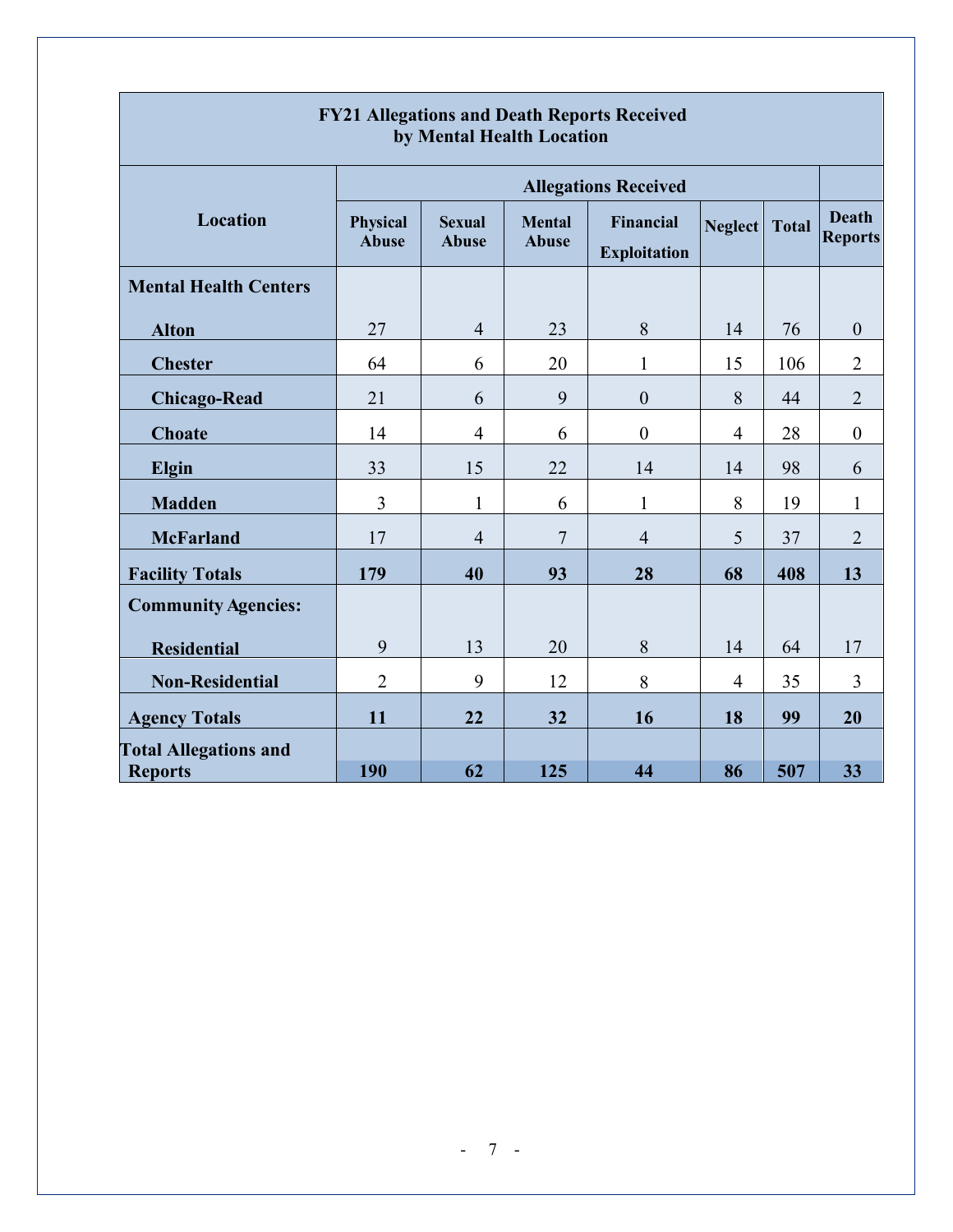|                                                | <b>Allegations Received</b>     |                               |                               |                                  |                |              |                                |  |
|------------------------------------------------|---------------------------------|-------------------------------|-------------------------------|----------------------------------|----------------|--------------|--------------------------------|--|
| <b>Location</b>                                | <b>Physical</b><br><b>Abuse</b> | <b>Sexual</b><br><b>Abuse</b> | <b>Mental</b><br><b>Abuse</b> | Financial<br><b>Exploitation</b> | Neglect        | <b>Total</b> | <b>Death</b><br><b>Reports</b> |  |
| Developmental<br><b>Centers:</b>               |                                 |                               |                               |                                  |                |              |                                |  |
| <b>Choate</b>                                  | 96                              | 12                            | 51                            | $\overline{2}$                   | 34             | 195          | $\mathbf{1}$                   |  |
| <b>Fox</b>                                     | $\mathbf{1}$                    | $\boldsymbol{0}$              | $\boldsymbol{0}$              | $\boldsymbol{0}$                 | $\overline{4}$ | 5            | $\overline{4}$                 |  |
| <b>Kiley</b>                                   | 50                              | $\mathfrak{Z}$                | 23                            | $\boldsymbol{0}$                 | 21             | 97           | $\overline{4}$                 |  |
| Ludeman                                        | 29                              | $\boldsymbol{0}$              | 8                             | $\boldsymbol{0}$                 | 32             | 69           | $\overline{3}$                 |  |
| <b>Mabley</b>                                  | $\tau$                          | $\boldsymbol{0}$              | $\overline{2}$                | $\mathbf{1}$                     | $\mathbf{1}$   | 11           | $\overline{4}$                 |  |
| <b>Murray</b>                                  | 22                              | $\boldsymbol{0}$              | $\overline{2}$                | $\boldsymbol{0}$                 | 12             | 36           | 7                              |  |
| <b>Shapiro</b>                                 | 31                              | 3                             | $\overline{3}$                | $\boldsymbol{0}$                 | $\overline{3}$ | 40           | 6                              |  |
| <b>Center Totals</b>                           | 236                             | 18                            | 89                            | $\overline{\mathbf{3}}$          | 107            | 453          | 29                             |  |
| <b>Community Agencies:</b>                     |                                 |                               |                               |                                  |                |              |                                |  |
| <b>Residential</b>                             | 486                             | 44                            | 225                           | 45                               | 518            | 1318         | 171                            |  |
| <b>Non-Residential</b>                         | 16                              | $\overline{7}$                | 14                            | $\mathbf{1}$                     | 17             | 55           | $\mathbf{1}$                   |  |
| <b>Agency Totals</b>                           | 502                             | 51                            | 239                           | 46                               | 535            | 1373         | 172                            |  |
| <b>Total Allegations and</b><br><b>Reports</b> | 738                             | 69                            | 328                           | 49                               | 642            | 1826         | 201                            |  |

#### **FY21 Allegations and Death Reports Received by Developmental Center Location**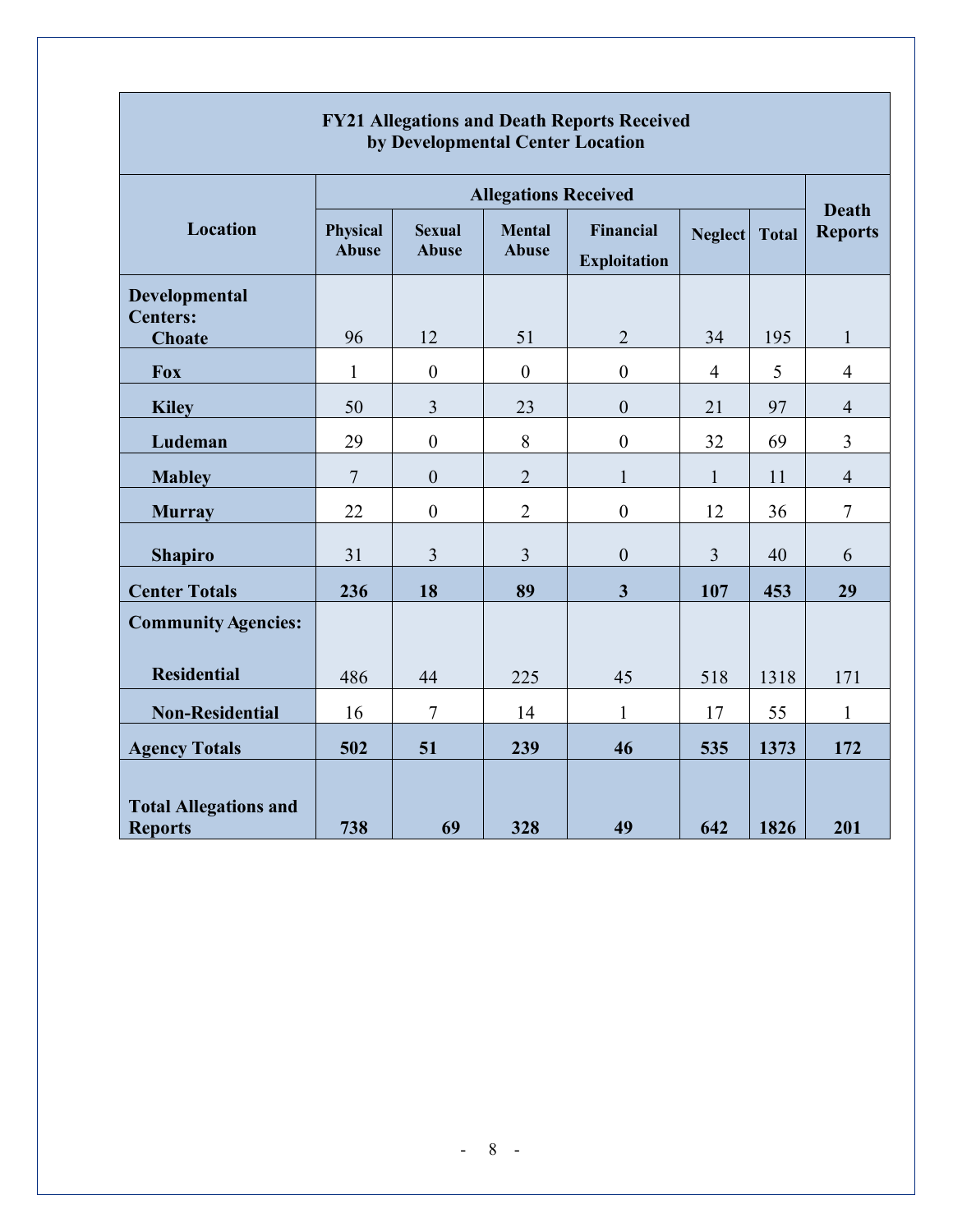

#### **Allegations by Bureau**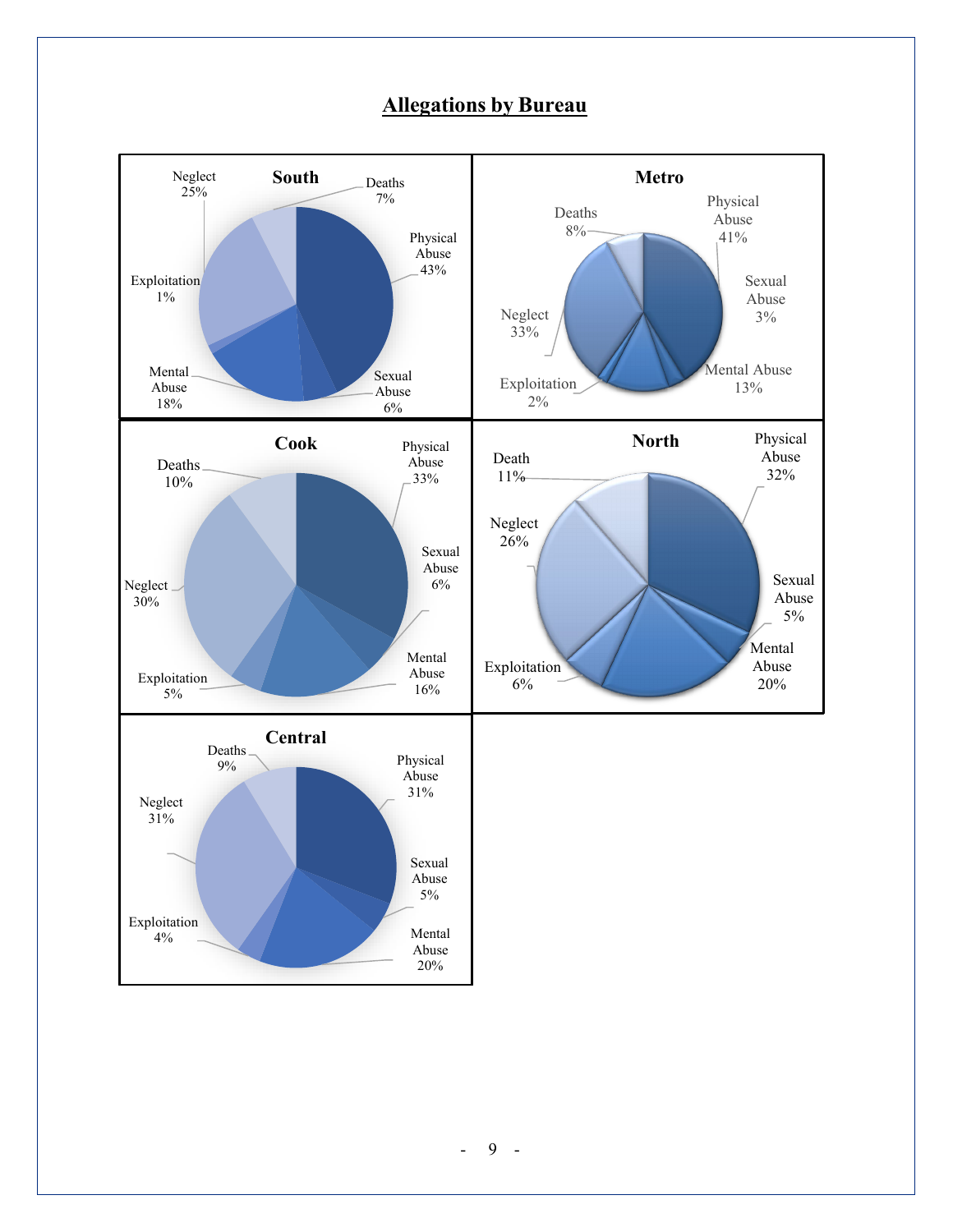## **C. Findings**

Pursuant to Illinois statute, OIG makes three types of findings in its investigative case reports:

| <b>Substantiated</b>   | • OIG determined that the preponderance of the<br>evidence supports a finding of abuse or neglect.                                       |
|------------------------|------------------------------------------------------------------------------------------------------------------------------------------|
| <b>Unsubstantiated</b> | •OIG determined that there is credible evidence to<br>support a finding of abuse or neglect, but not a<br>preponderance of the evidence. |
| <b>Unfounded</b>       | •OIG determined that no credible evidence exists to<br>support the allegation of abuse or neglect.                                       |

OIG substantiated abuse or neglect in 312 of the 2,702 investigations it closed in FY21, including197 substantiated neglect cases, 104 substantiated abuse cases, and 11 financial exploitation cases.The below tables reflect: (1) FY21 Substantiated Cases Statewide by Category; (2) Substantiated Abuse and Neglect Cases by MH Location; and (3) Substantiated Abuse and Neglect Cases by MH Location.



### **FY19 through FY21 Substantiated Case Trends**

OIG's overall substantiation rate increased from 9.4% in FY20 to 11.55% in FY21. In FY21, OIG substantiated cases at a higher rate in all settings than in FY20.

OIG substantiated 6 more abuse cases at DD community agencies in FY21 than FY20, and 2 more neglect cases.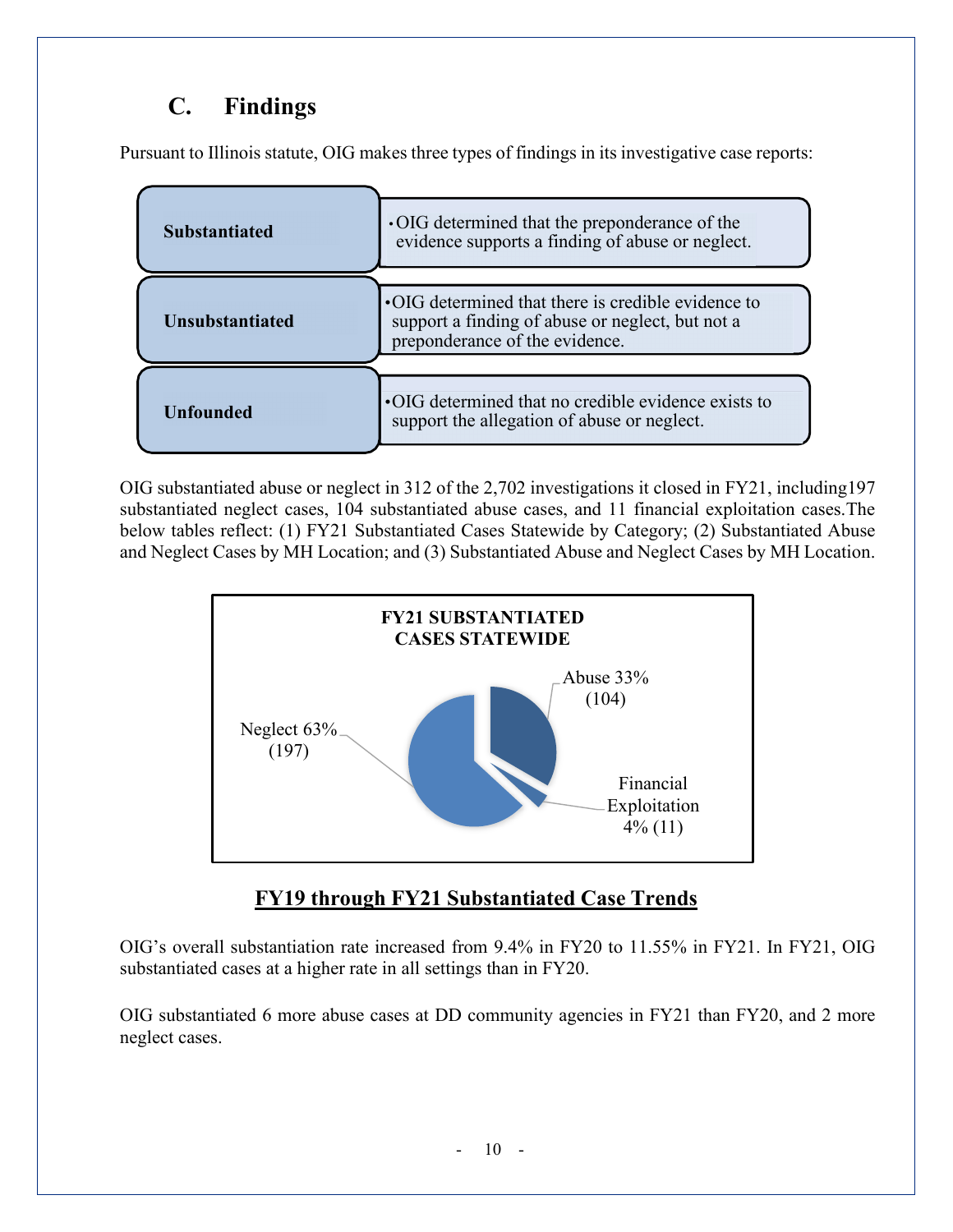| <b>Substantiation Rate - FY19 through FY21</b>        |          |         |        |  |  |  |  |  |  |
|-------------------------------------------------------|----------|---------|--------|--|--|--|--|--|--|
| Location<br><b>FY19</b><br><b>FY20</b><br><b>FY21</b> |          |         |        |  |  |  |  |  |  |
| <b>MH State Facility</b>                              | 3.1%     | 2.9%    | 4.55%  |  |  |  |  |  |  |
| <b>DD State Facility</b>                              | 4.7%     | 3.6%    | 5.65%  |  |  |  |  |  |  |
| <b>MH Community</b><br><b>Agency</b>                  | $5.4\%$  | $6.1\%$ | 8.77%  |  |  |  |  |  |  |
| <b>DD Community</b>                                   | $10.3\%$ | 12.5%   | 15.33% |  |  |  |  |  |  |
| Agency<br><b>Total</b>                                | $7.9\%$  | 9.4     | 11.55  |  |  |  |  |  |  |

| <b>FY21 Findings by Mental Health Location</b> |                                      |                                                                 |                                        |                             |                       |  |  |  |  |
|------------------------------------------------|--------------------------------------|-----------------------------------------------------------------|----------------------------------------|-----------------------------|-----------------------|--|--|--|--|
| Location                                       | <b>Abuse</b><br><b>Substantiated</b> | <b>Financial</b><br><b>Exploitation</b><br><b>Substantiated</b> | <b>Neglect</b><br><b>Substantiated</b> | <b>Not</b><br>Substantiated | <b>Findings Total</b> |  |  |  |  |
|                                                | <b>Mental Health Centers</b>         |                                                                 |                                        |                             |                       |  |  |  |  |
| <b>Alton MHC</b>                               | $\mathbf{1}$                         | $\theta$                                                        | 3                                      | 48                          | 52                    |  |  |  |  |
| <b>Chester</b><br><b>MHC</b>                   | 3                                    | $\boldsymbol{0}$                                                | 6                                      | 113                         | 122                   |  |  |  |  |
| Chicago-<br><b>Read MHC</b>                    | 1                                    | $\boldsymbol{0}$                                                | $\mathbf{1}$                           | 41                          | 43                    |  |  |  |  |
| <b>Choate</b><br><b>MHC</b>                    | $\boldsymbol{0}$                     | $\boldsymbol{0}$                                                | $\boldsymbol{0}$                       | 28                          | 28                    |  |  |  |  |
| <b>Elgin MH</b>                                | $\mathbf{0}$                         | $\overline{0}$                                                  |                                        | 100                         | 101                   |  |  |  |  |
| <b>Madden</b><br><b>MHC</b>                    | 1                                    | $\boldsymbol{0}$                                                | $\overline{2}$                         | 24                          | 27                    |  |  |  |  |
| <b>McFarland</b><br><b>MHC</b>                 | $\mathbf{0}$                         | $\mathbf{0}$                                                    | $\overline{0}$                         | 37                          | 37                    |  |  |  |  |
| <b>Center</b><br><b>Totals</b>                 | 6                                    | $\boldsymbol{0}$                                                | 13                                     | 391 <sup>1</sup>            | 410                   |  |  |  |  |
|                                                |                                      |                                                                 | <b>Community Agencies</b>              |                             |                       |  |  |  |  |
| <b>Residential</b>                             | $\overline{3}$                       | $\boldsymbol{0}$                                                | 3                                      | 54                          | 60                    |  |  |  |  |
| Non-<br><b>Residential</b>                     | $\boldsymbol{0}$                     |                                                                 | $\overline{3}$                         | 33                          | 37                    |  |  |  |  |
| <b>Agency</b><br><b>Total</b>                  | 3                                    | $\mathbf{1}$                                                    | 6                                      | 87                          | 97                    |  |  |  |  |
| <b>Finding</b><br>totals                       | 9                                    | 1                                                               | 19                                     | 478                         | 507                   |  |  |  |  |

<span id="page-14-0"></span><sup>&</sup>lt;sup>1</sup> OIG made recommendations to the facility in 41 of the 391 MH cases that OIG did not substantiate.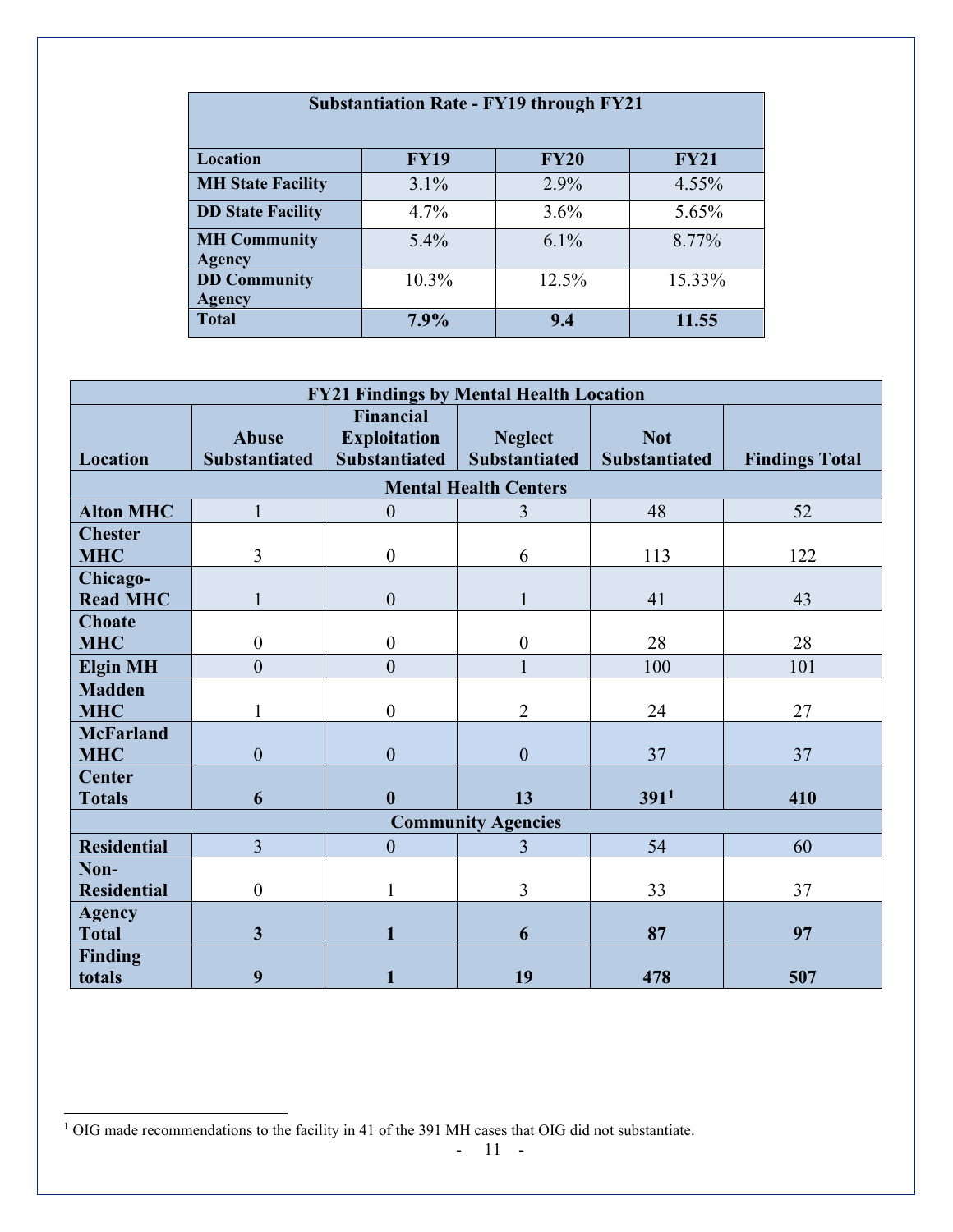| <b>FY21 Findings by Developmental Location</b> |                               |                                                                 |                                        |                                    |                                 |  |  |
|------------------------------------------------|-------------------------------|-----------------------------------------------------------------|----------------------------------------|------------------------------------|---------------------------------|--|--|
| Location                                       | Abuse<br><b>Substantiated</b> | <b>Financial</b><br><b>Exploitation</b><br><b>Substantiated</b> | <b>Neglect</b><br><b>Substantiated</b> | <b>Not</b><br><b>Substantiated</b> | <b>Findings</b><br><b>Total</b> |  |  |
|                                                |                               | <b>Developmental Centers</b>                                    |                                        |                                    |                                 |  |  |
| <b>Choate DC</b>                               |                               | $\theta$                                                        | 3                                      | 163                                | 167                             |  |  |
| <b>Fox DC</b>                                  | 0                             | 0                                                               |                                        | $\overline{4}$                     | 5                               |  |  |
| <b>Kiley DC</b>                                | $\overline{0}$                | $\overline{0}$                                                  |                                        | 88                                 | 89                              |  |  |
| <b>Ludeman DC</b>                              | 6                             | $\overline{0}$                                                  | 10                                     | 81                                 | 97                              |  |  |
| <b>Mabley DC</b>                               | $\overline{0}$                |                                                                 | $\overline{2}$                         | 15                                 | 18                              |  |  |
| <b>Murray DC</b>                               | $\overline{2}$                | $\overline{0}$                                                  | $\overline{2}$                         | 50                                 | 54                              |  |  |
| <b>Shapiro DC</b>                              | $\overline{0}$                | $\overline{0}$                                                  | $\overline{0}$                         | 48                                 | 48                              |  |  |
| <b>Center Totals</b>                           | 9                             |                                                                 | 19                                     | $449^2$                            | 478                             |  |  |
|                                                |                               | <b>Community Agencies</b>                                       |                                        |                                    |                                 |  |  |
| <b>Residential</b>                             | 81                            | 9                                                               | 140                                    | 1184                               | 1414                            |  |  |
| <b>Non-Residential</b>                         | $\overline{7}$                | $\theta$                                                        | 13                                     | 83                                 | 103                             |  |  |
| <b>Agency Total</b>                            | 88                            | 9                                                               | 153                                    | 1267                               | 1517                            |  |  |
| <b>Finding totals</b>                          | 97                            | 10                                                              | 172                                    | 1716                               | 1995                            |  |  |

#### **FY21 Substantiated Death Cases**

OIG closed 199 death cases during FY21, an increase from the 188 death cases OIG closed during FY20. Of the 199 closed death cases, OIG determined that there was no suspicion of abuse or neglect in 169 of the cases. With respect to the 30 death cases where OIG subsequently opened an abuse or neglect investigation, OIG substantiated 4 cases for neglect. As to the other 26 cases that OIG did not substantiate, OIG identified issues that required a written response from the agency or facility in 23 of those cases.

## **D. Reconsiderations of OIG Findings**

<span id="page-15-0"></span>In FY21 OIG received and reviewed 101 requests for reconsideration of OIG's investigative findings or recommendations, in connection with 98 investigations (an investigation will sometimes result in multiple requests for reconsideration). As background, pursuant to Illinois statutory law, facilities, agencies, victims, guardians, or subject employees can request that OIG reconsider the findings or recommendations OIG made in its investigative report. Upon receipt, OIG conducts a multi-layer review of the request, which review includes at least one OIG employee who did not participate in the investigation or approval of the investigative report at issue. OIG reviews the information provided in the reconsideration request and all evidence gathered during the original investigation. The Inspector General ultimately makes the final determination as to whether the request should be:

<span id="page-15-1"></span><sup>&</sup>lt;sup>2</sup> OIG made recommendations to the facility in 70 of the 499 DDD cases that OIG did not substantiate.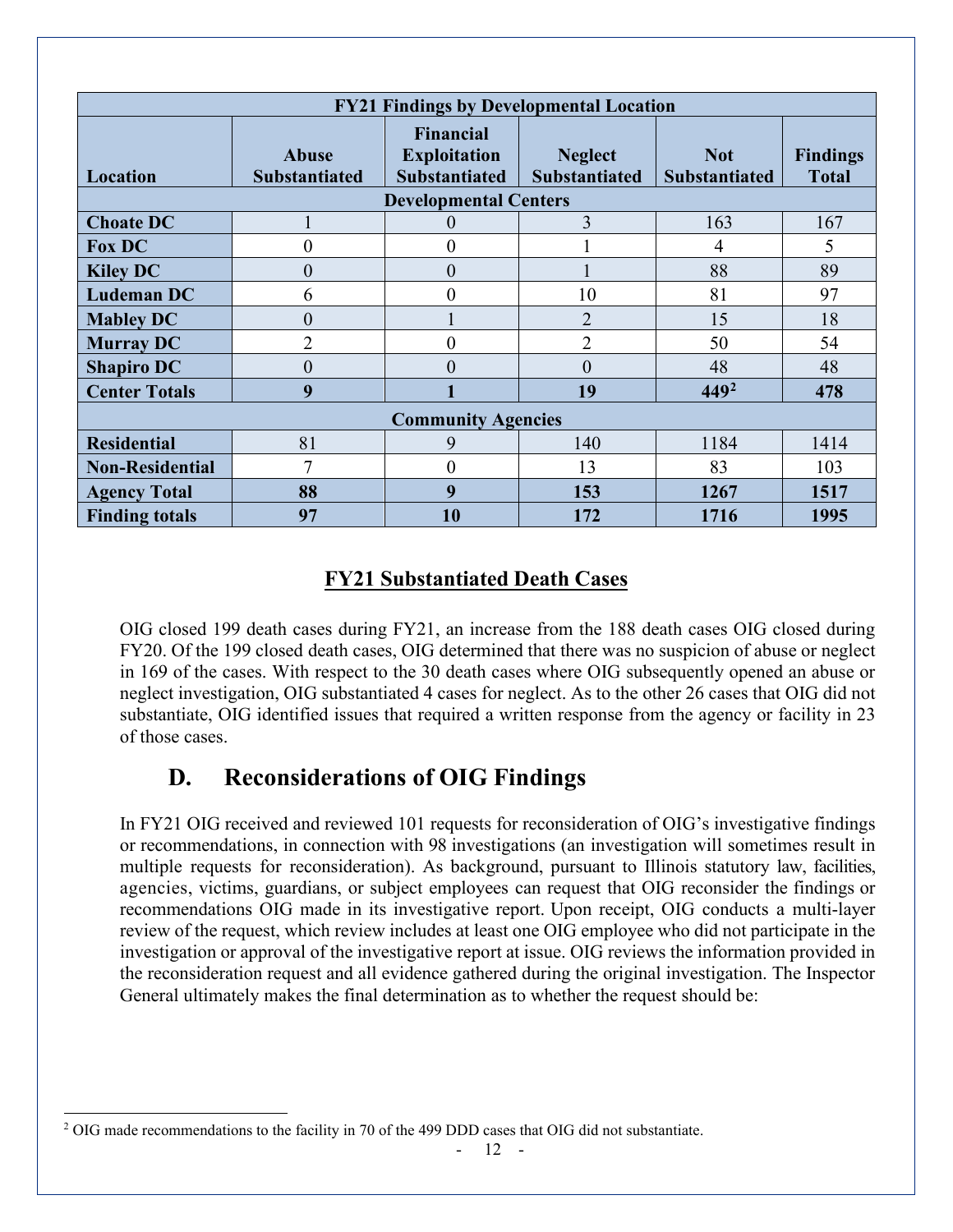- Denied:
- Denied, with the issuance of an amended report to correct errors or address issues that OIG identified during its review;
- Granted, with an amended report to follow with no additional investigation; or
- Granted to re-open for further investigation.

The reconsideration process ensures that OIG's investigations are complete, thorough, and accurate and therefore serves an important quality assurance function.

In FY21, OIG received fewer reconsiderations than in FY20, but granted a similar percentage of those requests. Of the 123 reconsiderations OIG received in FY20, OIG denied 73% and granted 28%. Of the 101 reconsiderations OIG received in FY21, OIG denied 71% and granted 29%, as reflected in the below table

| <b>FY21 Reconsideration Outcomes</b>                   | Number of | <b>Outcomes</b> in |
|--------------------------------------------------------|-----------|--------------------|
|                                                        | Cases     | <b>Percentages</b> |
| <b>Denied</b>                                          | 66        | 65%                |
| Denied, with the Issuance of an Amended Report         |           | 6%                 |
| <b>Granted, with the Issuance of an Amended Report</b> | 19        | 19%                |
| <b>Granted, and Reopened Investigation</b>             | 10        | 10%                |
| <b>Total Reconsiderations</b>                          | 101       |                    |

| <b>FY20 Reconsideration Outcomes</b>                   | <b>Number of</b> | <b>Outcomes</b> in |
|--------------------------------------------------------|------------------|--------------------|
|                                                        | <b>Cases</b>     | Percentages        |
| <b>Denied</b>                                          | 82               | 67%                |
| Denied, with the Issuance of an Amended Report         |                  | 6%                 |
| <b>Granted, with the Issuance of an Amended Report</b> | 26               | 21%                |
| <b>Granted, and Reopened Investigation</b>             |                  | 6%                 |
| <b>Total Reconsiderations</b>                          | 123              |                    |

### **E. Written Responses**

<span id="page-16-0"></span>When OIG makes a finding of abuse or neglect or a recommendation in an investigative report, the facility or agency must respond to the finding or recommendation in writing, setting forth the action(s) that the facility or agency has taken or will take to: (1) protect the individual from future occurrences of abuse or neglect; (2) prevent reoccurrences of the identified abuse or neglect generally; and (3) eliminate the problem(s) identified during the investigation.

The facility or agency has 30 calendar days from the date it receives the investigative report to submit a written response to the appropriate IDHS program division (DDD or DMH). *See* Department of Human Services Act, 20 ILCS1305/1-17(n). The program division then reviews and approves the written responses and sends the written response to OIG.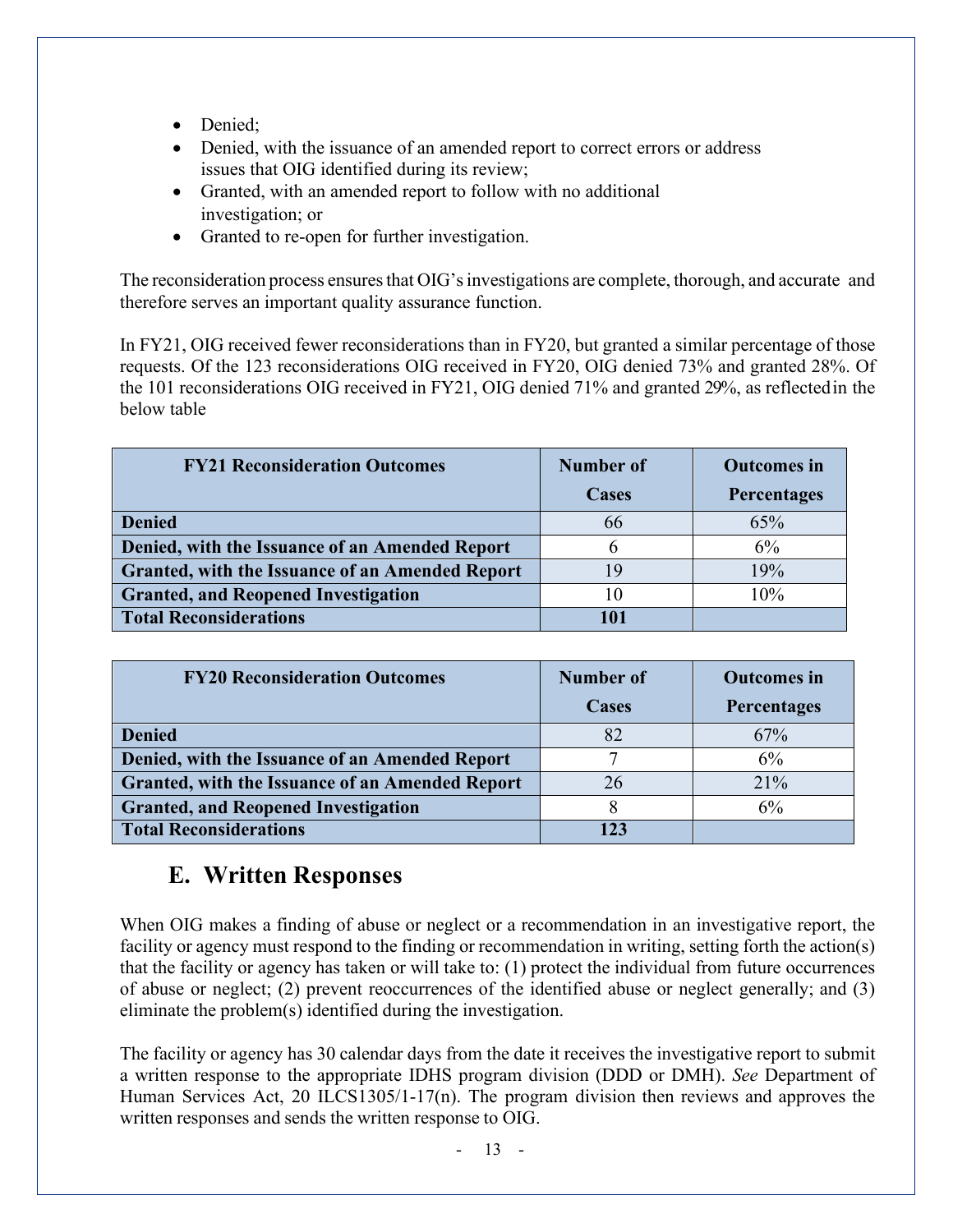In FY21, OIG received 97 approved written responses from facilities and 573 from community agencies for a total of 670 written responses, regarding OIG's findings and recommendations.<sup>[3](#page-17-1)</sup> With respect to the above-described written responses, facilities and agencies detailed the following actions related to OIG's findings and recommendations:

| <b>FY21 Actions Taken</b> |     |                                 |     |
|---------------------------|-----|---------------------------------|-----|
| <b>Personnel Action</b>   |     | <b>Administrative Actions</b>   |     |
| <b>Discharged</b>         | 224 | <b>Individual Retraining</b>    | 308 |
| <b>Resignations</b>       | 68  | <b>Group Retraining</b>         | 242 |
| <b>Written Reprimands</b> | 71  | <b>Policy/Procedural Change</b> | 121 |
| Counseling                | 55  | <b>Treatment Plan Change</b>    | 50  |
| <b>Suspension</b>         | 22  | <b>Administrative Change</b>    | 23  |
| <b>Transferred</b>        |     | <b>No Action</b>                | 5   |
| <b>Written Reprimand</b>  | 71  | <b>Structural Change</b>        | 4   |
|                           |     | <b>Supervision</b>              | 4   |
|                           |     | <b>Performance Evaluation</b>   | 52  |
|                           |     |                                 |     |

## **F. Compliance Reviews**

<span id="page-17-0"></span>Once IDHS' DDD and DMH Divisions approve the facilities' and agencies' written responses to OIG's findings and recommendations, OIG conducts compliance reviews to ensure that the facilities and agencies took action as set forth in those responses. OIG selects a random sample of at least 10% of the written responses approved by the respective divisions during the prior month. OIG then, if necessary, can request documents/records or conduct telephone interviews to confirm that the facility or agency implemented or executed the detailed corrective action.

The table below reflects the percentage of compliance reviews OIG conducted in FY21 by location and program division:

| <b>FY21 Percentage of Approved Written Responses for which</b> |                  |                                         |               |                  |                    |               |  |
|----------------------------------------------------------------|------------------|-----------------------------------------|---------------|------------------|--------------------|---------------|--|
|                                                                |                  | <b>OIG Completed Compliance Reviews</b> |               |                  |                    |               |  |
|                                                                |                  | <b>DD</b> Programs                      |               |                  | <b>MH</b> Programs |               |  |
|                                                                | Written          | Compliance                              |               | Written          | Compliance         |               |  |
|                                                                | <b>Responses</b> | <b>Reviews</b>                          | $\frac{6}{6}$ | <b>Responses</b> | <b>Reviews</b>     | $\frac{1}{2}$ |  |
| <b>DHS Facilities</b>                                          |                  |                                         |               |                  |                    |               |  |
|                                                                | 97               | 19                                      | 20%           | 42               | 7                  | 17%           |  |
| <b>Community</b>                                               |                  |                                         |               |                  |                    |               |  |
| <b>Agencies</b>                                                | 573              | 82                                      | 14%           | 8                | 3                  | 38%           |  |
|                                                                |                  |                                         |               |                  |                    |               |  |
| <b>Totals</b>                                                  | 670              | 101                                     | 15%           | 50               | 10                 | 20%           |  |

<span id="page-17-1"></span><sup>&</sup>lt;sup>3</sup> These numbers include approved written responses OIG received in FY21 regarding cases it completed in FY20.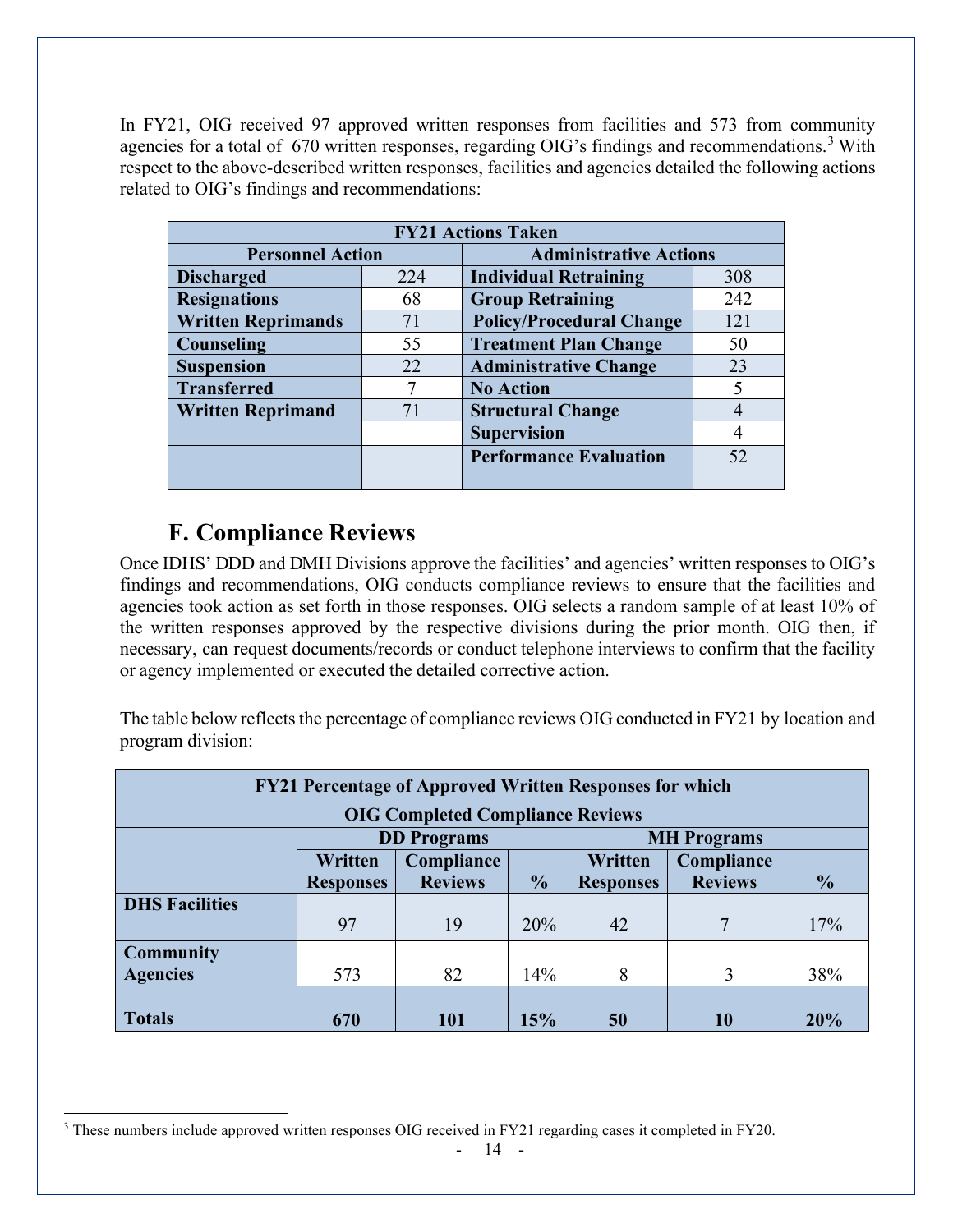<span id="page-18-0"></span>With respect to these 121 compliance reviews, OIG issued two "Out of Compliance" letters to DDD community agencies in FY21.

## **G.Health Care Worker Registry**

Following the completion of an OIG investigative report that contains a substantiated finding of physical abuse, sexual abuse, financial exploitation, or egregious neglect against an employee, OIG, pursuant to Illinois statute, makes an initial report to the Illinois Department of Public Health's Healthcare Worker Registry (HCWR) of the employee's name and the nature of OIG's finding. Pursuant to Illinois statute, health care employers are prohibited from employing an individual in any capacity "who is identified by the [HCWR] as having been subject of a substantiated finding of abuse or neglect of a service recipient." *See* 20 ILCS 1705/7.3. Following OIG's initial report to the HCWR, the employee can request an administrative hearing to determine if their conduct in fact warrants reporting to the Registry. *See* 20 ILCS 1305/1-17(s)(2) and 59 Ill. Admin. Code 50.90.

During FY21, OIG closed 72 substantiated cases which required initial reports to the HCWR of the employee's name and the nature of OIG's finding. During FY21, OIG made final reports to the HCWR of 52 employees' names and findings, [4](#page-18-1) meaning either the employee did not appeal the report or, after a hearing, it was determined that the conduct warranted the reporting.<sup>[5](#page-18-2)</sup> 51 of the reported employees were from the DDD and 1 reported employee was from the DMH. For FY21, OIG's reports to the HCWR placements by finding are reflected in the below table:



<span id="page-18-1"></span><sup>4</sup> There were 55 actual findings because three employees had two substantiated HCWR cases.

<span id="page-18-2"></span><sup>5</sup> Notably, of the 52 placements, 9 placements resulted from OIG investigations completed in previous years and 43 placements resulted from OIG investigations completed in FY21.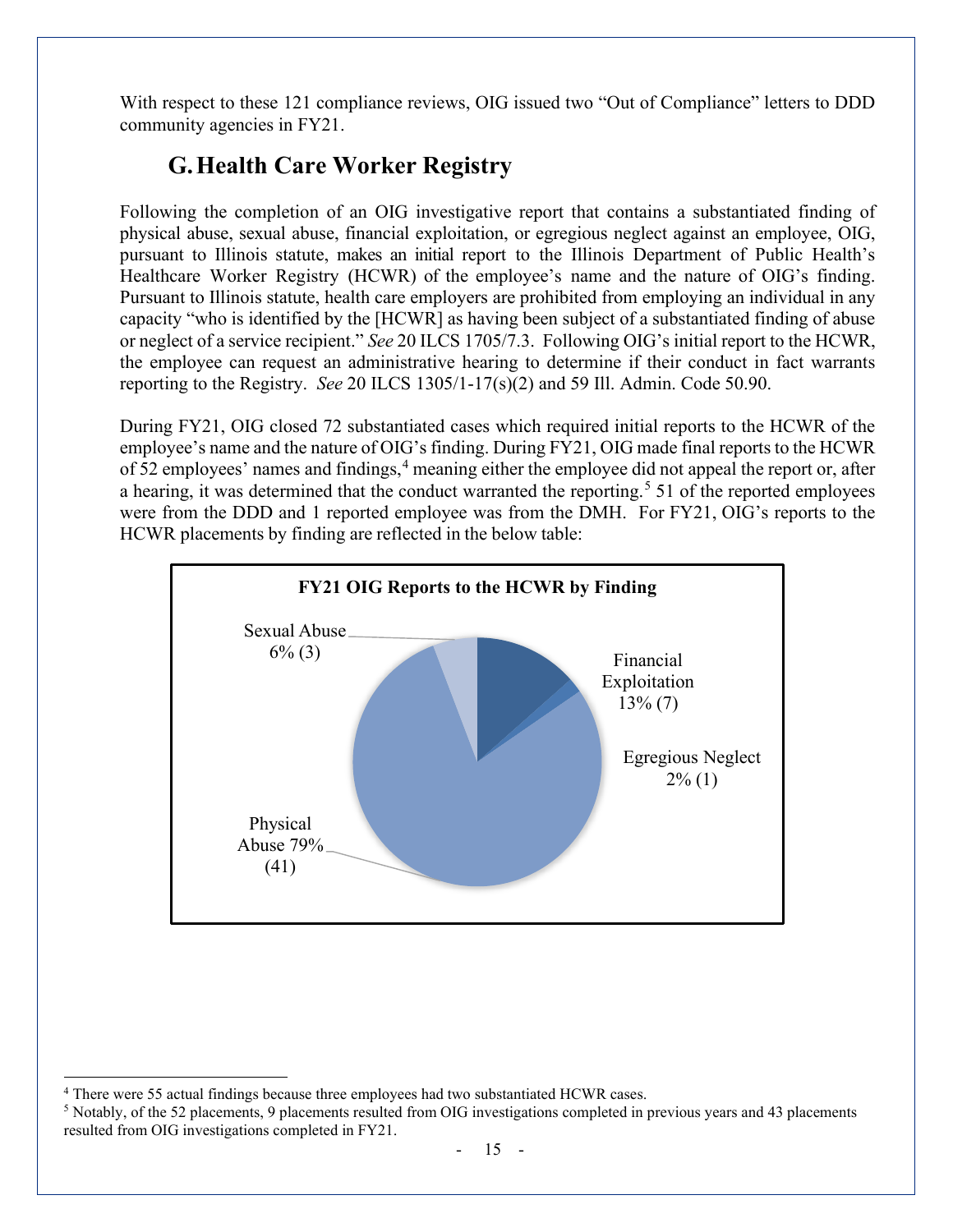### **HCWR Administrative Hearings**

If an employee requests an administrative appeal of OIG's HCWR referral, IDHS has to prove bya preponderance of the evidence that OIG's finding of abuse or neglect warrants the reporting of the employee to the HCWR. During FY21, 13 employees filed appeals challenging their names and findings being reported to the HCWR. All 13 of those appeals remain pending, as new HCWR hearings continued to be suspended due to COVID-19 restrictions.

Four appeals filed prior to FY21 were decided. Two employees lost their appeals and had their names and findings reported to the HCWR; one employee successfully appealed and did not have their name and finding reported to the HCWR. OIG stipulated to one case, meaning that OIG and IDHS agreed that the circumstances surrounding OIG'sfindings did not warrant the reporting of the employee's name and finding to the HCWR.

#### **HCWR Removal Hearings**

An employee may petition IDHS to have his or her name and OIG's abuse or neglect finding removed from the HCWR. A petitioner has the burden to prove by a preponderance of the evidence that removal of the petitioner's name and finding from the HCWR is in the public interest. The hearing officer is to consider the following criteria when determining whether to remove the petitioner's name and finding from the HCWR:

- The nature of the abuse or neglect for which the petitioner was placed on the HCWR.
- Evidence that the petitioner is now rehabilitated, trained, or educated and able to perform duties in the public interest.
- Evidence of the petitioner's conduct since his/her name was placed on the HCWR.
- Evidence of the petitioner's candor and forthrightness in presenting information in support of the decision.

During FY21, four employees requested hearings to have their names and findings removed from the HCWR. Those four cases remain pending. One employee, who filed an appeal in FY20, participated in a telephonic hearing in FY21, and their name was subsequently removed from the HCWR.

#### **Arbitrations**

Following the completion and issuance of a substantiated OIG investigative report, certain employees (typically those working at IDHS facilities) have the ability to request labor arbitrations, in which the employees challenge administrative actions based on OIG's cases and findings. During FY21, OIG received the results of four labor arbitration requests. Two were decided at the same full arbitration hearing and two were resolved prior to arbitration.

• At the arbitration hearing, two employees were issued Written Warnings for failure to follow facility policies and procedures. Their discharges were set aside, and they were reinstated to their former positions.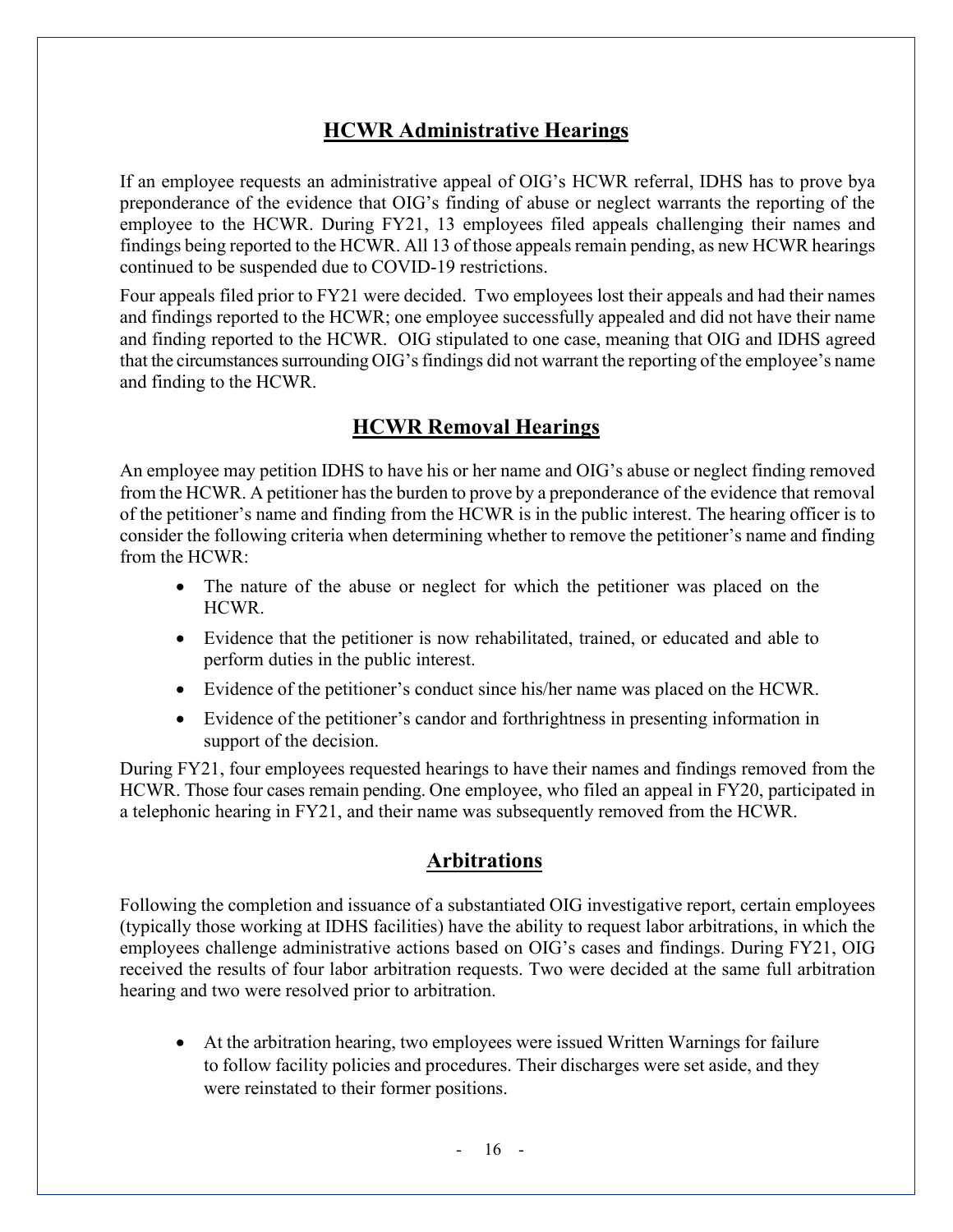- One employee's discharge was reversed, and the employee was afforded the opportunity to return to employment. The employee received a five-day suspension and back pay, as if they were on the payroll during the entire arbitration process.
- One employee's discharge was overturned. The employee received a 30-day unpaid suspension and a loss of seniority.

### **H. Site Visits**

<span id="page-20-0"></span>OIG conducts annual site visits to the 14 IDHS developmental and mental health centers for the purpose of making recommendations regarding systematic issues related to the prevention, reporting, and investigation of abuse and neglect. *See* Department of Human Services Act, 20 ILCS 1305/1-17(i).

In connection with these site visits, OIG identifies systemic issues and concerns and makes recommendations to the facilities with the aim of reducing instances of abuse and neglect. OIG uses the Principals and Standards for Offices of Inspector General promulgated by the Association of Inspectors General as guidance for its site visit methodology. Due to the COVID-19 pandemic, and in accordance with Illinois Department of Public Health mitigation efforts, OIG conducted site visits remotely in FY21.

### **FY21 Scope**

The scope of OIG's FY21 site visit consisted of a review of key processes and procedures related to individuals who received 1:1 supervision in a facility operated by the Division of Developmental Disabilities or 1:1 special observation in a facility operated by the Division of Mental Health during FY20. These processes included:

- The supervision level in the Annual Assessment conducted by the Interdisciplinary Team or Treatment Team;
- The Individual Support Plan, Behavior Support Plan, or Treatment Plan process for documenting level of supervision or special observation;
- The communication of supervision levels to responsible staff persons;
- The assessment of Staff knowledge regarding Staff responsibilities when providing 1:1 supervision or 1:1 special observation;
- Physician/medical staff actions as they pertain to medical conditions requiring 1:1 supervision or 1:1 special observation; and
- Staff training regarding 1:1 supervision or 1:1 special observation.

OIG conducted remote site visits at each facility on the following dates:

Chester Mental Health Center January 26, 2021 – April 22, 2021 Chicago Read Mental Health Center January 21, 2021 – May 15, 2021 Choate Developmental Center January 12, 2021 – March 15, 2021 Choate Mental Health Center January 12, 2021 – March 15, 2021 Elgin Mental Health Center January 20, 2021 – May 29, 2021

Alton Mental Health Center December 8, 2020 – March 2, 2021 Fox Developmental Center December 8, 2020 – February 26, 2021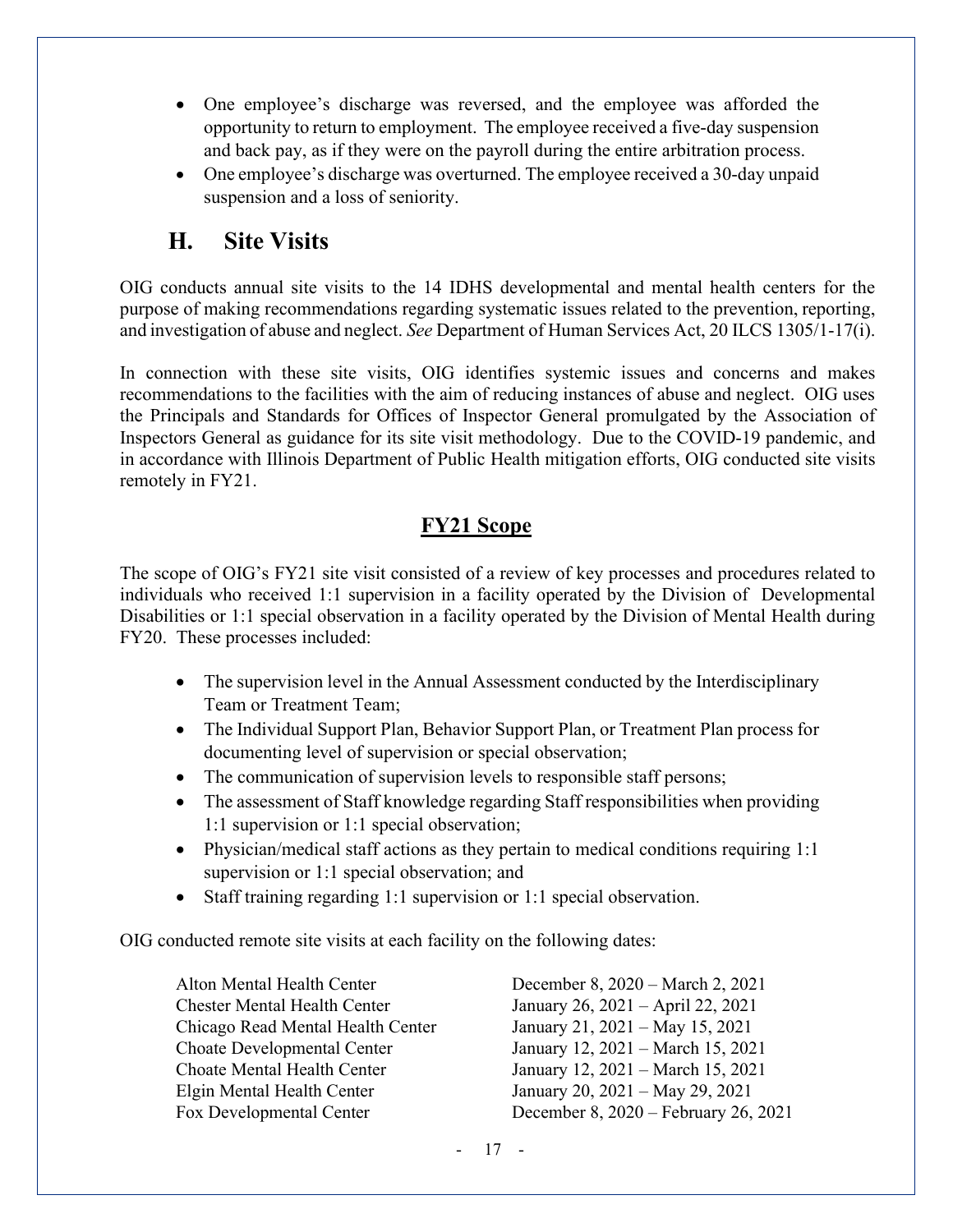Kiley Developmental Center December 22, 2020 – April 20, 2021 Ludeman Developmental Center December 9, 2020 – March 12, 2021 Mabley Developmental Center December 9, 2020 – March 12, 2021 Madden Mental Health Center December 23, 2020 – May 11, 2021 McFarland Mental Health Center December 10, 2020 – March 1, 2021 Murray Developmental Center January 13, 2021 – May 18, 2021 Shapiro Developmental Center January 19, 2021 – June 21, 2021

OIG requested pertinent documents in September 2020. OIG then had an entrance conference with staff from each facility during December 2020 and January 2021. The OIG site-visit team reviewed relevant documentation, requested any additional information not gathered during the initial request phase, and interviewed appropriate personnel to discusstheir roles in the enhanced supervision process and clarify any outstanding questions.

Prior to the exit conference, OIG provided each facility with a draft report, indicating any recommendations and opportunities for improvement. Opportunities for improvement are issues OIG identified during the site visit that do not rise to the level of a recommendation, but which OIG believes should be brought to the attention of the facility for their administrative review and action, as deemed necessary. The facility had 10 working days to respond to the document, including an opportunity to submit any response in writing for inclusion in the final report. Following a formal exit conference, the facility had 60 working days to provide a status update on any of the remaining actions necessary to address the recommendation.

#### **Summary of Recommendations**

In FY21, OIG made 35 recommendations and noted 11 opportunities for improvement in its 14 site visit reports. The majority of the recommendations concerned documentation that was missing or not properly recorded, including summary progress notes, specific observation level instructions, signatures of staff, and records of 15-minute checks sign-off. Other recommendations included the following:

- At 5 of the 7 Mental Health Centers, OIG recommended that, pursuant to facility directive, registered nurses transcribe treatment plan information onto Special Observation Reports, which are required for staff to provide appropriate observation to each individual;
- At 4 of the 7 Mental Health Centers, OIG recommended that, pursuant to facility directive, the Treatment Team review all incidents of special observation lasting more than three days, with weekly review thereafter;
- At 3 of the 7 Mental Health Centers, OIG recommended that, pursuant to facility directive, daily face-to-face physician assessments be conducted for those individuals on special observation;
- At 2 of the 7 Mental Health Centers, OIG recommended policy revisions pertaining to conducting face-to-face physician assessments for individuals on special observation.
- OIG made a total of 11 recommendations across all 7 Developmental Centers regarding documentation issues, including the need to complete supervision/monitoring sheets accurately and thoroughly.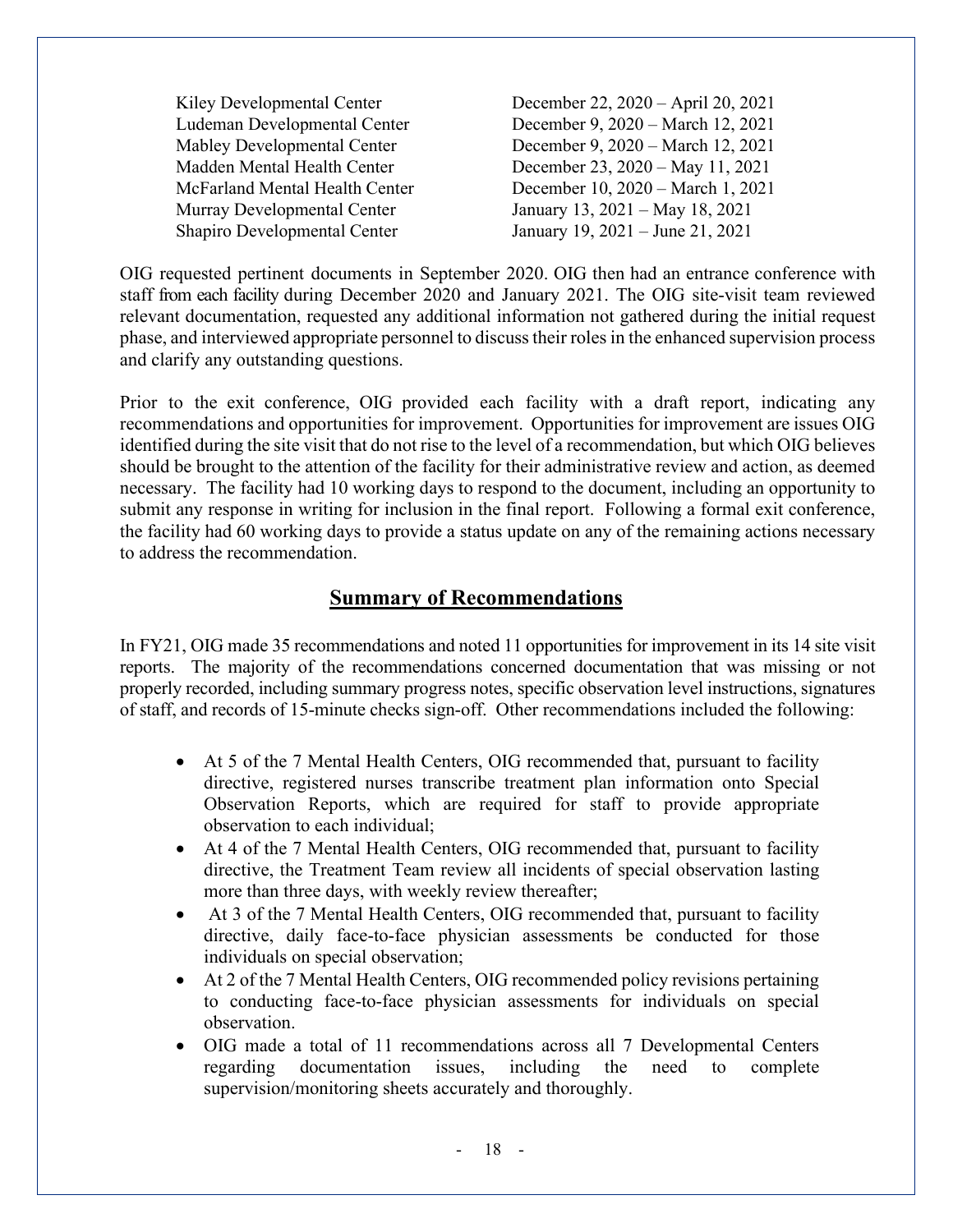- At 2 of the 7 Developmental Centers, OIG identified opportunities for improvement regarding the facilities' internal review of Individual Service Plans and Behavior Intervention Plans to identify and correct inconsistencies.
- At 2 of the 7 Developmental Centers, OIG identified opportunities for improvement regarding continued collaboration with DDD to fully comply with state rules regarding document retention.
- At 2 of the 7 Developmental Centers and 1 of the 7 Mental Health Centers, OIG recommended the facility provide alternative assignments for staff conducting 1:1 duties longer than two hours.

## <span id="page-22-0"></span>**Chapter 3: Additional FY21 Data**

## **A. Reporting Allegations to OIG in a Timely Manner**

Any employee of a State-operated facility or community agency that falls under OIG's jurisdictionis considered to be a required reporter and must report an abuse or neglect allegation to OIG's Hotline within four hours of their initial discovery of the allegation. OIG refers to these types of reports as "self-reports." Allegations reported by anyone who is not a required reporter are called "complaints." Facilities and agencies generally train their staff on the "four hours" timeliness reporting requirement.

OIG's Intake Reports indicate if a self-reported allegation was not called into OIG in a timely manner (i.e. more than four hours after it was discovered). As part of the overall investigation, the assigned OIG investigator investigates whether and why the report was not made in a timely fashion. At the conclusion of the investigation, if OIG determines that the agency or facility did not timely report the allegation, OIG makes a recommendation to the agency/facility to address the late reporting and requires the agency or facility to state in writing what corrective action it will take.

#### **Self-Reports**

Each month, OIG sends the IDHS program divisions a report of the untimely "self-reports" OIG received in the previous month. The report identifies each late report and states the number of dayseach report was late, and the overall percentage of reports that were late.

In FY21, OIG received 1,663 self-reported allegations of abuse and neglect, a 10.7% decline from FY20. OIG believes that this decline in self-reports is likely due in part to COVID-19. *See supra* Chapter 1(A) (detailing the general drop in complaints during the COVID-19 pandemic).

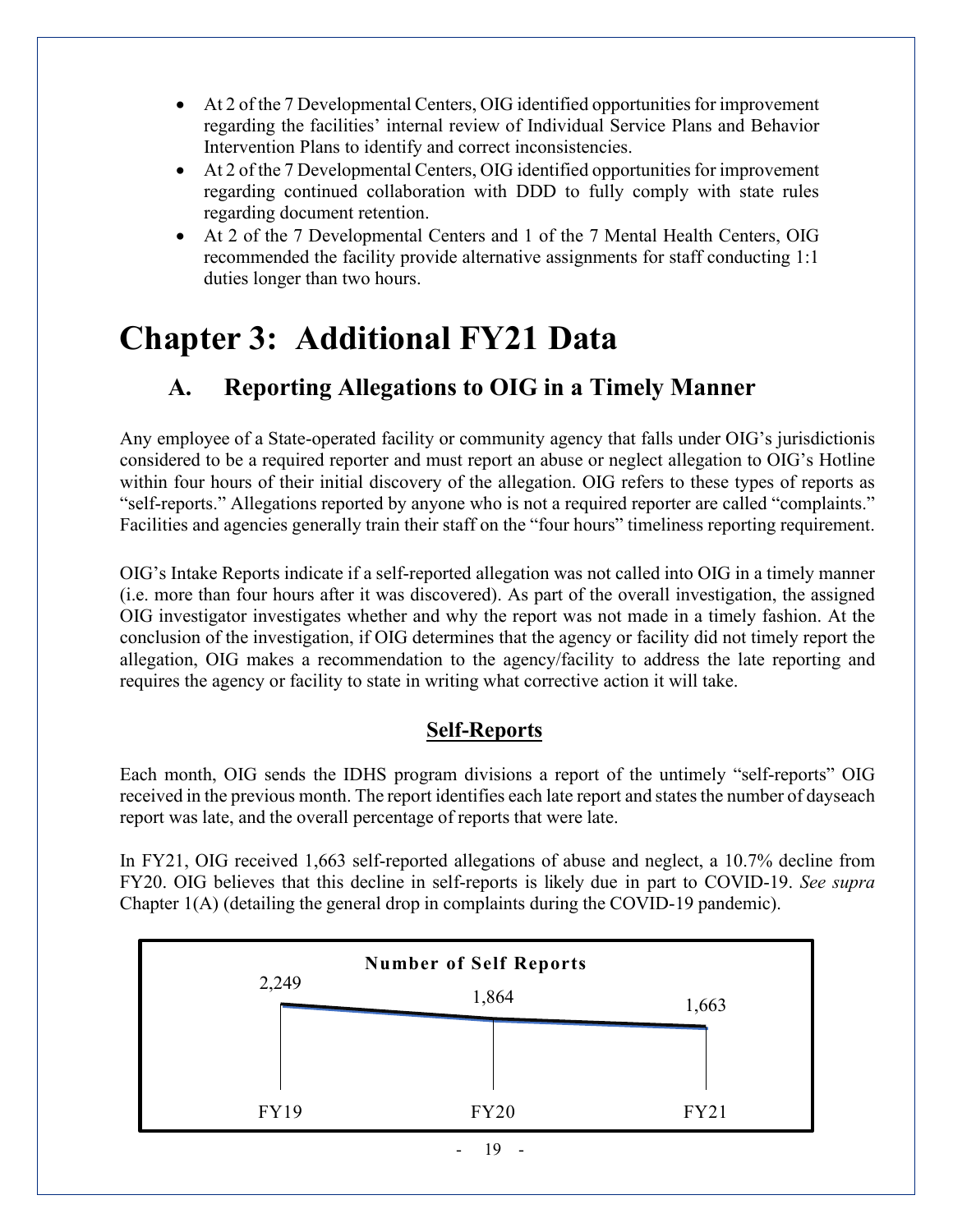#### **Late-Reporting**

The percentage of late self-reports (i.e. reports of abuse or neglect from facility or community agency employees) increased slightly in FY21 to 11.37% from 11.1% in FY20. The Illinois Auditor General noted the issue of late reporting in its 2020 Program Audit of OIG. In response, OIG sent a letter and PowerPoint training to all the facilities and community agencies reinforcing the requirement that allegations be reported within 4 hours and outlining the appropriate procedure to report allegations to the OIG Hotline. In addition, OIG continues to send the IDHS program divisions a report of the untimely "self-reports" OIG received in the previous month, which identifies each late report and states the number of days each report was late, and the overall percentage of reports that were late.

| <b>FY19-FY21 Late Reporting by</b><br><b>Program and Disability Type</b> |                                     |           |           |                                       |              |         |
|--------------------------------------------------------------------------|-------------------------------------|-----------|-----------|---------------------------------------|--------------|---------|
| <b>Fiscal</b>                                                            | <b>Late from</b><br><b>Agencies</b> |           |           | <b>Late from</b><br><b>Facilities</b> | <b>Total</b> | Percent |
| Year                                                                     | <b>DD</b>                           | <b>MH</b> | <b>DD</b> | <b>MH</b>                             | Late         | Late    |
| <b>FY19</b>                                                              | 170                                 | 21        | 31        | 18                                    | 240          | 10.7%   |
| <b>FY20</b>                                                              | 163                                 | 14        | 17        | 12                                    | 206          | 11.1%   |
| FY21                                                                     | 137                                 |           | 25        | 16                                    | 189          | 11.37 % |

## **B. Reduction in OIG Caseloads**

<span id="page-23-0"></span>For the second fiscal year in a row, OIG closed more cases than it opened. More specifically, OIG opened 2567 cases in FY21 and closed 2702, and reduced its overall caseload from 1407 cases to 1192 cases, a 18% reduction.<sup>[6](#page-23-1)</sup> In addition, OIG reduced the number of cases that had been open over 60 days, from 1,042 to 766, or 26.4%. The below tables reflects the number of cases OIG opened and closed from FY19 through FY21. [7](#page-23-2)

<span id="page-23-1"></span><sup>&</sup>lt;sup>6</sup> The Bureau caseload figures set forth below do not include open death reviews whereas the opened and closed case figures do include completed death reviews.

<span id="page-23-2"></span> $^7$  The June 30, 2020 Caseload figures are, in some cases, slightly different from those reported in OIG's FY20 Annual Report, likely due to database reclassifications or corrections that occurred during FY21.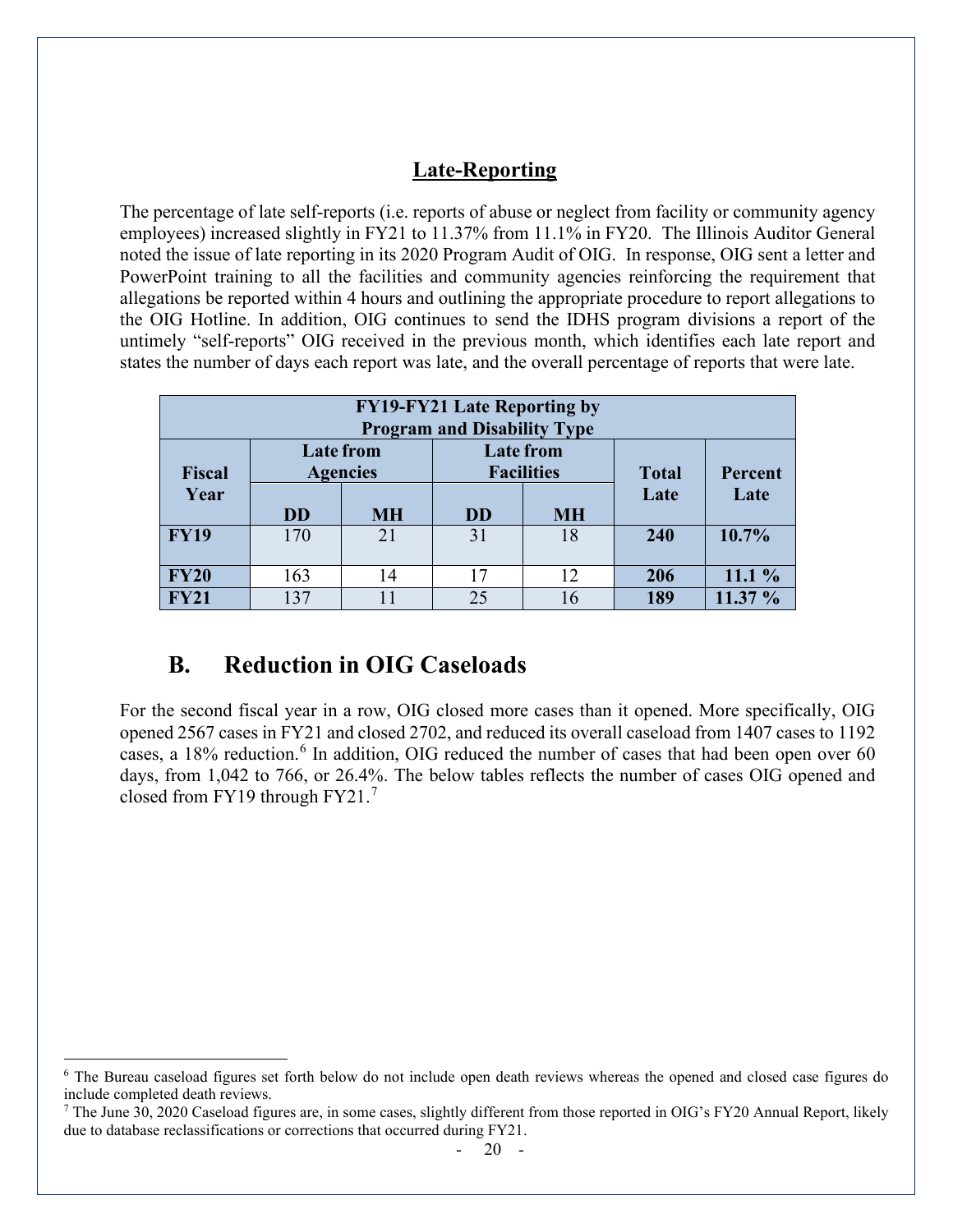

| FY20 and FY21 Caseload Comparison<br><b>By Bureau</b> |                                                                                  |      |  |  |  |
|-------------------------------------------------------|----------------------------------------------------------------------------------|------|--|--|--|
|                                                       | Caseload as of<br>Caseload as of<br><b>June 30, 2021</b><br><b>June 30, 2020</b> |      |  |  |  |
| <b>Central</b>                                        | 136                                                                              | 208  |  |  |  |
| <b>Cook</b>                                           | 329                                                                              | 235  |  |  |  |
| <b>Metro</b>                                          | 576                                                                              | 387  |  |  |  |
| <b>North</b>                                          | 107                                                                              | 139  |  |  |  |
| <b>South</b>                                          | 259                                                                              | 223  |  |  |  |
| <b>OIG</b>                                            | 1407                                                                             | 1192 |  |  |  |

With respect to OIG's Metro Bureau specifically, OIG noted in the FY20 annual report that its hiring of additional personnel, including a second Investigative Team Leader, would likely result in a decreased caseload at Metro. This prediction proved correct: with those additional resources and through the efforts of Metro's dedicated staff, the bureau reduced its caseload from 576 to 387, a reduction of over 30 percent.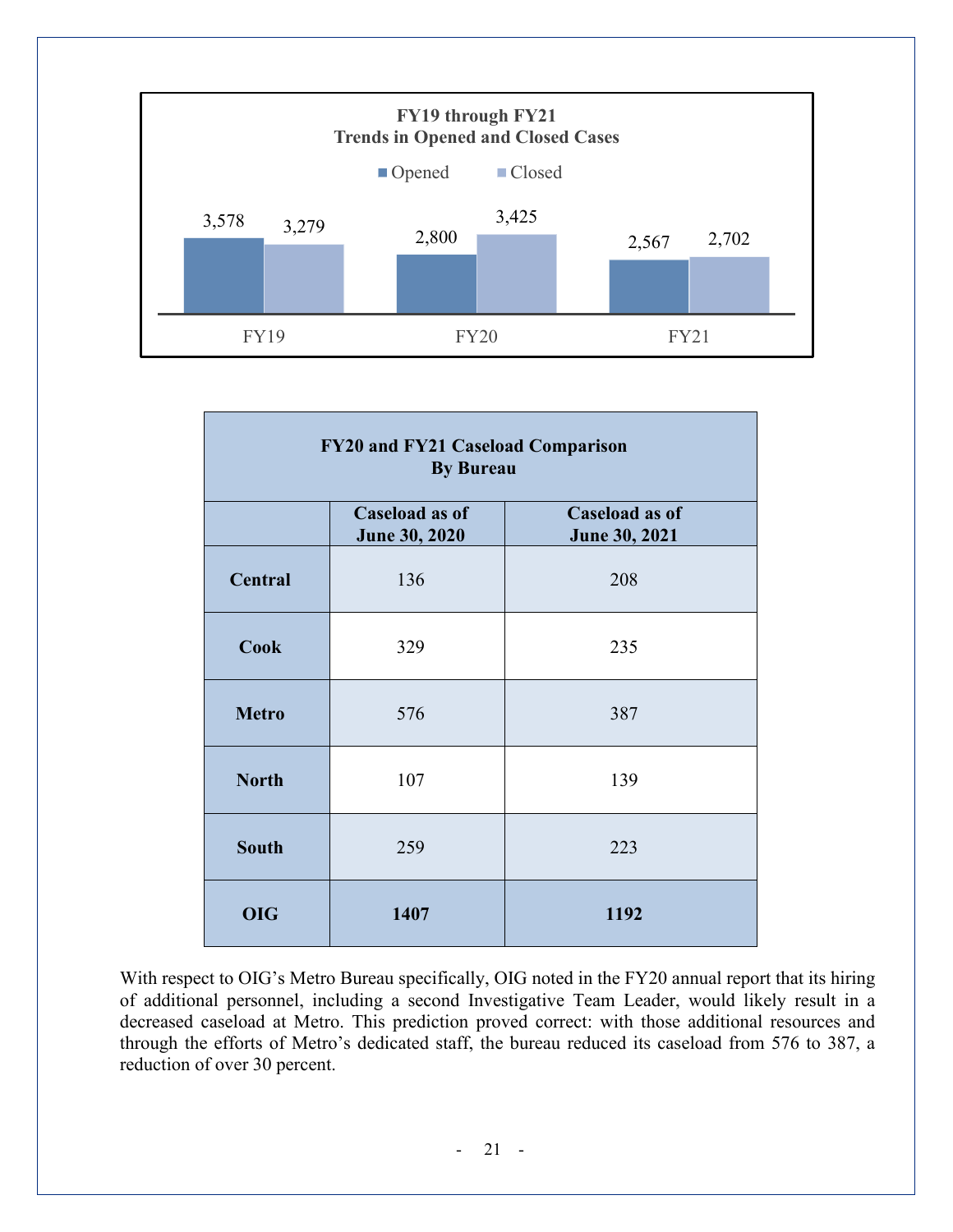## **C. Timeliness of OIG's Investigations**

<span id="page-25-0"></span>OIG's directives provide that investigators are to submit investigative case reports within sixty working days of their assignment. However, for a variety of reasons, it is not uncommon for OIG investigations to extend beyond sixty days. Most notably, some cases are complex and require interviews of numerous staff and individuals, theissuance of subpoenas, the review of thousands of documents or, for cases where medical expertise is necessary, a clinical consultation. To complete these sorts of complex cases thoroughly and professionally within 60 days is not always possible.

In addition, although OIG has reduced its overall caseload in the last two years, investigative caseloads (cases per investigator) are still higher than OIG would like. Obviously, there is an inverse relationship between the number of cases an investigator has and the timeliness of their completion of those investigations. In addition, as investigations become older, they become more difficult to complete as witnesses change jobs, video is no longer retained, and records are more difficult to locate. Thus, for multiple reasons, as caseloads increase, it becomes increasingly difficult to complete investigations within 60 days. Accordingly, it remains a priority for OIG to keep investigator caseloads at reasonable levels.

As noted above, in FY21, OIG was able to significantly reduce the number of OIG cases that had been open for more than 60 days. In addition, OIG increased the percentage of cases it completed within 60 days from 47% in FY20 to 50% in FY21.

| <b>Cases Completed Within and Over 60 Days</b>                    |                  |                    |  |  |  |
|-------------------------------------------------------------------|------------------|--------------------|--|--|--|
| FY19 through FY21                                                 |                  |                    |  |  |  |
| <b>Fiscal</b><br><b>Cases Completed</b><br><b>Cases Completed</b> |                  |                    |  |  |  |
| Year                                                              | <b>Within 60</b> | Over <sub>60</sub> |  |  |  |
| <b>Days</b><br><b>Days</b>                                        |                  |                    |  |  |  |
| <b>FY19</b>                                                       | 39%              | 61%                |  |  |  |
|                                                                   | (1, 487)         | (2,371)            |  |  |  |
| <b>FY20</b>                                                       | 47%              | 53%                |  |  |  |
|                                                                   | (1,618)          | (1, 847)           |  |  |  |
| FY21                                                              | 50%              | 50%                |  |  |  |
|                                                                   | (1367)           | (1372)             |  |  |  |

As the below table reflects, though, for the past three years, OIG's average time to complete an investigation has remained above sixty days.<sup>[8](#page-25-1)</sup> OIG further notes that the average time it took to complete a case increased from 118.7 days to 129.24, which is largely due to OIG's increased focus on completing the oldest of its cases (when OIG completes more older cases, that produces long-term productivity gains, as noted above, but, in the short term, serves to raise OIG's average time of case

<span id="page-25-1"></span><sup>8</sup> When the Illinois State Police (ISP) or local law enforcement (LLE) accepts a case for criminal investigation, OIG, by agreement, suspends its administrative investigation until ISP/LLE has completed its investigation and the criminal process is complete. Accordingly, when calculating data regarding the timeliness of OIG's investigations, OIG excludes the time during which its investigations are suspended pending the completion of the criminal process. For this reason, OIG counts "average total days" and "average OIG days" separately.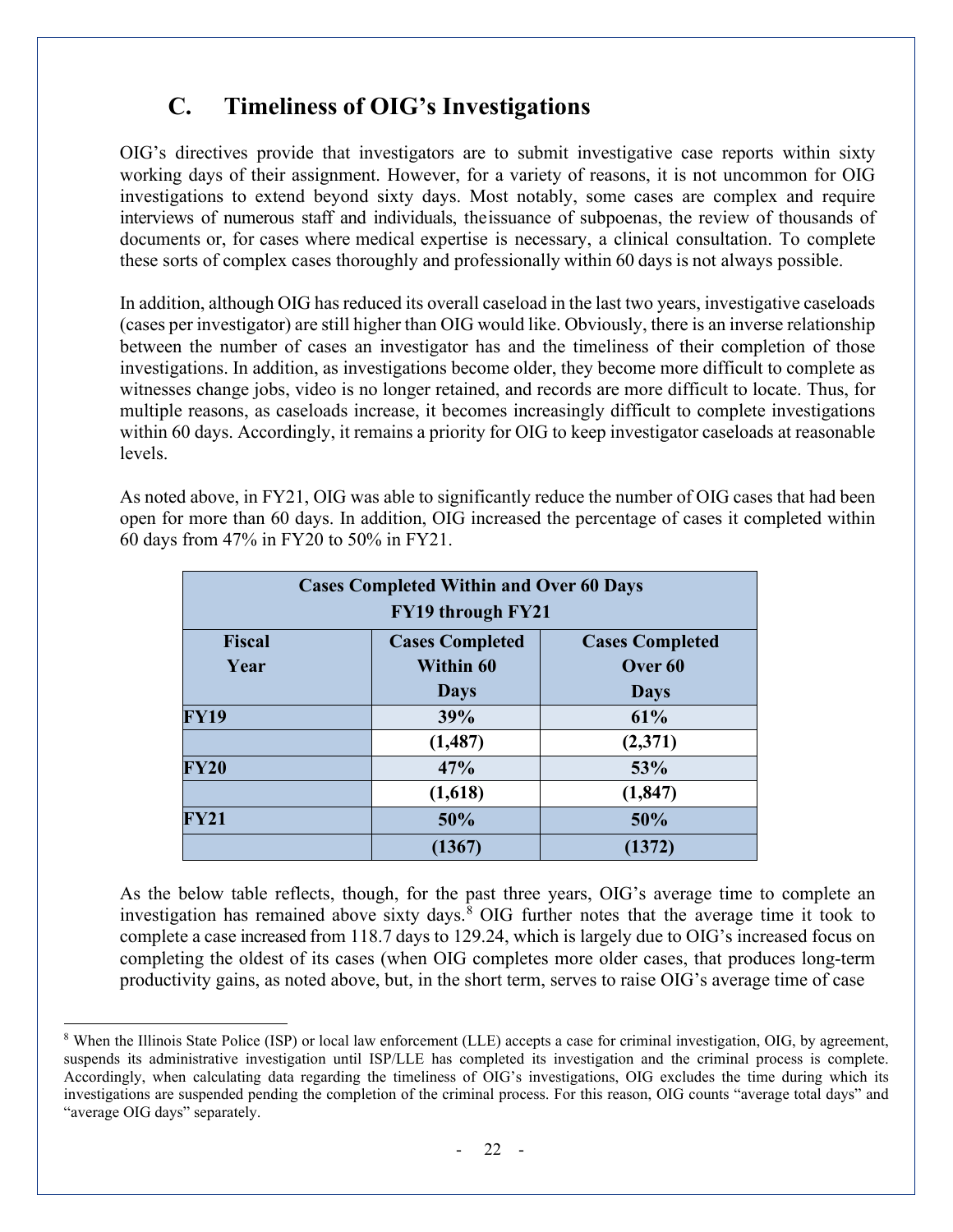completion). OIG expects that as the Office continues to reduce the number of cases overall, and in particular the number of older cases, the average days for case completion will begin to decline again.

| FY19 through FY21 – Average Days for Case Completion |                           |                         |  |  |  |
|------------------------------------------------------|---------------------------|-------------------------|--|--|--|
| Year                                                 | <b>Average Total Days</b> | <b>Average OIG Days</b> |  |  |  |
| <b>FY19</b>                                          | 122.3                     | 121.6                   |  |  |  |
| <b>FY20</b>                                          | 119.4                     | 118.7                   |  |  |  |
| <b>FY21</b>                                          | 130.93                    | 129.24                  |  |  |  |

## **D. Facility Staffing Ratios**

<span id="page-26-0"></span>By law, OIG's annual report must include facility census figures which include counts of the number of individuals receiving services in each facility and the ratios of individuals to direct carestaff. OIG calculates those ratios as of June 30, 2021, or the last day of FY21.

Below are the census figures and staffing ratios for each type of facility at the close of FY21. The tables present census figures three ways:

- Counting every individual only once, regardless of the number of times he or she is admitted during the year, which gives an "unduplicated count." This count is presented inthe first column.
- The second method is to count every day that individuals are in the facility or on temporary transfer to another location ("person-days" or "on-books bed-days"). This count is presented in the second column.
- The third column reflects the census taken on June 30, 2020, which details the number of individuals in the facility on that day.

OIG also uses the June 30, 2021 census figure to calculate the direct care staff to patient ratios. The number of direct care staff is counted in Full-Time Equivalents, which counts part-time staffas only a fraction. That count, again as of June 30, 2021, is reflected in the fourth column of the tables.

OIG divides the June 30, 2021 direct care staff figures by the June 30, 2021 census figures to calculate the direct care staff to patient ratios, which are reflected in the fifth column.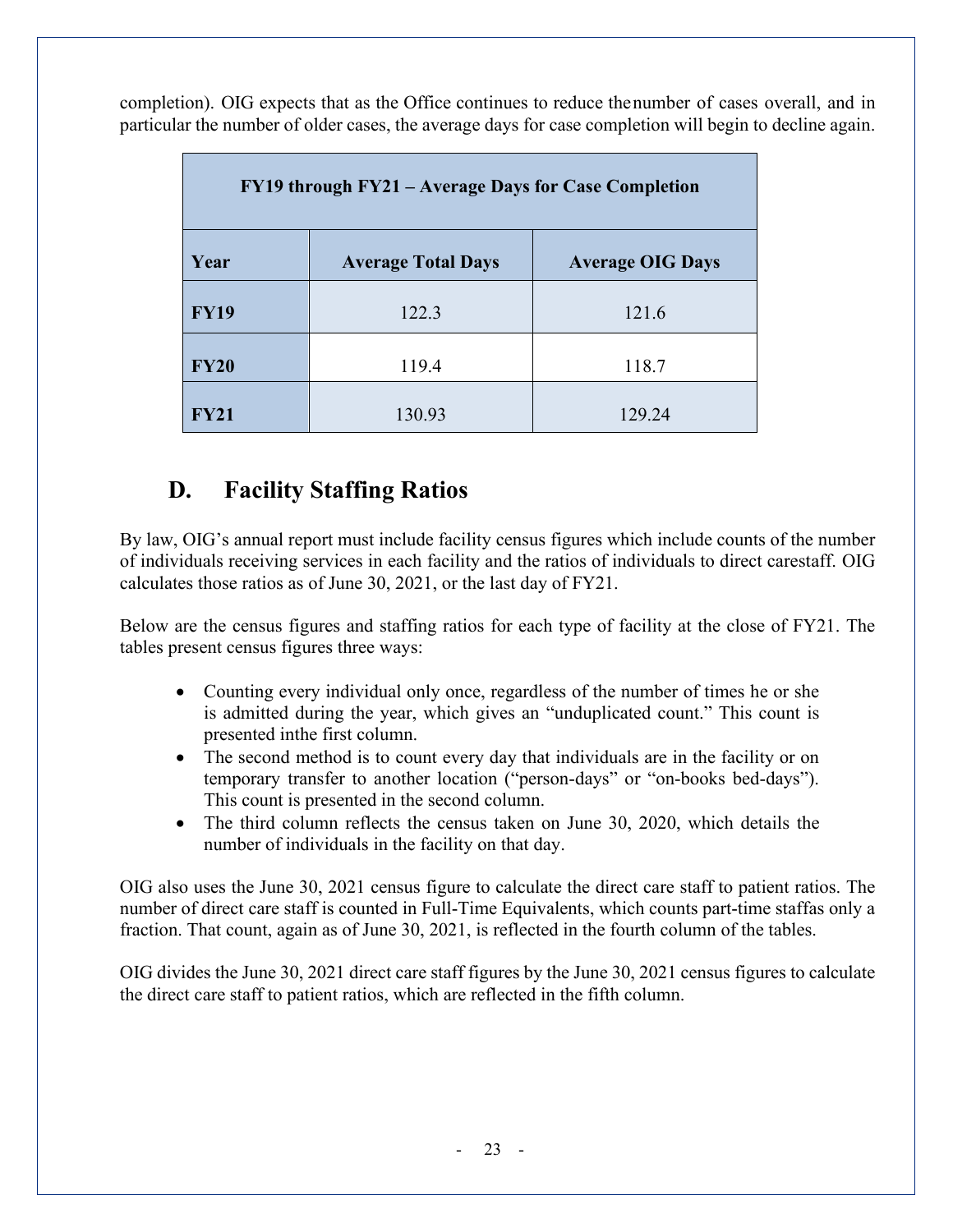| <b>DHS State-Operated Facilities</b><br><b>Census and Staffing Ratios</b><br>(as of June 30, 2021) |                                                                               |                        |                                          |                                                                 |                                                               |
|----------------------------------------------------------------------------------------------------|-------------------------------------------------------------------------------|------------------------|------------------------------------------|-----------------------------------------------------------------|---------------------------------------------------------------|
| <b>Facility</b>                                                                                    | <b>Unduplicated</b><br><b>Count of</b><br><b>Individuals</b><br><b>Served</b> | Person-<br><b>Days</b> | Inpatient<br><b>Census on</b><br>June 30 | <b>Direct Care</b><br><b>Staff</b><br>(Full-Time<br>Equivalent) | <b>Direct Care</b><br>to<br><b>Individual</b><br><b>Ratio</b> |
| <b>Alton MHC</b>                                                                                   | 209                                                                           | 37,189                 | 99                                       | 169.90                                                          | 2.00                                                          |
| <b>Chester MHC</b>                                                                                 | 455                                                                           | 98,978                 | 281                                      | 340.00                                                          | 1.34                                                          |
| <b>Chicago Read</b><br><b>MHC</b>                                                                  | 287                                                                           | 48,815                 | 141                                      | 165.50                                                          | 1.27                                                          |
| <b>Choate MH &amp;</b><br><b>DC</b> Total                                                          | 326                                                                           | 94,214                 | 263                                      | 408.20                                                          | 1.59                                                          |
| <b>Elgin MHC</b>                                                                                   | 672                                                                           | 113,729                | 321                                      | 424.30                                                          | 1.32                                                          |
| <b>Fox DC</b>                                                                                      | 81                                                                            | 28,231                 | 75                                       | 128.00                                                          | 1.60                                                          |
| <b>Kiley DC</b>                                                                                    | 215                                                                           | 72,016                 | 199                                      | 303.80                                                          | 1.57                                                          |
| <b>Ludeman DC</b>                                                                                  | 339                                                                           | 121,509                | 328                                      | 622.00                                                          | 1.86                                                          |
| <b>Mabley DC</b>                                                                                   | 118                                                                           | 40,172                 | 112                                      | 163.75                                                          | 1.50                                                          |
| <b>Madden MHC</b>                                                                                  | 1545                                                                          | 35,468                 | 93                                       | 154.10                                                          | 2.08                                                          |
| <b>McFarland</b><br><b>MHC</b>                                                                     | 229                                                                           | 44,369                 | 118                                      | 161.75                                                          | 1.32                                                          |
| <b>Murray DC</b>                                                                                   | 260                                                                           | 89,333                 | 245                                      | 385.82                                                          | 1.49                                                          |
| <b>Shapiro DC</b>                                                                                  | 495                                                                           | 171,965                | 464                                      | 827.77                                                          | 1.77                                                          |
| <b>Total DD</b><br><b>Facilities</b>                                                               | 1761                                                                          | 617,440                | 1692                                     | 2,819.24                                                        | 1.67                                                          |
| <b>Total MH</b><br><b>Facilities</b>                                                               | 3397                                                                          | 378548                 | 1053                                     | 1,423.35                                                        | 1.43                                                          |

### **E. Quality Care Board**

<span id="page-27-0"></span>The purpose of the Quality Care Board ("QCB" or the "Board"), which was authorized in 1992, isto "monitor and oversee [OIG's] operations, policies and procedures." *See* Department of Human Services Act, 20 ILCS 1305/1-17(u). The Board is empowered to provide consultation on OIG practices, review regulations, advise on training, and recommend policies to improve intergovernmental relations.

The law provides for the QCB to have seven members, each appointed by the Governor with consent of the State Senate. However, "[f]our members shall constitute a quorum allowing the Board to conduct its business." 20 ILCS 1305/1-17(u). The members must be qualified by professional knowledge or experience in law, investigatory techniques, or the care of people whohave mental illness or developmental disabilities. At least two members must either have a disability themselves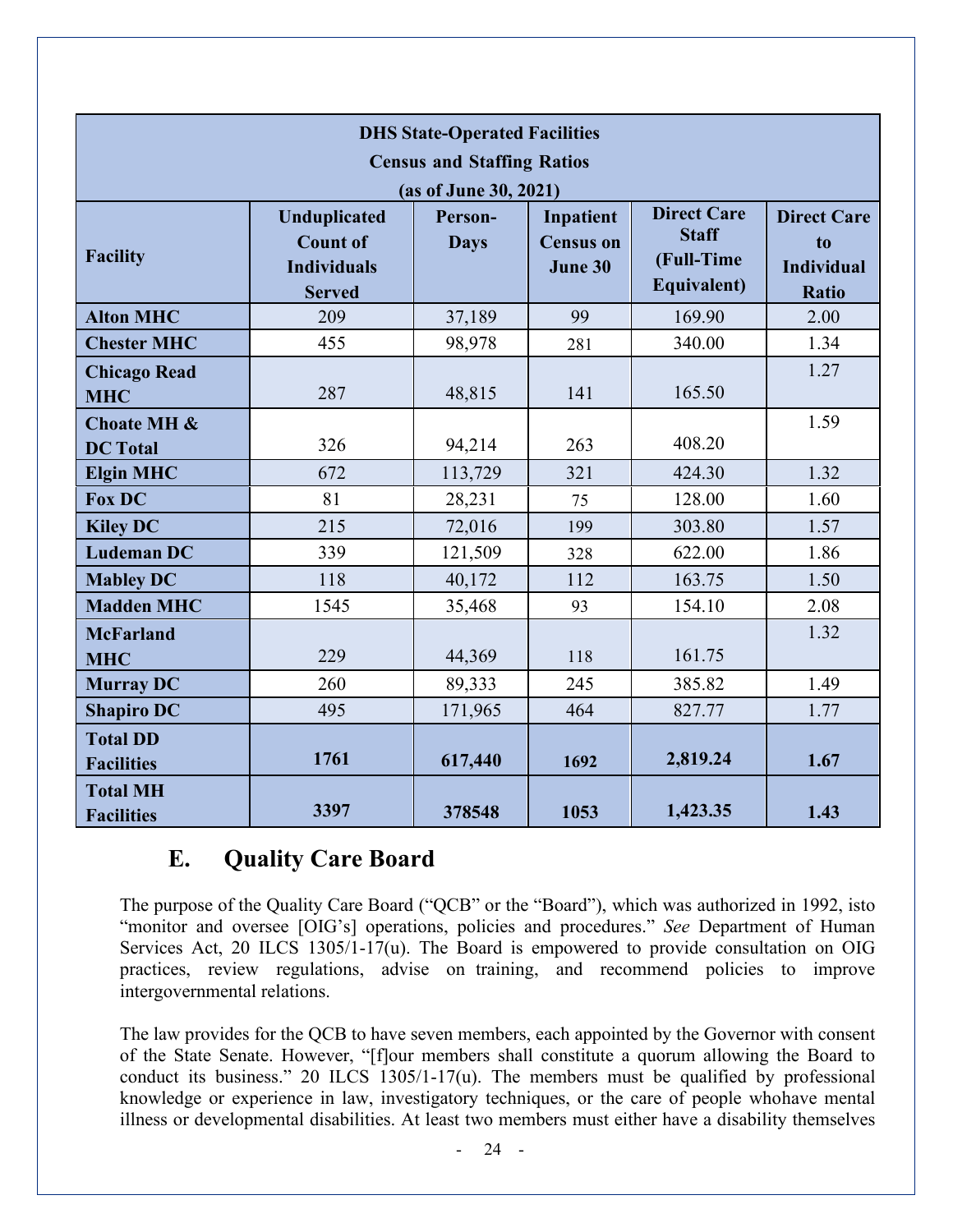or have a child with a disability. The members are not paid, but OIG may reimburse them for any costs related to travel.

The Quality Care Board members for FY21 were:

Brian Dunn, Chairman (Resigned April 13, 2021) Saul Morse, Chairman (Appointed June 2, 2021) Angela Hearts-Glass Megan Norlin Shirley Perez Jae Jin Pak

OIG has been working and will continue to work with IDHS and the Governor's Office to appoint additional members to the QCB in order to fulfill the statutory membership requirements.

The QCB held five meetings in FY21, all by teleconference. The meeting dates were as follows:

July 14, 2020 August 11, 2020 October 13, 2020 December 8, 2020 February 9, 2021 April 13, 2021 June 15, 2021

## <span id="page-28-0"></span>**Chapter 4: Areas of Advancement**

During FY21, OIG made numerous modifications to its policies and procedures to better comport with the Association of Inspectors General Quality Standards for Offices of Inspector General and Quality Standards for Investigations and to generally improve the quality and timeliness of OIG's investigations.

## **A. FY20 and FY21 Complaint Intake Pilot Project**

Following the successful initiation of OIG's complaint intake pilot project involving the referral of certain allegations to five SOFs, which commenced in FY20 and continued into FY21, OIG expanded the program to additional SOFs. As background, in FY20, in order to ensure that OIG was using its limited investigatory resources in the most efficient and effective manner possible, OIG initiated a pilot project—which it developed in conjunction with DDD, DMH, and several advocacy organizations—wherein OIG's Intake Bureau, with Inspector General approval, referred cases to the State-operated facilities to address situations where: (1) the allegation, if true, would likely not result in a report to the HCWR; (2) another entity was better positioned to immediately address the situation; and/or (3) the reporting entity or person had already identified the primary facts relevant to the allegation, meaning additional investigative work would be of minimal value.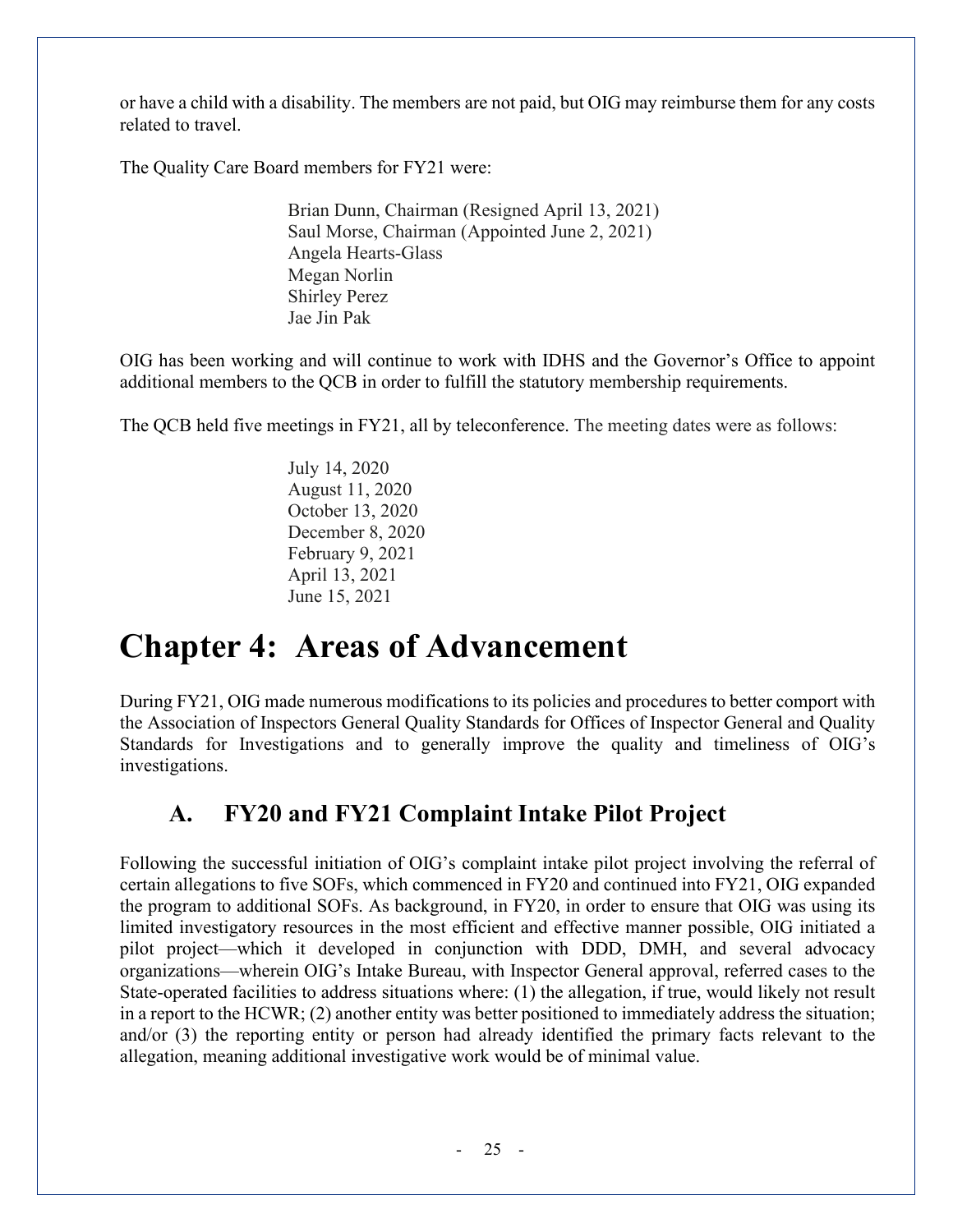As part of this pilot project, OIG did not refer allegations if they: (i) presented an emergency situation; (ii) indicated that an individual was in imminent danger; or (iii) would likely result in the reporting of an employee to the HCWR.

During the pilot project, OIG made 87 referrals to facilities. Of those, 78 were self-reported allegations. Below are additional FY21 metrics regarding the number of cases OIG referred and the results of those referrals.

| FY21 – Average Number of Days to<br><b>Receive Facility Response<sup>9</sup></b> |    |                                  |  |  |
|----------------------------------------------------------------------------------|----|----------------------------------|--|--|
| <b>Disability</b><br># of Cases<br><b>Average Working Days to</b>                |    |                                  |  |  |
| <b>Type</b><br><b>DD</b>                                                         | 34 | <b>Receive Facility Response</b> |  |  |
|                                                                                  |    |                                  |  |  |
| <b>MH</b>                                                                        | 34 |                                  |  |  |
| <b>Total</b>                                                                     |    |                                  |  |  |

In FY21, facilities imposed administrative discipline in 6 cases, provided re-training in 11 cases and took other non-disciplinary action in 4 cases. OIG conducted compliance reviews of 10 of the 68 approved facility written responses that OIG received in FY21 regarding referrals. OIG did not identify issues with respect to any of those responses.

Going forward, OIG will look to expand the initiative to community agencies as well and will be working with the DD and MH divisions to determine how best to do so.

## **B. OIG Directive Changes**

During FY21, OIG revised its directives to improve investigation timeliness. More specifically, OIG now requires investigators to contact and interview the complainant or required reporter within fifteen days of case assignment, absent extenuating circumstances, in order to verify the information contained in the Intake and ask appropriate follow-up questions. Investigators are also to contact and interview the victim or the victim's guardian within fifteen days, absent extenuating circumstances. OIG expects that these new timeliness requirements should help OIG complete its investigations in a more efficient manner.

## **C. The Amendment of 405 ILCS 5/3-210**

In FY21, OIG proposed an amendment to 405 ILCS 5/3-210, which was subsequently enacted, that was designed to allow IDHS OIG and IDHS to reduce the amount of paid administrative leave at Stateoperated facilities and improve staffing at State-operated facilities by more quickly returning to work employees who were under investigation in situations where OIG has determined that the allegations against the employee will be unsubstantiated or unfounded in OIG's investigative report.

As background, pursuant to federal regulations, if OIG receives an allegation that three SODC employees physically abused an individual, the SODC will likely place those employees on

<span id="page-29-0"></span><sup>9</sup> The Average Working days to receive the response was based on the date Intake was received in OIG. At the present time, OIG's database does not capture the date OIG sent the referral to the facility, but it is attempting to add this capability. Typically, there are 1 or 2 days between the date OIG receives the Intake and the Referral date.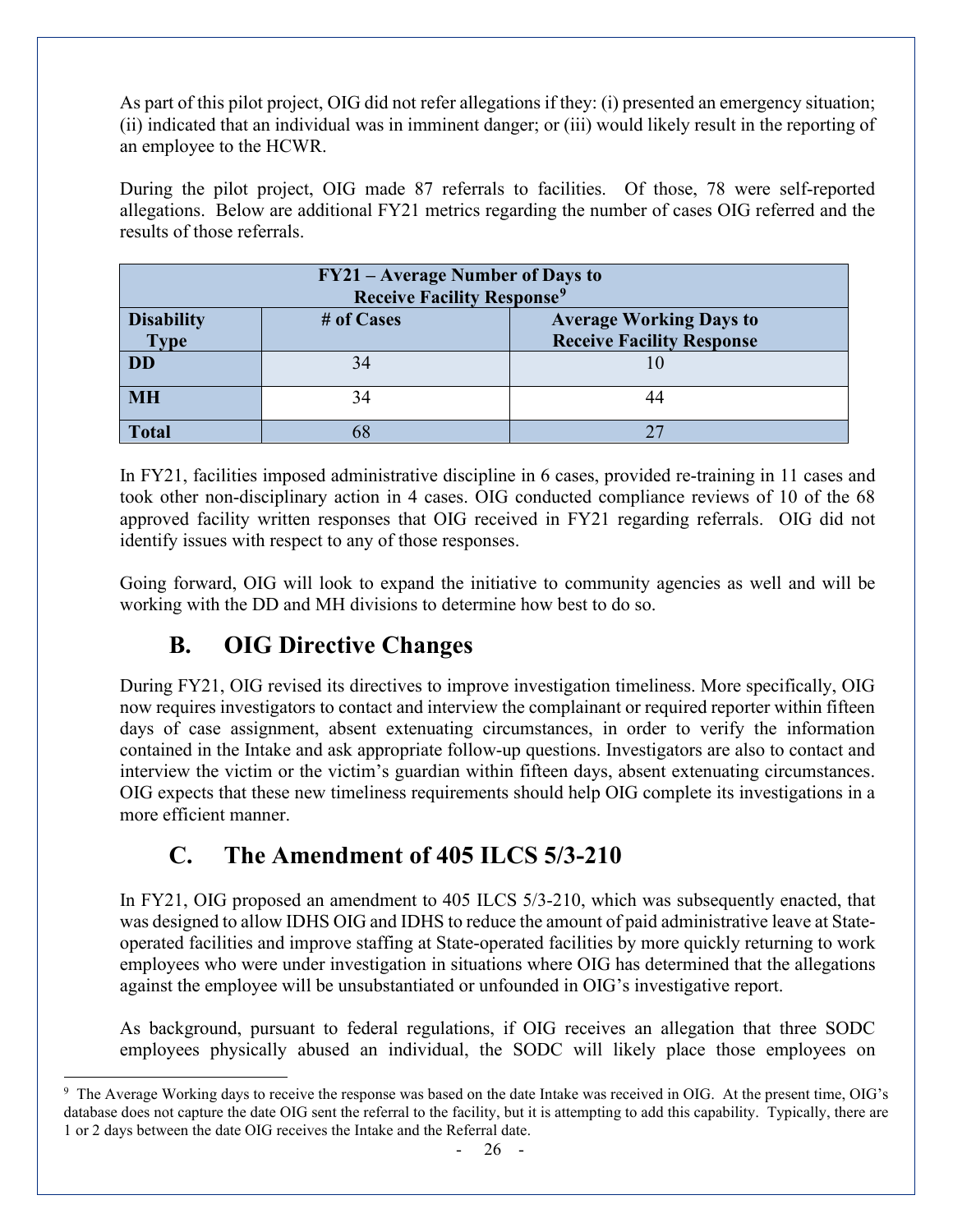administrative reassignment pending the results of OIG's investigation. If OIG has not concluded its investigation within 60 days, those employees will likely be placed on paid administrative leave.

Under the former language of 405 ILCS 5/3-210, if OIG determined within the first week of the investigation that one of those employees was on vacation at the time of the alleged abuse, the employee who was on vacation at the time of the alleged abuse still could not be returned to work until OIG's investigation was completed against the other two subjects. Under the amended language, the employee who was on vacation can return to work while OIG's investigation continues regarding the other subjects. Such a return allows the SODC to better staff their facility, avoid putting an employee on paid administrative leave unnecessarily, and poses no danger to the safety or well-being of individuals.

On August 20, 2021, Public Act 102-0501 was signed into law, amending 405 ILCS 5/3-210. The Act will become effective on January 1, 2022.

## <span id="page-30-1"></span><span id="page-30-0"></span>**Chapter 5: Training and Certification Updates**

## **A. Staff Training**

The State of Illinois, IDHS, and OIG require OIG staff to take certain training courses. The State of Illinois and IDHS have several annual mandatory trainings that cover topics like HIPAA, and Ethics. OIG's investigative staff are also to receive ongoing training in Title 59, Chapter I, Parts 50, 115, 116 and 119 of the Illinois Administrative Code, concerning, respectively, OIG investigations of alleged abuse or neglect in State-operated facility and community agencies, standards and licensure requirements for community integrated living arrangements (CILAs), administration of medication in community settings, and minimum standards for certification of developmental training programs, all of which areas are directly related to OIG's work and mission. OIG's directives also require that staff take a minimum of three training courses in investigative skills, computer skills and personal/professional growth. In FY21, OIG staff completed all courses to meet these requirements.

In FY21, OIG also started the process to convert documenting staff training from the OIG database to the DHS OneNet Training system, which should be completed by the end of FY22.

OIG notes that each of the seven new investigative staff hired in FY21 (four Internal Security Investigators (ISIs), one Investigative Team Leader, one RN Clinical Coordinator and the new Deputy Inspector General) received OIG's classroom training, which includes instruction in the following areas:

| <b>OIG HISTORY</b>   | <b>APPLICABLE</b><br><b>DIRECTIVES,</b><br><b>RULES,</b><br><b>STATUTES</b> | <b>INVESTIGATIVE</b><br><b>SKILLS AND</b><br><b>INTERVIEWING</b> | <b>REPORT</b><br><b>WRITING</b> |
|----------------------|-----------------------------------------------------------------------------|------------------------------------------------------------------|---------------------------------|
| <b>APPEALS RIGHT</b> | <b>OIG DATABASE</b>                                                         | <b>ROLE OF</b>                                                   | <b>PERSON</b>                   |
| <b>AND</b>           |                                                                             | <b>CLINICAL</b>                                                  | <b>CENTERED</b>                 |
| <b>TESTIFYING</b>    |                                                                             | <b>COORDINATORS</b>                                              | <b>PLANNING</b>                 |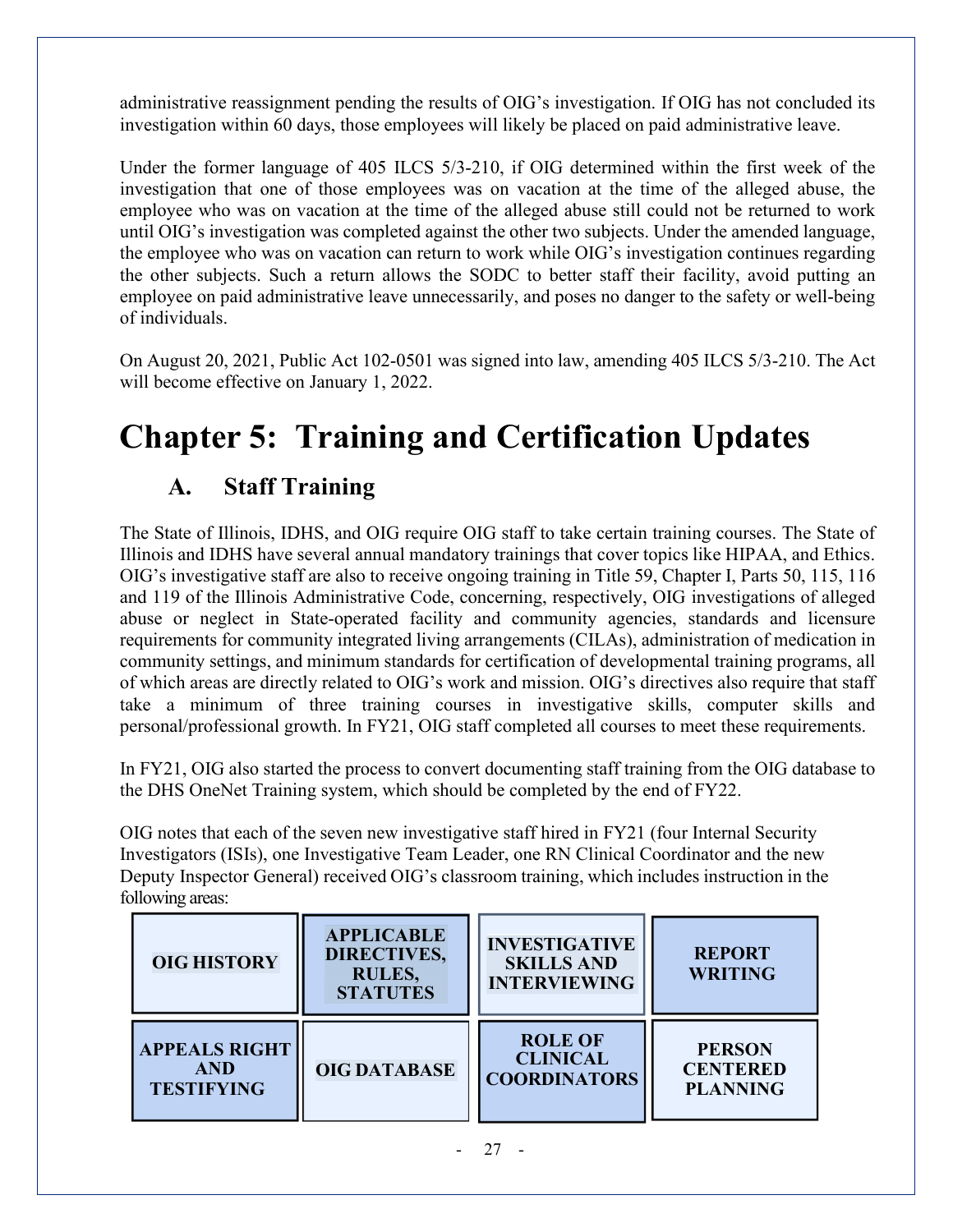In addition to the classroom training, as part of the field training program, the new ISIs were assigned a Field Training Investigator, who assists the new ISIs in implementing their classroom training in the field. More senior and experienced ISIs, under close supervision of their Bureau Chief and Investigative Team Leader, also participate in mentoring newly hired ISIs.

<span id="page-31-0"></span>OIG conducts weekly evaluations and written assessments to ensure the new probationary ISIs obtain all necessary investigative skills. Of the four ISIs OIG hired in FY21, all four completed their classroom and field training to become certified ISIs.

## **B. Training for Agencies and Facilities**

### **50.30(f) Initial Incident Response**

Section 50.30(f) of Rule 50 requires agencies and facilities to take initial steps to respond to an allegation of abuse or neglect. These steps include ensuring the health and safety of individuals and staff, ensuring OIG is notified of the allegation in a timely manner, gathering initial statementsfrom principles involved in the incident, and gathering basic documentation related to the incident.

OIG provides online training to help agencies and facilities carry out this important function. In FY21, 321 agency and facility staff registered for OIG's online 50.30(f) training, 261 attended the training and 250 completed the training. To complete the training, the staff have to score 70% or better on a test. 96% of agency staff and 95% of facility staff who took the training passed the test. The numbers of agency and facility staff that registered, attended, and passed the training are reflected in the table below.



### **OIG Investigative Steps**

OIG also provides an online "Investigative Steps" training for employees at IDHS's Developmental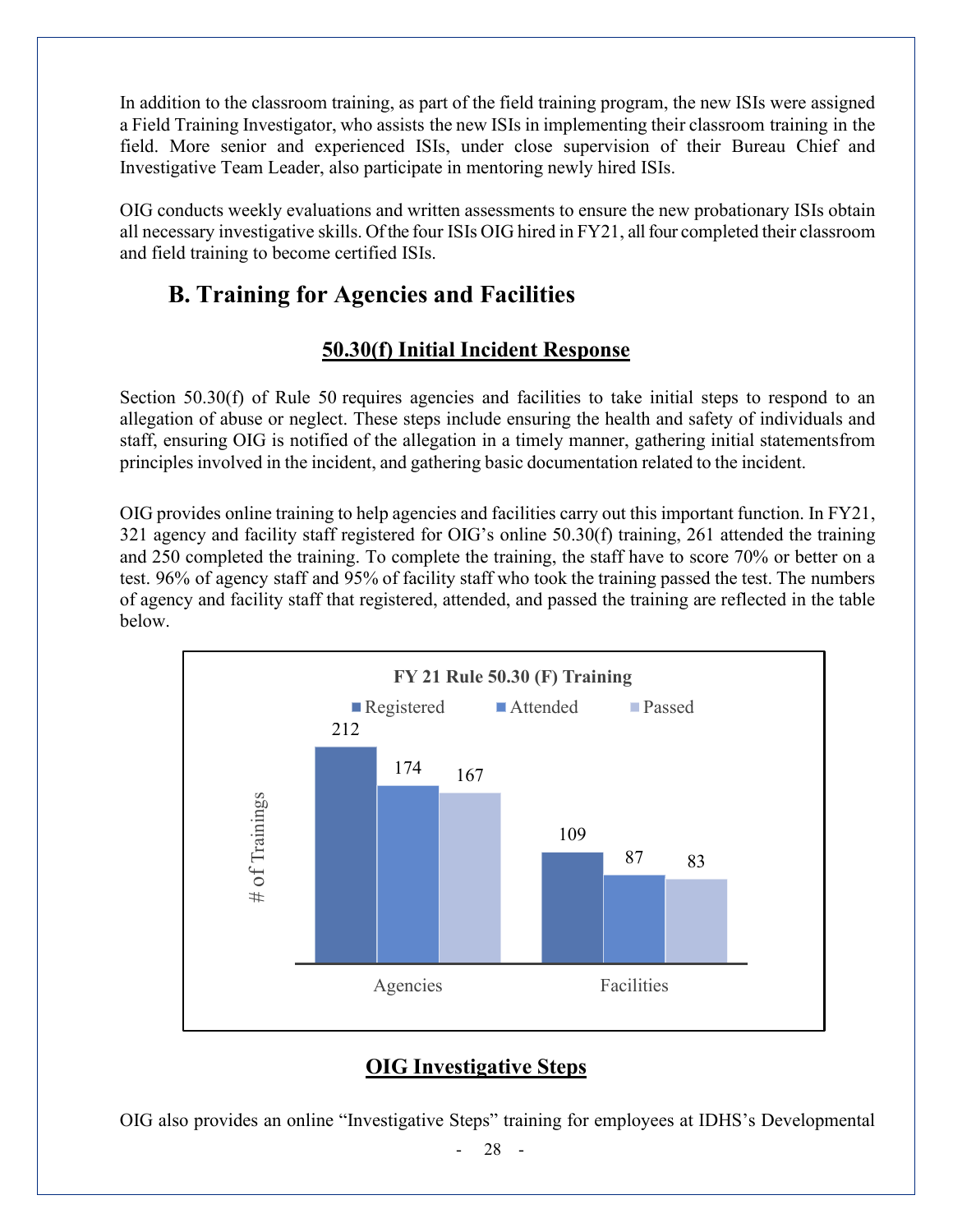and Mental Health Centers that provides instruction on interviewing and document/evidence collection. For a Facility employee to become a Facility Investigator (which allows them to play a more significant role in the initial response to an allegation, including conducting interviews instead of gathering statements), they must take the Investigative Steps training. During FY21, 37 facility staff registered for the training and 31 staff completed the training.

#### **OIG Training Updates**

In FY21, OIG began a review of its internal training processes, as well as its trainings for agencies and facilities. OIG's goal is to use IDHS's OneNet system to initiate, implement and document such trainings.

## **Chapter 6: Notable OIG Investigations**

OIG's work often results in significant criminal or administrative consequences for employees who engage in abuse, neglect, or financial exploitation. Below are deidentified, narrative summaries of a small sample of the 312 cases OIG substantiated in FY21, reflecting some of the most egregious employee conduct, as well as a brief summary of OIG's investigation of the COVID-19 outbreak at the Illinois Department of Veterans' Affairs' LaSalle Veterans' Home (the "LaSalle Home").

**9921-0001** – In October, November, and December of 2020, more than 200 Veterans and staff at the LaSalle Home tested positive for COVID-19, and 36 Veterans died. The Governor subsequently asked OIG to conduct an investigation into the COVID-19 outbreak. OIG retained outside counsel to assist it in investigating the circumstances surrounding the outbreak. As part of its investigation, OIG analyzed COVID-19 data, trends, and protocol in the Home and assessed IDVA's preparation, response, and compliance with protocols and regulations. The investigation included 29 individual interviews and the review of hundreds of documents. Ultimately, OIG's investigation determined that the Illinois Department of Veterans' Affairs' ("IDVA") lack of COVID-19 preparation contributed to the scope of the outbreak at the Home and that failures in communication at the Home and within IDVA leadership contributed to a delayed response to the outbreak. In order to prevent future outbreaks at the LaSalle Home, OIG made nine recommendations to IDVA, including that IDVA create centralized policies at the LaSalle Home and develop outbreak drills and stress tests, develop an infection control task force or committee within the LaSalle Home, and educate LaSalle Home staff on the importance of quality infection control. IDVA accepted all nine of OIG's recommendations.

**6620-0092** – OIG substantiated a finding of physical abuse where its investigation established that an employee inappropriately, and without justification, forcibly slammed an individual to the ground. OIG further recommended the facility take appropriate administrative action with respect to four other employee witnesses who provided OIG with a materially false narrative that exaggerated the threat posed by the individual. That all four witnesses recited the same lie strongly suggested that they were working in coordination. Accordingly, their statements were indicative of a "code of silence" wherein employees attempted to cover up their colleagues' misconduct by providing false testimony. Had the video evidence not existed, the false testimony may have allowed the employee to avoid responsibility for their abusive conduct. With respect to the administrative process, after OIG completed its investigation, the employee filed an appeal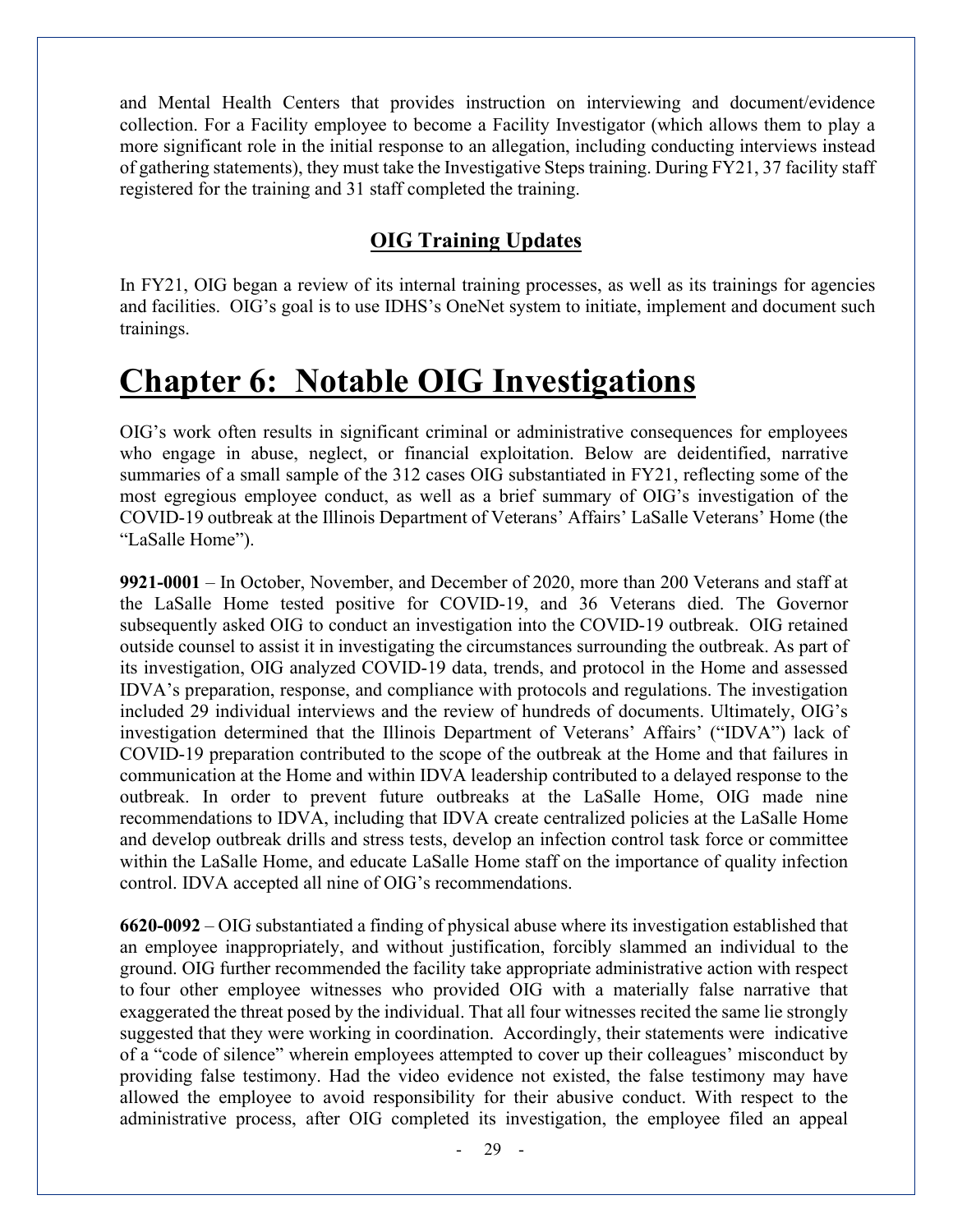regarding OIG's potential reporting of their name and the finding to the HCWR—which reporting would render the employee ineligible to be employed by an Illinois health care employer—and that appeal is pending. With respect to the four witnesses who provided false narratives to OIG, three served a 7-day suspension and the fourth separated from the facility prior to the completion of the disciplinary process.

**6621-0033** - OIG substantiated a finding of physical abuse where its investigation established that an employee intentionally and inappropriately grabbed an individual from behind, lifted them off the ground, and threw them onto the floor, after the individual cursed at staff and emptied a laundry container into an otherwise empty corridor. OIG further recommended the facility take appropriate administrative action with respect to two other employee witnesses who provided OIG with a materially false narrative in which they exaggerated the threat posed by the individual. Given the similarity of the false statements, those statements were indicative of a code of silence wherein employees attempt to cover-up their colleagues' misconduct by providing false testimony. After OIG completed its investigation, the employee filed an appeal regarding OIG's potential reporting of their name and the finding to the HCWR—which reporting would render the employee ineligible to be employed by an Illinois health care employer—and that appeal is pending. The two employees who provided a false narrative to OIG served 7-day suspensions.

**1021-0144** - OIG substantiated a finding of physical abuse where its investigation established that an employee intentionally and inappropriately shut a door on an individual, resulting in the individual's left foot being stuck under the door frame. After OIG completed its investigation, the employee filed an appeal regarding OIG's potential reporting of their name and the finding to the HCWR—which reporting would render the employee ineligible to be employed by an Illinois health care employer—and that appeal is pending.

**1121-0017** - OIG substantiated a finding of neglect where its investigation established that, for a period of several months in 2019 and 2020, three employees failed to administer three individuals' prescribed medications, which failure increased the individuals' risks for medical complications, misdiagnoses, and maladaptive behaviors. OIG's investigation further established that the three employees falsified Medical Administration Records to indicate that they had administered the medications. In addition, OIG substantiated a finding of neglect regarding the home manager, who failed to appropriately supervise the CILA home in multiple ways, including failing to ensure appropriate staff were scheduled to work one weekend. OIG's investigation also established a finding of neglect regarding the agency, due to the collective and systemic failure of the agency's staff to adequately care for the CILA home individuals over a period of months. The four employees were terminated prior to the completion of OIG's investigation.

**1818-0029** – OIG substantiated a finding of financial exploitation where the employee who was responsible for oversight of individuals' trust funds, processed a fraudulent trust fund withdrawal from an individual's account in the amount of \$800 and disbursed it to themself. The employee then attempted to cover up the transaction by processing an invoice estimate from a furniture store as if it were a receipt and provided a false narrative regarding the incident. The employee was ultimately charged criminally with theft and official misconduct and entered an Offender Initiative Program. After OIG completed its investigation, the employee filed an appeal regarding OIG's potential reporting of their name and the finding to the HCWR—which reporting would render the employee ineligible to be employed by an Illinois health care employer—and that appeal is pending.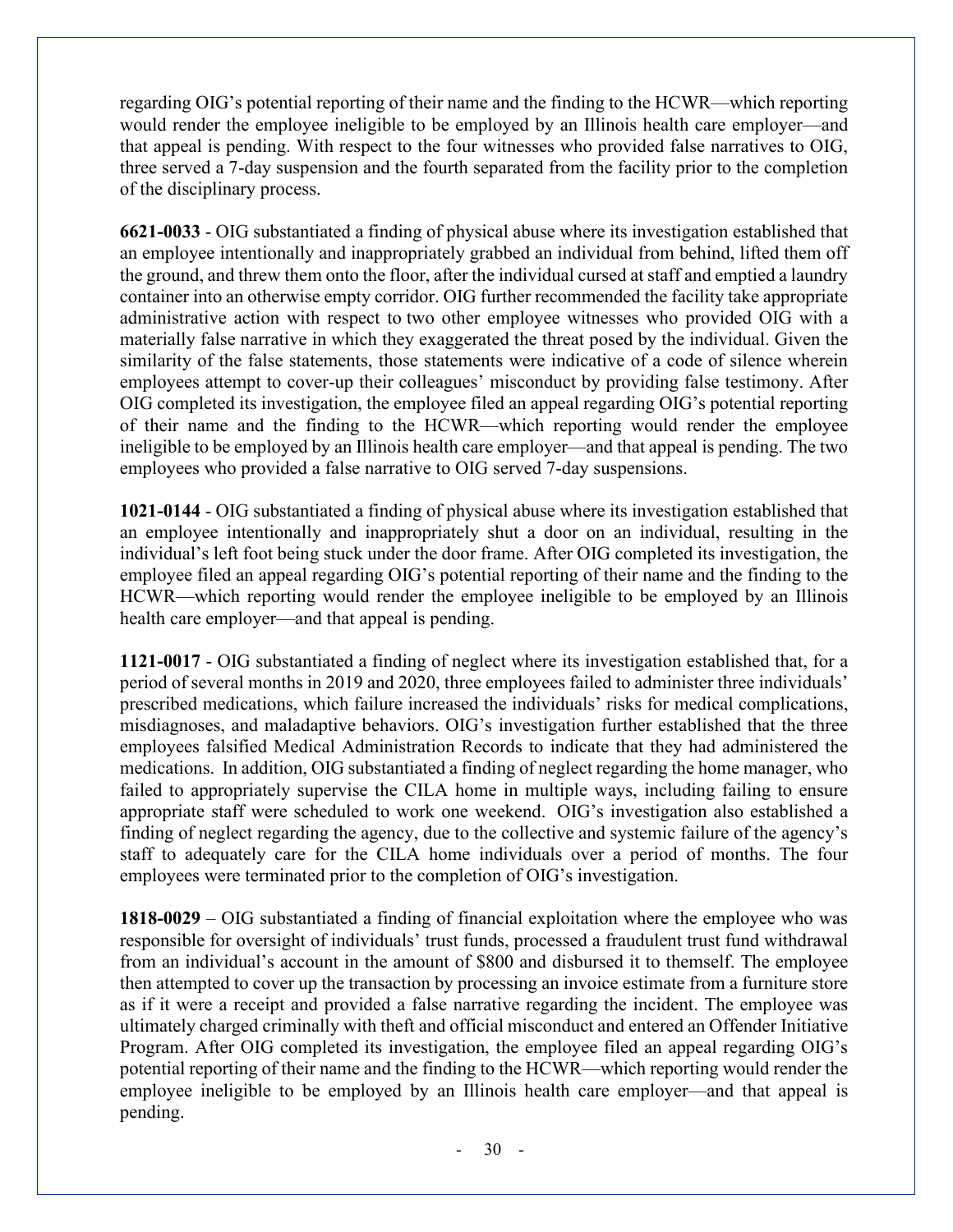**1016-0346** – OIG substantiated a finding of egregious neglect regarding an employee who failed to make a required water temperature check when giving an individual a shower and left the individual unattended in the shower with the water on for an unknown amount of time, which, due to high water temperatures, caused second degree burns to approximately 27% of the individual's body. In addition, the employee failed to seek emergency medical treatment for the individual after observing their injuries and waited at least 20 minutes to call the nurse on duty. Following a criminal investigation, the employee pleaded guilty to one count of Neglect of a Person with a Disability by a Caregiver and was sentenced to two years of probation. OIG also substantiated a finding of neglect based on the nurse's violation of agency policy as the evidence established that they failed to immediately notify their supervisor of the individual's change in medical condition once they learned of that change from the employee. With respect to the administrative process, after OIG completed its investigation, the employee filed an appeal regarding OIG's potential reporting of their name and the finding to the HCWR—which reporting would render the employee ineligible to be employed by an Illinois health care employer—and that appeal is pending.

**3920-0046 -** OIG substantiated a finding of physical abuse where its investigation established that an employee slapped an individual and attempted to drag the individual across the floor. OIG reported the employee's name and OIG's finding to the HCWR, rendering the employee ineligible to be employed by an Illinois health care employer.

**5420-0030 -** OIG substantiated a finding of physical abuse where its investigation established that an employee tackled an individual, forcefully making contact with the individual's shoulder, causing the individual to fall to the ground. The individual subsequently reported pain to their left arm, leg, and shoulder. OIG reported the employee's name and OIG's finding to the HCWR, rendering the employee ineligible to be employed by an Illinois health care employer.

**1620-0342 -** OIG substantiated a finding of physical abuse where its investigation established that an employee struck an individual over the head with a chair, resulting in a cut to their head. OIG reported the employee's name and OIG's finding to the HCWR, rendering the employee ineligible to be employed by an Illinois health care employer.

**1620-0123 -** OIG substantiated a finding of physical abuse where its investigation established that an employee used unauthorized restraint techniques on an individual. More specifically, the employee used a chokehold while on top of the individual with their knees on the individual's ankle. The individual sustained bruising to their arms and torso. With respect to the administrative process, after OIG completed its investigation, the employee filed an appeal regarding OIG's potential reporting of their name and the finding to the HCWR—which reporting would render the employee ineligible to be employed by an Illinois health care employer—and that appeal is pending.

**1620-0231** – OIG substantiated a finding of egregious neglect where its investigation established that an employee failed to provide a high-risk individual with adequate personal care and maintenance related to skin issues, resulting in an open wound on their right leg. The employee did not seek medical attention for the wound and did not notify the agency about the wound prior to the agency's independent discovery of it. The individual required two inpatient hospitalizations and ongoing wound care. After OIG completed its investigation, the employee filed an appeal regarding OIG's potential reporting of their name and the finding to the HCWR—which reporting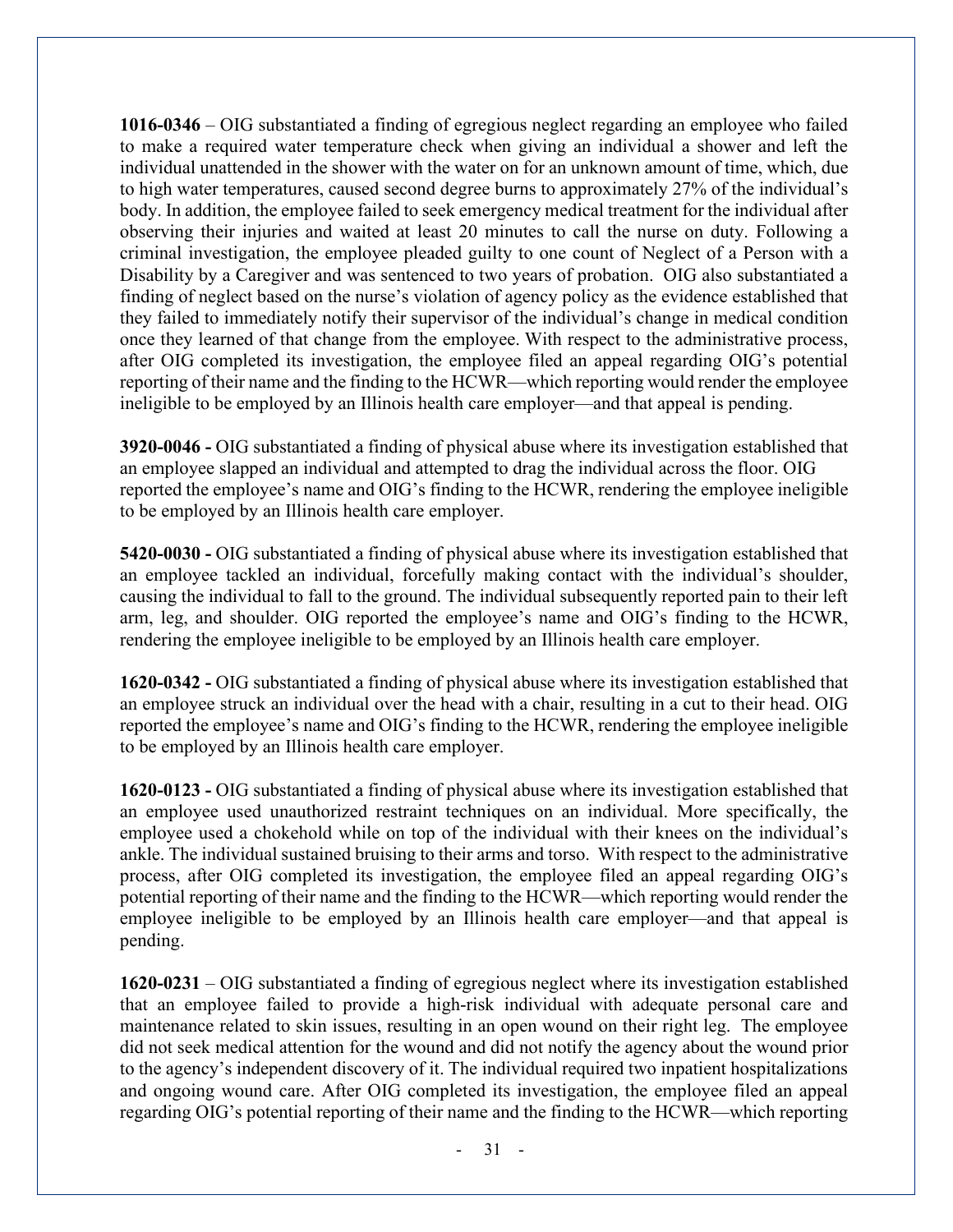would render the employee ineligible to be employed by an Illinois health care employer—and that appeal is pending.

**1221-0278** – OIG substantiated a finding of physical abuse where its investigation established that an employee intentionally and inappropriately placed an individual into a headlock after the individual became physically aggressive with the employee. OIG subsequently reported the employee's name and OIG's finding to the HCWR, rendering the employee ineligible to be employed by an Illinois health care employer.

**1221-0355** – OIG substantiated a finding of sexual abuse when its investigation established that an employee engaged in consensual sexual intercourse with an individual in their apartment during the employee's shift. OIG subsequently reported the employee's name and OIG's finding to the HCWR, rendering the employee ineligible to be employed by an Illinois health care employer.

**1319-0253** - OIG substantiated a finding of physical abuse where its investigation established that an employee intentionally and inappropriately grabbed, pushed, tripped, and dragged an individual. Following a criminal investigation of the employee's actions, the employee pleaded guilty to one count of misdemeanor battery. OIG also substantiated neglect findings regarding two other employees who stood by and watched the altercation but did not intervene. OIG subsequently reported the name of the employee who engaged in physical abuse and OIG's physical abuse finding to the HCWR, rendering the employee ineligible to be employed by an Illinois health care employer.

**1321-0023** – OIG substantiated a finding of physical abuse where its investigation established that an employee intentionally and inappropriately punched an individual in the chest and stomach when they were frustrated that an individual would not take their medication. OIG subsequently reported the employee's name and OIG's finding to the HCWR, rendering the employee ineligible to be employed by an Illinois health care employer.

**1320-0275** - OIG substantiated a finding of physical abuse where its investigation established that an employee intentionally and inappropriately struck and repeatedly kicked an individual in the stomach while attempting to get their phone charger from the individual. OIG subsequently reported the employee's name and OIG's finding to the HCWR, rendering the employee ineligible to be employed by an Illinois health care employer.

**2921-0096** - OIG substantiated a finding of physical abuse where its investigation established that an employee intentionally and inappropriately grabbed an individual by their throat and threw them to the ground. After OIG completed its investigation, the employee filed an appeal regarding OIG's potential reporting of their name and the finding to the HCWR—which reporting would render the employee ineligible to be employed by an Illinois health care employer—and that appeal is pending.

**5820-0056** - OIG substantiated a finding of physical abuse where its investigation established that an employee intentionally and inappropriately pulled an individual's hair until the individual released their grip on another individual's hair. OIG subsequently reported the employee's name and OIG's finding to the HCWR, rendering the employee ineligible to be employed by an Illinois health care employer.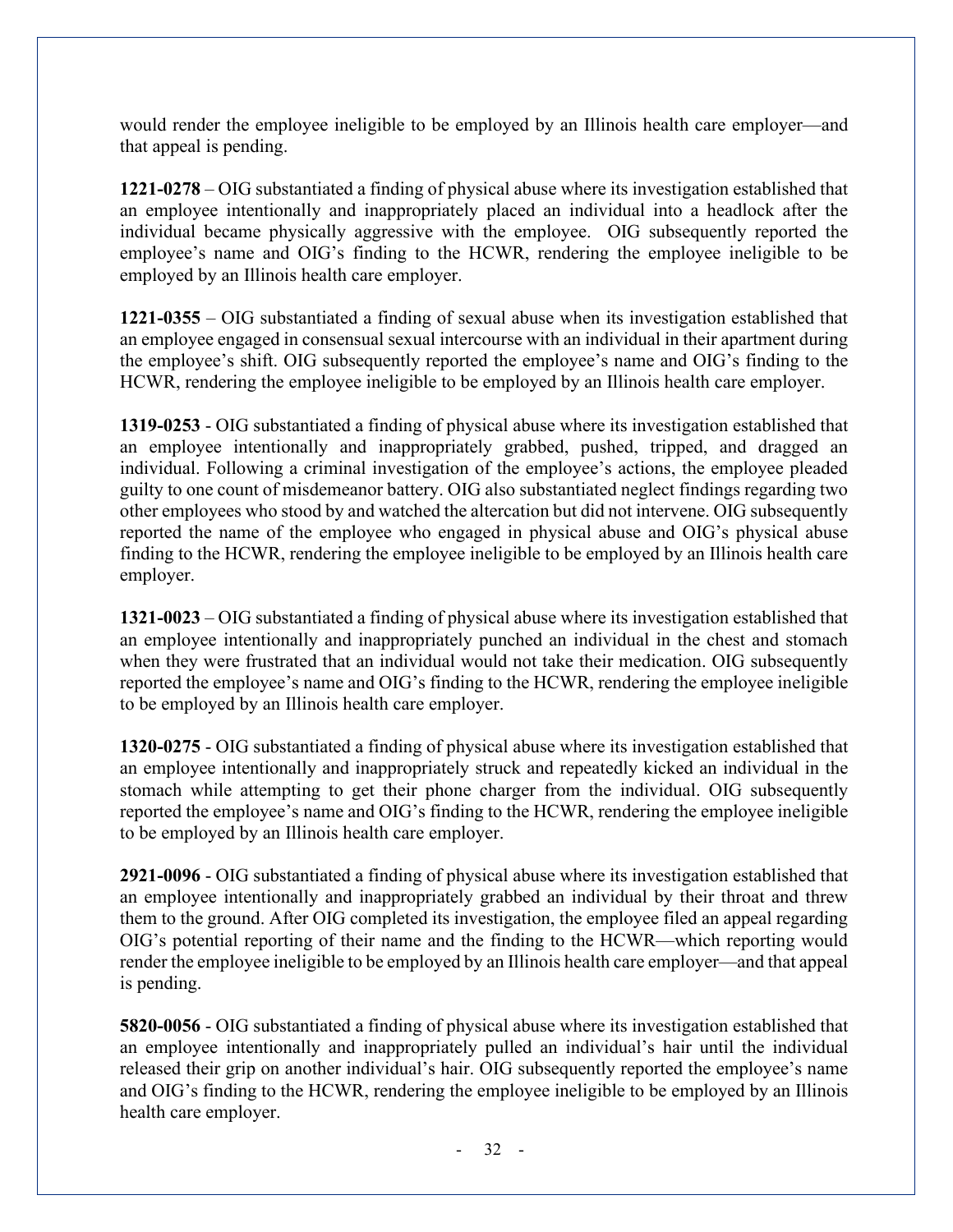**2921-0157** – OIG substantiated a finding of neglect where its investigation established that an individual removed two screws out of a bathroom divider wall and ingested one of the screws. During the month prior to this incident, this same individual successfully ingested 4 foreign bodies. Although this individual displayed continuous PICA behavior, the individual was placed on a type of visual observation which allowed a degree of privacy when using the bathroom which allowed them to swallow the screw. In addition, the employee who performed the visual observation failed to remain inside the bathroom's outer door. Staff were subsequently retrained, and the individual's supervision level was reviewed.

**2920-0036** – OIG substantiated a finding of neglect where its investigation established that a registered nurse failed to provide adequate medical care to an individual when they failed to obtain immediate medical attention for an individual suffering from respiratory distress who subsequently died.

**1320-0349** – OIG substantiated a finding of financial exploitation where its investigation established that an employee, by their own admission, stole various personal items belonging to multiple individuals while working an overnight shift. OIG reported the employee's name and

OIG's finding to the HCWR, rendering the employee ineligible to be employed by an Illinois health care employer.

## **Chapter 7: IG's Closing Remarks**

The metrics set forth in this report reflect that, on a day-to-day basis, OIG is making material improvements in terms of its investigative operations. However, a successful organization must also have a long-term vision to ensure the continued execution of its mission. On that front, I am pleased to report that OIG has made progress with respect to certain of the structural challenges I identified in last year's annual report. More specifically, I had noted that OIG did not have any inhouse staff with expertise or specific training in budgetary matters or whose position was devoted to the strategic assessment of OIG's financial resources. Accordingly, OIG worked with the appropriate stakeholders to create and post a Chief Administrative Officer (CAO) position in FY21. Although OIG does not expect to fill the position until the 2022 calendar year, once the CAO is hired, OIG believes it will be able to make more strategic use of its budget and technological resources. Such staffing will also likely provide OIG with added independencefrom IDHS, an important attribute of any watchdog, as OIG will no longer be as reliant on IDHS for resources.

On the theme of OIG independence, OIG also plans to propose legislation that would provide OIG with a statutory budgetary floor. A passage from a 2013 report produced by Business and Professional People for the Public Interest, titled "Inspectors General and Government Corruption: A Guide to Best Practices and an Assessment of Five Illinois Offices," illustrates why a budgetary floor is so important for OIG:

Control over resources such as budget and staff is a critical aspect of independence, for whoever controls the budget and staff of an OIG can thwart not only individual investigations but an OIG's basic ability to perform its mission . . . . To avoid rendering the OIG vulnerable to changes in executive and legislative leadership, an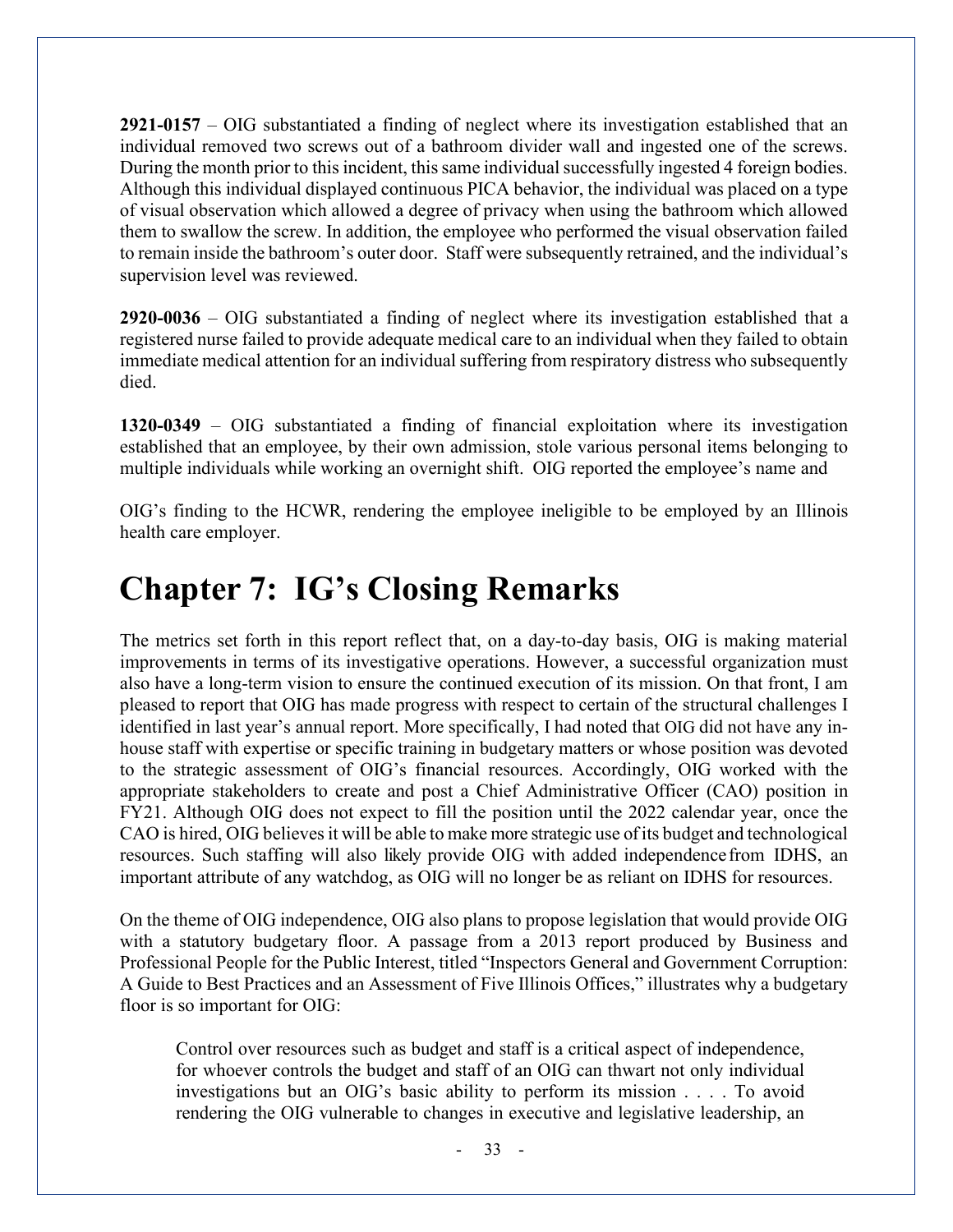OIG budget floor can be set as a fixed percentage of the overall budget. (For example, the New Orleans OIG budget is set at no less than 0.75 percent of the City operating budget. The Miami-Dade County OIG budget is in part a percentage of all county contracts the OIG audits, inspects, or reviews). In addition to protecting an OIG from interference, such measures also ensure adequate funding. The concern that the OIG budget should be flexibly responsive to current needs can be addressed by other means, for example, by empowering the legislature to raise or lower the OIG budget in emergencies.

The Association of Inspectors General's "Principles and Standards for Offices of Inspector General" similarly state that an OIG "should be placed in the governmental structure to maximize independence from operations, programs, policies, and procedures over which the OIG has authority" and "should be funded through a mechanism that will provide adequate funding to perform its mission without subjecting it to internal or external impairments on its independence."

At the present time, unlike the City of Chicago OIG or the Office of the Illinois Toll Highway Inspector General, OIG does not have a statutory budgetary floor. *See* Municipal Code of Chicago § 2-56-010 (stating that "[t]he appropriations available to pay for the expenses of the [City of Chicago] office of inspector general during each fiscal year shall be not less than fourteen hundredths of one percent (0.14%) of the annual appropriation of all funds contained in the annual appropriation ordinance, as adjusted"); *see also* Toll Highway Act, 605 ILCS 10/8.5(h) (stating that "the Authority shall not reduce the budget of the Office of the Toll Highway Inspector General by more than 10 percent (i) within any fiscal year or (ii) over the five-year term of each Toll Highway Inspector General"). Accordingly, as it stands, OIG's budget could potentially be reduced in the General Assembly's and Governor's budget process for any reason or no reason. Therefore, to address this concern and fully establish OIG's independent oversight, in FY22, OIG plans to work with IDHS's legislative team to craft statutory language that provides OIG with such a budget floor.

With respect to the examination and assessment of OIG's internal processes, OIG notes that the Office had engaged the Association of Inspectors General (AIG) to perform the first peer review of OIG in May 2020, which review would have appraised OIG's performance in achieving the investigative standards set forth by the AIG. However, due to COVID-19, that peer review has been indefinitely postponed. As soon as it is feasible, though, OIG will reschedule that peer review in order to identify additional areas of potential improvement, as OIG is committed to being the best investigative body it can be.

In conclusion, as I look to FY22, I am hopeful that the operational limitations OIG has experienced as a result of COVID-19 will lessen and that the Office will be able to transition from the perseverance mindset that it has adopted since March 2020 to a more sustainable approach. OIG is further optimistic that the Office will be able to integrate the remote investigative skills it has honed over the past 18 months into its method of operations to perform at an even higher level. No matter the circumstances, though, let there be no doubt that OIG will be fully dedicated to protecting the vulnerable populations that OIG serves.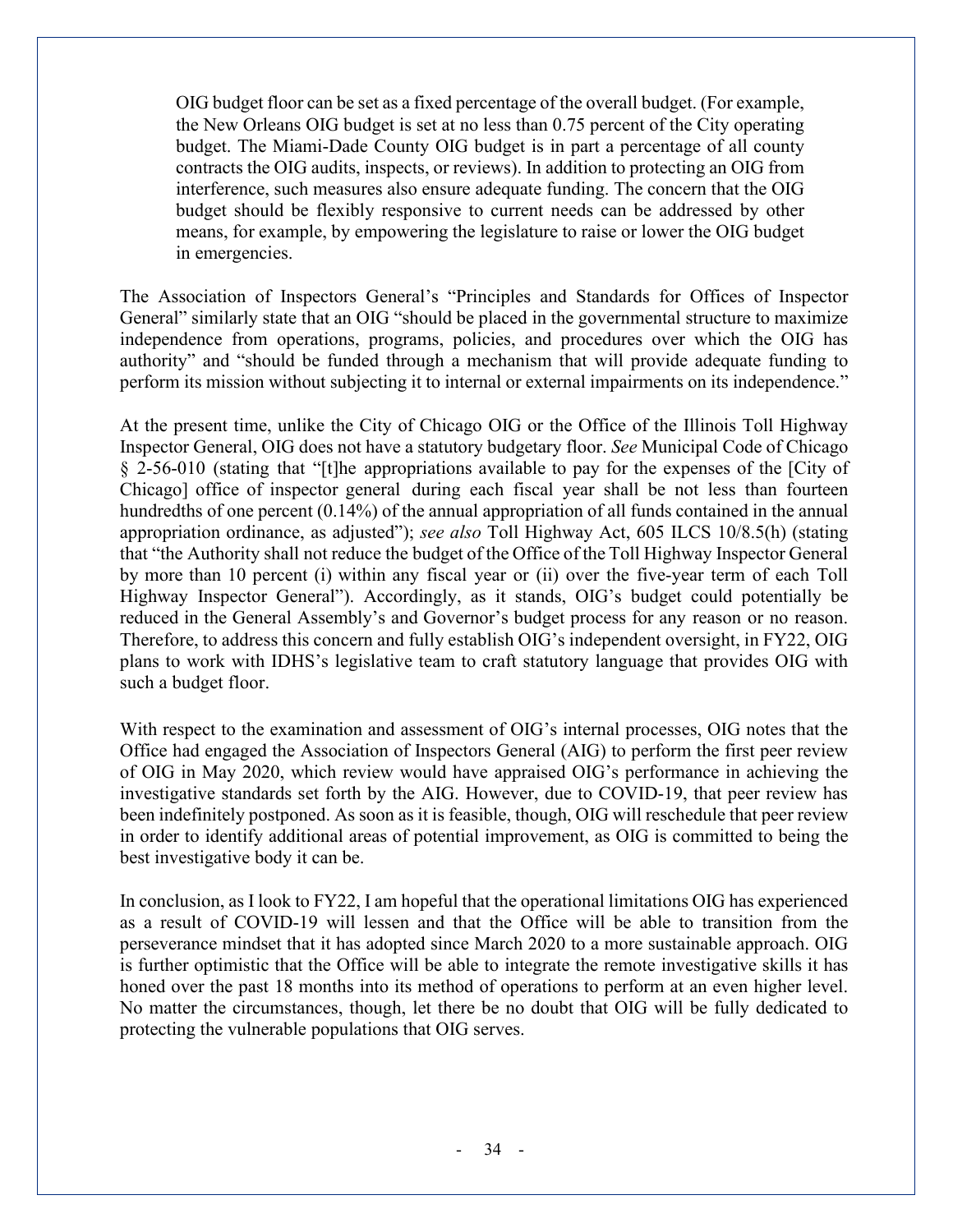## **APPENDIX A – Relevant Illinois Statutes**

## **Healthcare Worker Background Check Act**

225 ILCS 46/15

"Health care employer" means:

- (1) the owner or licensee of any of the following:
	- (i) a community living facility, as defined in the Community Living Facilities
	- (ii) a life care facility, as defined in the Life Care Facilities Act;
	- (iii) a long-term care facility;
	- (iv) a home health agency, home services agency, or home nursing agency as defined in the Home Health, Home Services, and Home Nursing Agency Licensing Act;
	- (v) a hospice care program or volunteer hospice program, as defined in the Hospice Program Licensing Act;
	- (vi) a hospital, as defined in the Hospital Licensing Act;
	- (vii) (blank);
	- (viii) a nurse agency, as defined in the Nurse Agency Licensing Act;
	- (ix) a respite care provider, as defined in the Respite Program Act;
	- (ix-a) an establishment licensed under the Assisted Living and Shared Housing Act;
	- (x) a supportive living program, as defined in the Illinois Public Aid Code;
	- (xi) early childhood intervention programs as described in 59 Ill. Adm. Code 121;
	- (xii) the University of Illinois Hospital, Chicago;
	- (xiii)programs funded by the Department on Aging through the Community Care Program;
	- (xiv)programs certified to participate in the Supportive Living Program authorized pursuant to Section 5-5.01a of the Illinois Public Aid Code;
	- (xv) programs listed by the Emergency Medical Services (EMS) Systems Act as Freestanding Emergency Centers;
	- (xvi) locations licensed under the Alternative Health Care Delivery Act;
- (2) a day training program certified by the Department of Human Services;
- (3) a community integrated living arrangement operated by a community mental health and developmental service agency, as defined in the Community-Integrated Living Arrangements Licensing and Certification Act; or
- (4) the State Long Term Care Ombudsman Program, including any regional long term care ombudsman programs under Section 4.04 of the Illinois Act on the Aging, only for the purpose of securing background checks.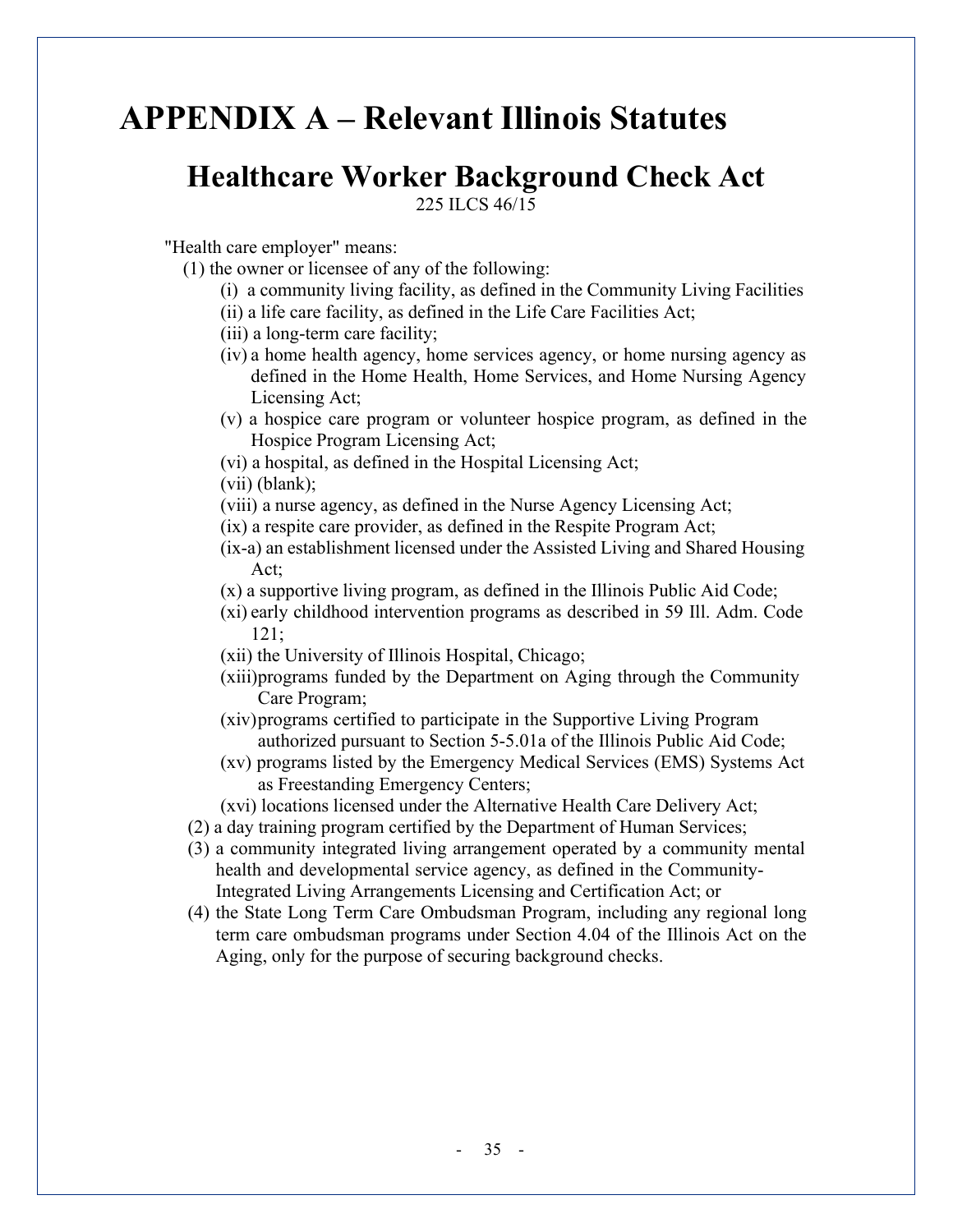## **Mental Health and Developmental DisabilitiesAdministrative Act**

20 ILCS 1705/7.3

Sec. 7.3. Health Care Worker Registry; finding of abuse or neglect. The Department shall require that no facility, service agency, or support agency providing mental health or developmental disability services that is licensed, certified, operated, or funded by the Department shall employ a person, in any capacity, who isidentified by the HealthCareWorkerRegistry as having been subject of a substantiated finding of abuse or neglect of a service recipient. Any owner or operator of a community agency who is identified by the Health Care Worker Registry as having been the subject of a substantiated finding of abuse or neglect of a service recipient is prohibited from any involvement in any capacity with the provision of Department funded mental health or developmental disability services. The Department shall establish and maintain the rules that are necessary or appropriate to effectuate the intent of this Section. The provisions of this Section shall not apply to any facility, service agency, or supportagency licensed or certified by a State agency other than the Department, unless operated by theDepartment of Human Services.

(Source: P.A. 100-432, eff. 8-25-17.)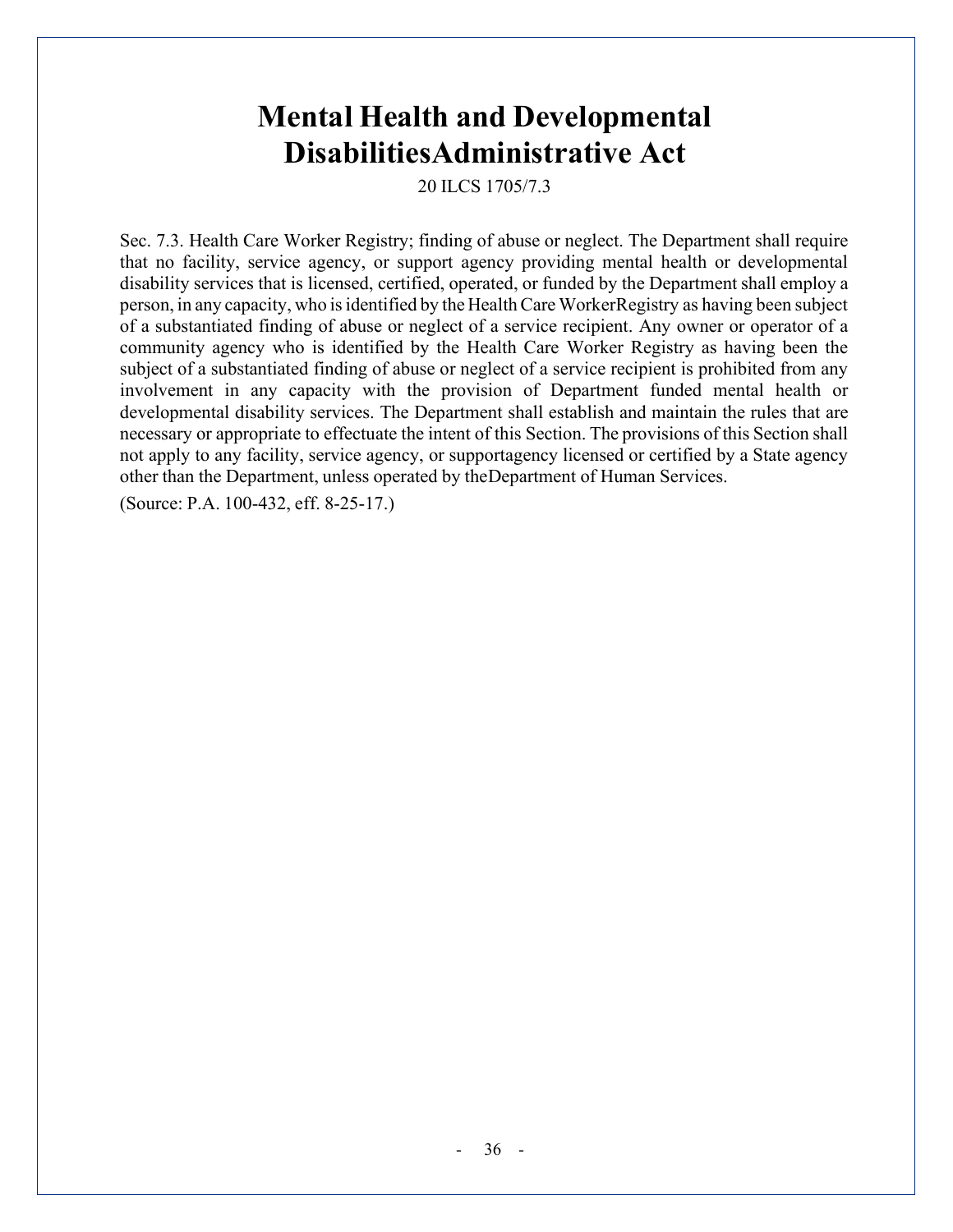## **APPENDIX B – Rule 50 Definitions of Abuse and Neglect**

Chapter I, Part 50, Section 50.10 of the Illinois Administrative Code provides the following OIG Definitions:

#### **Abuse**

Physical Abuse"[a]n employee's non-accidental and inappropriate contact with an individual that causes bodily harm." Section 50.10 further defines "bodily harm" as "[a]ny injury, damage or impairment to anindividual's physical condition, or making physical contact of an insulting or provoking nature with an individual."

#### Sexual Abuse

"[a]ny sexual contact or intimate physical contact between an employee and an individual, including an employee's coercion or encouragement of an individual to engage in sexual behavior that results in sexual contact, intimate physical contact, sexual behavior, or intimate physical behavior." Sexual abuse also includes "employee's actions that result in the sending or showing of sexually explicit images to an individual via computer, cellular phone, electronic mail, portable electronic device, or other media, with or without contact with the individual."

#### Sexually Explicit Images

"any material that depicts nudity, sexual conduct, or sadomasochistic abuse, or that contains explicit and detailed verbal descriptions or narrative accounts of sexual excitement, sexualconduct, or sadomasochistic abuse." Images contained in sex education materials used by employees to educate individuals are not considered sexually explicit images."

#### Financial Exploitation

"[t]aking unjust advantage of an individual's assets, property or financial resources through deception, intimidation or conversion for the employee's, facility's, or agency's own advantage or benefit."

#### Mental Abuse

"[t]he use of demeaning, intimidating or threatening words, signs, gestures or other actions by an employee about an individual and in the presence of an individual or individuals that results in emotional distress or maladaptive behavior, or could have resulted in emotional distress or maladaptive behavior, for any individual present."

#### **Neglect**

#### Neglect

"[a]n employee's, agency's or facility's failure to provide adequate medical care, personal care or maintenance," which "causes an individual pain, injury or emotional distress, results in eitheran individual's maladaptive behavior or the deterioration of an individual's physical condition or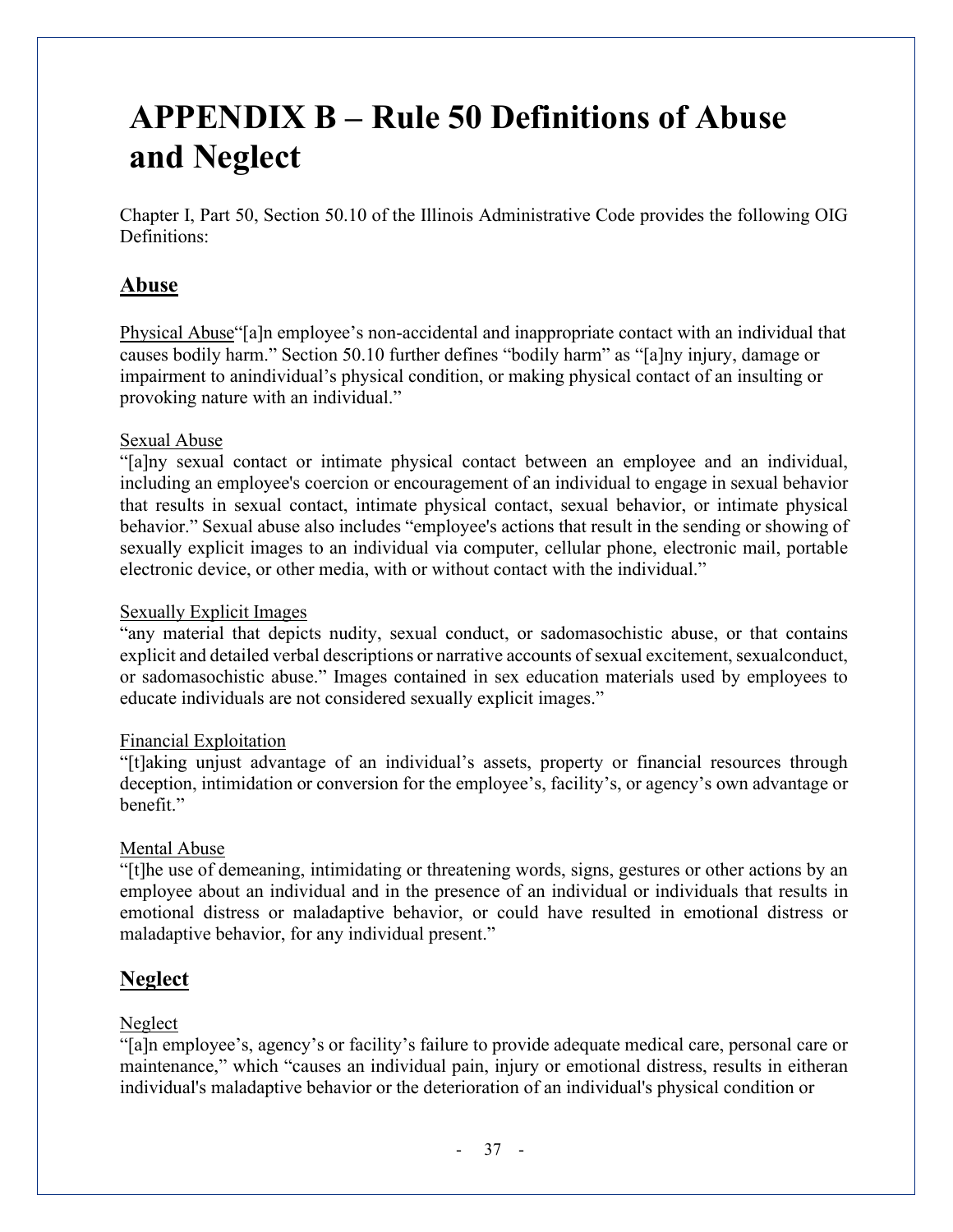mental condition or places an individual's health or safety at substantial risk of possible injury, harm or death."

#### Egregious Neglect

"A finding of neglect as determined by the Inspector General that represents a gross failure to adequately provide for, or a callous indifference to, the health, safety or medical needs of an individual and results in an individual's death or other serious deterioration of an individual's physical condition or mental condition."